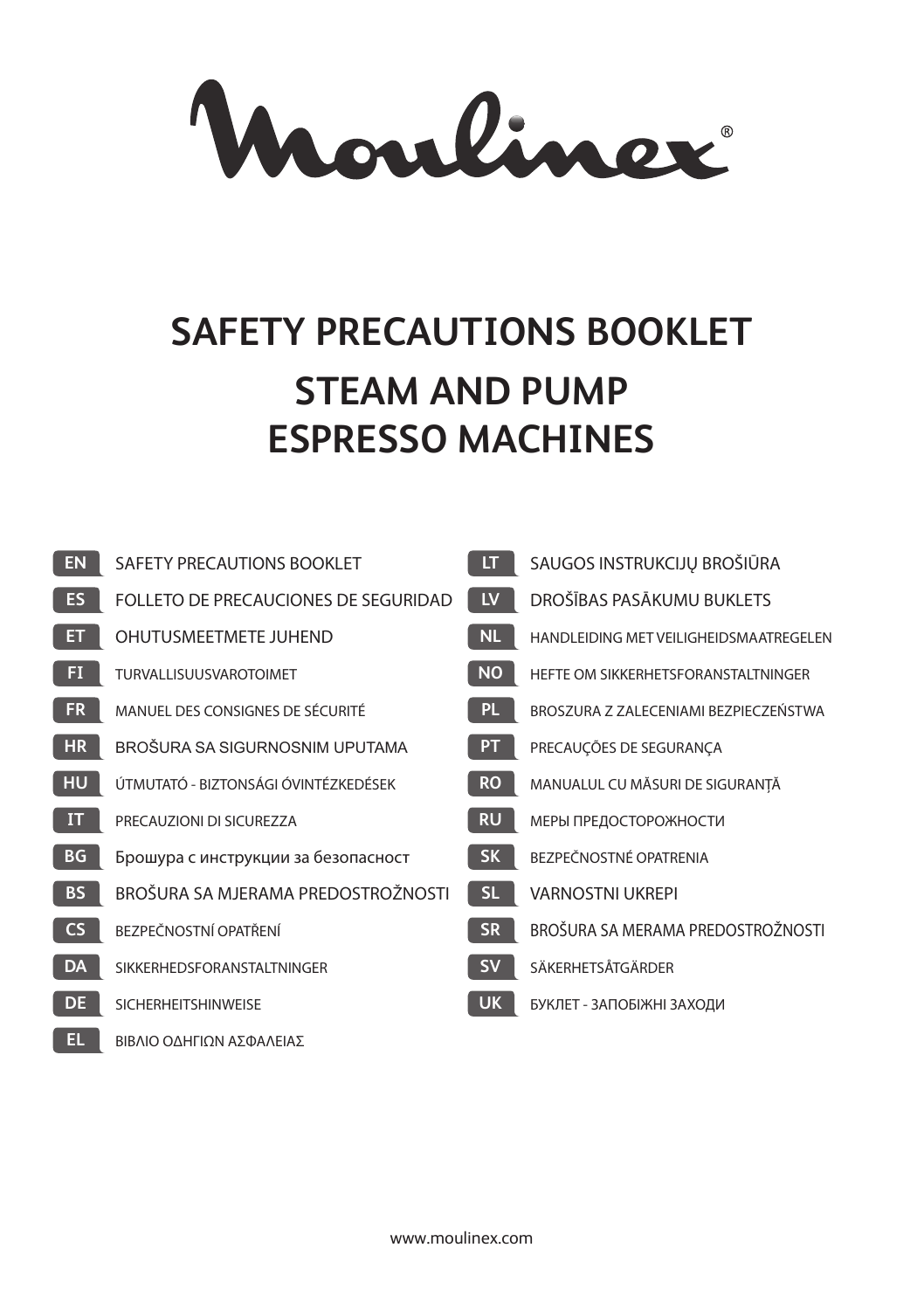- **Please read the instructions for use carefully before using your appliance for the first time and retain them for future reference: MOULINEX cannot accept any liability for non compliant appliance use.**
- This appliance is not intended for use by persons (including children) with reduced physical, sensory or mental capabilities, or lack of experience and knowledge, unless they have been given supervision or instruction concerning use of the appliance by a person responsible for their safety.
- Children should be supervised to ensure that they do not play with the appliance.
- Do not use the appliance if the power cord or plug is damaged. The power cord must be replaced by the manufacturer, its after-sales service or similarly qualified persons in order to avoid danger.
- Your appliance is intended for domestic use inside the home only at an altitude below 2000 m.
- Do not immerse the appliance, power cord or plug in water or any other liquid.
- Your appliance is designed for domestic use only.
- If is not intended to be used in the following applications, and the guarantee will not apply for:
	- Staff kitchen areas in shops, offices and other working environments;
	- Farm houses;
	- By clients in hotels, motels and other residential type environments;
	- Bed and breakfast type environments.
- **ENDETTY PRECAUTIONS BOOKLET EXAMPLEM EXAMPLEM** Always follow the cleaning instructions to clean your Always follow the cleaning instructions to clean your appliance:
	- Unplug the appliance.
	- Do not clean the appliance while hot.
	- Clean with a damp cloth or sponge.
	- Never immerse the appliance in water or put it under running water.
	- WARNING: Risks of injuries if you do not use this appliance correctly.
	- WARNING: During and after use, do not touch hot surfaces (percolation head, filter holder and steam nozzle), subjected to residual heat.
	- Take care when the steam spout is used as steam can cause burns.
	- Make sure the filter holder is tightly fitted before running the coffee through.
	- Coffee maker side (Combi pump espresso models) WARNING: After using, do not touch the keep warm plate, subjected to residual heat.
	- Do not touch the glass jug until it has cooled down, only lift by the handle when it is hot.
	- This appliance may be used by children of at least 8 years of age, as long as they are supervised and have been given instructions about using the appliance safely and are fully aware of the dangers involved. Cleaning and user maintenance shall not be made by children unless they are older than 8 and they are supervised by an adult.
	- Keep the appliance and its cord out of reach of children under 8 years of age.
	- This appliance may be used by persons with reduced physical, sensory or mental capabilities, or whose experience or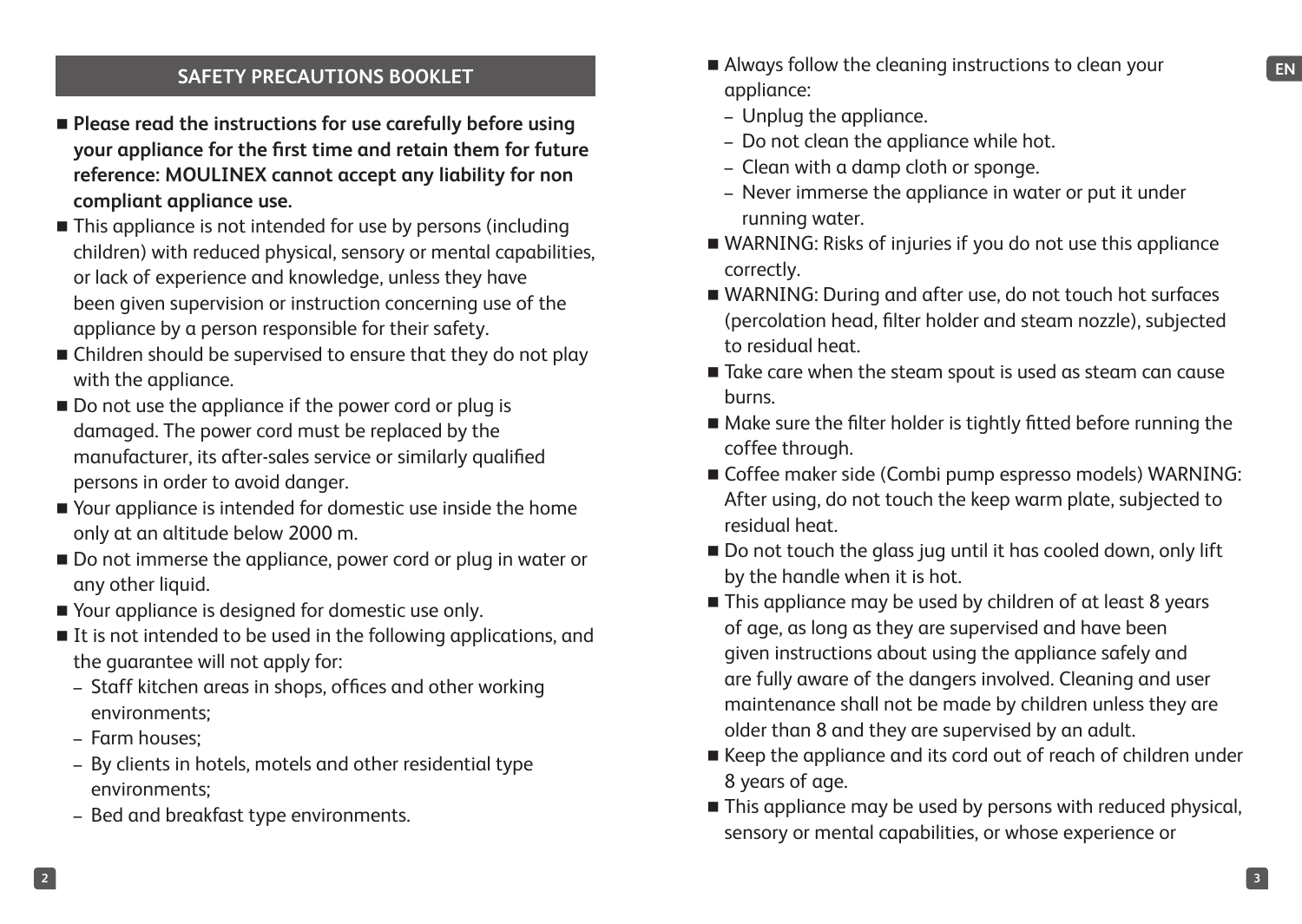or have received instruction to use the device safely and understand the dangers.

- Children should not use the appliance as a toy.
- Only use an earthed socket to plug the machine in. Check that the power voltage indicated on the nameplate of the appliance corresponds to that of your mains installation.
- Do not use the appliance if it is not working properly or if it has been damaged. If this occurs, contact an authorised service centre.
- Any error in the electrical connection will negate your guarantee.
- Do not remove the filter holder containing the ground coffee while the water is going through, because the appliance is under pressure at that time.
- Do not use the appliance if the drip tray and the grid are not in place.
- Unplug the appliance when you have finished using it and when you clean it.
- Remove the plug if a problem occurs during operation or before you clean the appliance.
- Do not pull on the cord to unplug the appliance.
- The power cord must never be close to or in contact with the hot parts of your appliance, near a source of heat or over a sharp edge.
- Ensure that the cord and your hands do not touch the hot parts of the appliance (cup warming plate, filter holder, steam nozzle).
- This appliance shall not be placed in a cabinet when in use.
- Refer to the instructions for descaling your appliance.
- knowledge is not sufficient, provided they are supervised **EN EN** All interventions other than cleaning and everyday ■ All interventions other than cleaning and everyday maintenance by the customer must be performed by an authorised service centre.
	- The accessories and the removable parts of the appliance are not dishwasher safe.
	- For your safety, only use the manufacturer's accessories and spare parts designed for your appliance.
	- This appliance is not suitable for making drinks for babies under the age of 2 years.
	- All appliances are subject to strict quality control procedures. These include actual usage tests on randomly selected appliances, which would explain any traces of use.
	- Take care when the steam spout is used as steam can cause burns.
	- To reduce the risk of injury, do not leave the cord hanging over the table or counter, where it can be pulled on by a child or trip someone.
	- Always remain vigilant when the appliance is plugged in and switched on.
	- Never pour cold water in the tank immediately after a brew cycle. Let the appliance cool down between preparations.
	- Do not place on or near a hot gas or electric burner, or any other source of heat.
	- Do not use appliance for other than intended use.
	- Never operate the appliance with wet hands.
	- Do not place any hot parts on the appliance.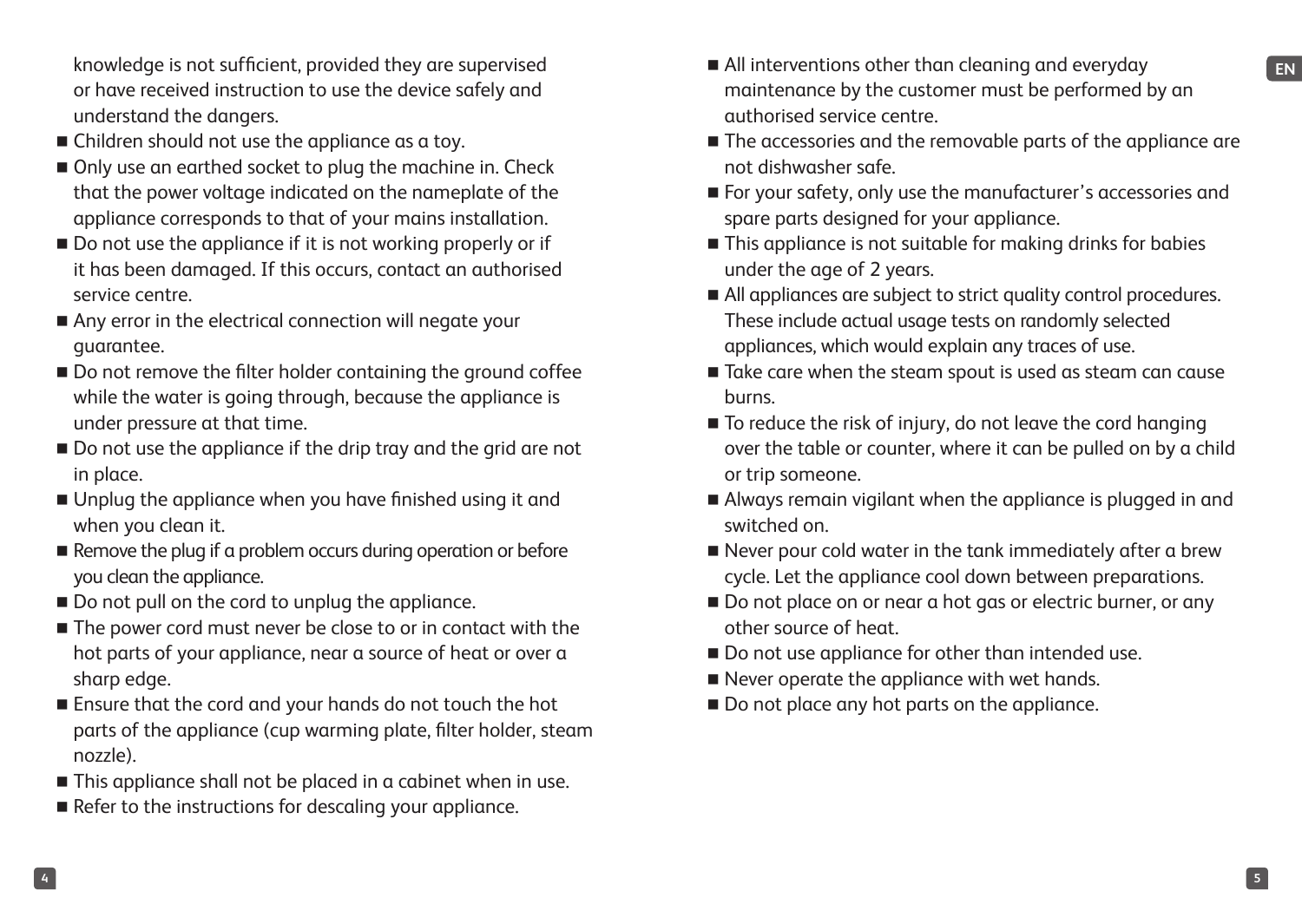#### **FOLLETO DE PRECAUCIONES DE SEGURIDAD**

- **Lea detenidamente las instrucciones de uso antes de proceder a utilizar por primera vez su aparato y consérvelas como referencia futura. MOULINEX no asumirá responsabilidad alguna por los daños o lesiones que pudieran resultar como consecuencia de una utilización del aparato diferente a la indicada en estas instrucciones.**
- Este aparato no ha sido diseñado para ser utilizado por personas (incluidos niños) con discapacidades físicas, sensoriales o mentales, o que no cuenten con la experiencia o los conocimientos necesarios, a menos que estén supervisados o hayan recibido instrucciones referentes a la utilización del aparato por parte de una persona responsable de su seguridad.
- Deberán supervisarse los niños para asegurarse de que no jueguen con el aparato.
- No utilice el aparato si su cable de alimentación o enchufe están dañados. Si el cable de alimentación está dañado, deberá sustituirlo el fabricante, su servicio posventa, o una persona de cualificación similar. De esta manera se evitarán riesgos innecesarios.
- Su aparato ha sido diseñado únicamente para uso doméstico en interiores, a altitudes que no superen los 2000 m.
- No sumerja el aparato, su cable de alimentación o enchufe en agua ni en ningún otro líquido.
- Este aparato ha sido diseñado únicamente para uso doméstico.
- Por lo tanto, no deberá utilizarse para ninguna otra aplicación y la garantía no tendrá validez si se utiliza en los siguientes entornos:
	- Cocinas para uso del personal en tiendas, oficinas y otros entornos laborales;
	- Granjas;
	- Para uso de clientes en hoteles, hostales y otros entornos de tipo residencial;
- Fondas, casas de huéspedes y pensiones.
- A la hora de limpiar su aparato, siga siempre las instrucciones de limpieza indicadas:
	- Desenchufe el aparato de la red eléctrica.
	- No limpie el aparato mientras aún está caliente.
	- Límpielo utilizando un paño o una esponja húmedos.
	- Nunca sumerja el aparato en agua ni lo limpie bajo el grifo.
- ¡ADVERTENCIA! Existe riesgo de sufrir lesiones físicas si no se utiliza el aparato de la manera correcta.
- ¡ADVERTENCIA! Inmediatamente después de su utilización, no toque aquellas superficies del aparato donde pueda haberse acumulado calor residual (cabezal de filtrado, portafiltro y tobera dispensadora de vapor).
- Tenga cuidado al utilizar la tobera dispensadora de vapor va que podría sufrir quemaduras.
- Asegúrese de encajar correctamente el portafiltro en su sitio antes de poner en marcha la máquina para preparar café.
- Aviso estampado en el lateral de la máquina de café (modelos "Combi pump espresso")

¡ADVERTENCIA! No toque la placa calefactora del aparato inmediatamente después de su uso, ya que podría sufrir quemaduras debido al calor residual acumulado.

- Durante el proceso de preparación del café y hasta que el aparato no se haya enfriado lo suficiente, procure no tocar ningún otro elemento de este aparte del asa de la jarra.
- Este aparato podrá ser utilizado por niños de una edad mínima de 8 años siempre y cuando estén supervisados o hayan recibido instrucciones referentes a la utilización segura del aparato por parte de una persona responsable y sean plenamente conscientes de los riesgos implicados. La limpieza y las tareas de mantenimiento asignadas al usuario no deberán ser efectuadas por niños a menos que tengan más de 8 años y estén debidamente supervisados.
- Mantenga el aparato así como su cable de alimentación fuera del alcance de niños menores de 8 años.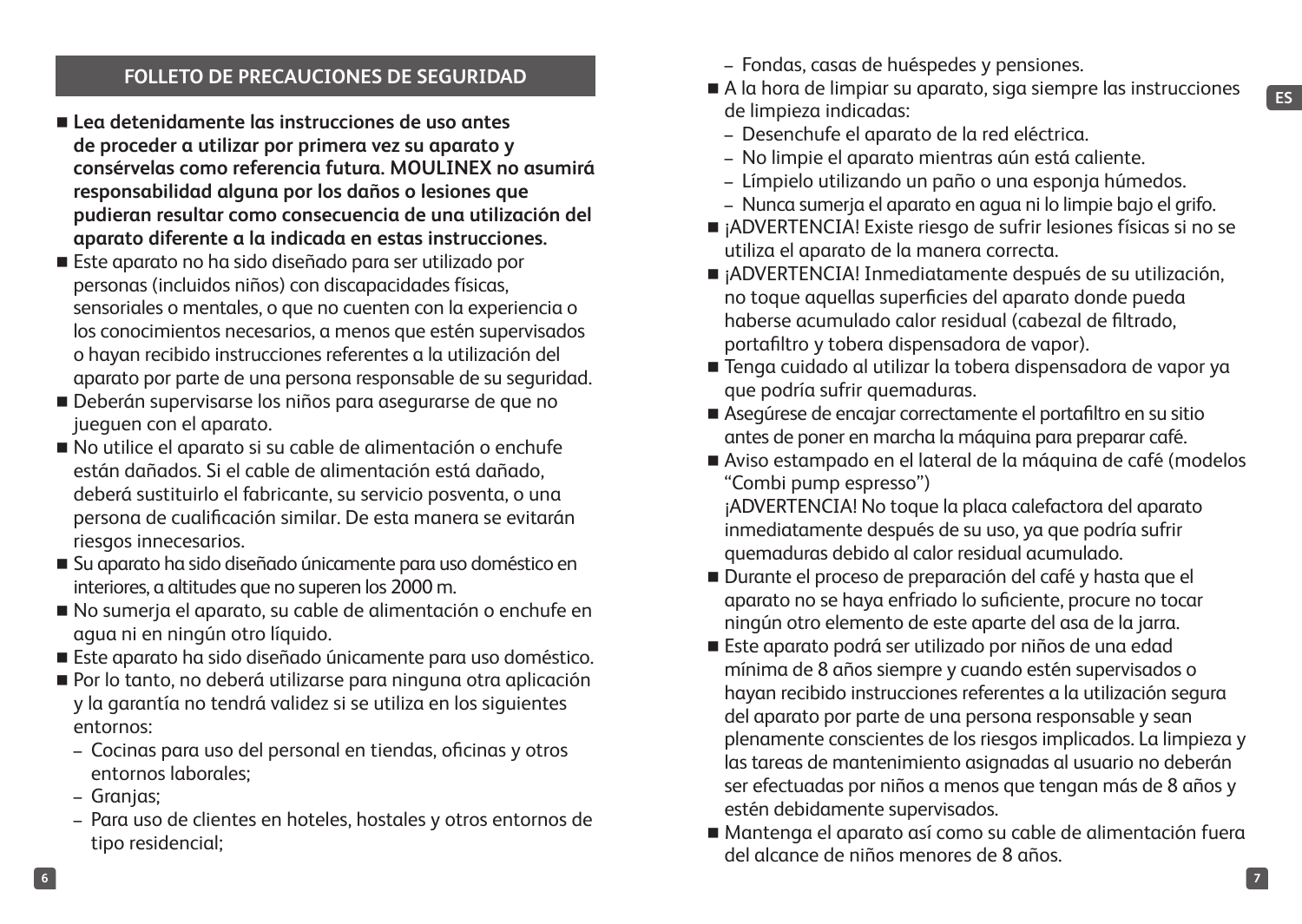- Este aparato podrá ser utilizado por personas con discapacidades físicas, sensoriales o mentales, o que no cuenten con experiencia y conocimientos suficientes, siempre que estén supervisados o hayan recibido instrucciones referentes a la utilización segura del aparato por parte de una persona responsable y sean plenamente conscientes de los riesgos implicados.
- Mantenga supervisados a los niños para asegurarse de que no utilizan el aparato a modo de juguete.
- Enchufe únicamente el aparato a una toma de corriente que cuente con conexión a tierra. Asimismo, compruebe que la tensión de su suministro eléctrico coincide con la indicada en la placa de especificaciones técnicas del aparato.
- No utilice el aparato si está dañado en modo alguno o no funciona como es debido. En dicho caso, póngase en contacto con un centro de asistencia técnica autorizado.
- La garantía quedará anulada si se enchufa el aparato a un suministro eléctrico inadecuado.
- Procure no retirar el portafiltro que contiene el café molido mientras el agua esté fluyendo a través del aparato, ya que este estará presurizado durante dicho intervalo.
- No utilice el aparato si la bandeja recogegotas y su rejilla no están correctamente instaladas en su sitio.
- Desenchufe el aparato de la red eléctrica en cuanto haya terminado de utilizarlo y antes de proceder a su limpieza.
- Asegúrese de retirar el enchufe de la toma de corriente en caso de producirse alguna anomalía durante la utilización del aparato, así como antes de proceder a su limpieza.
- No tire directamente del cable de alimentación para desenchufar el aparato de la red eléctrica.
- Procure tender el cable de alimentación de manera que no esté cerca ni haga contacto con los elementos calientes del aparato. Asimismo, manténgalo apartado de fuentes de calor y cantos o bordes afilados.
- Procure que tanto el cable de alimentación como sus manos no lleguen a hacer contacto con los elementos calientes del aparato

(placa calienta tazas, portafiltro, tobera dispensadora de vapor).

- El aparato no debe colocarse dentro de un armario cuando se utilice.
- Consulte las instrucciones para proceder a la descalcificación de su aparato.
- Cualquier reparación más allá de las tareas de limpieza y mantenimiento diario a efectuar por el usuario deberá confiarse a un servicio de asistencia técnica autorizado.
- Los accesorios y elementos desmontables del aparato no son lavables en el lavavajillas.
- Por su propia seguridad utilice únicamente los accesorios v recambios aprobados por el fabricante para su aparato.
- Este aparato no es adecuado para preparar bebidas destinadas a niños de una edad inferior a 2 años.
- Todos los aparatos han sido sometidos a controles de calidad exhaustivos. Estos incluyen pruebas reales en aparatos seleccionados de manera aleatoria; de ahí que puedan observarse indicios de utilización en su nuevo aparato.
- Tenga cuidado al utilizar la tobera dispensadora de vapor ya que podría sufrir quemaduras.
- Para evitar en lo posible cualquier riesgo de lesiones físicas, no tienda el cable de alimentación sobre una mesa o encimera donde los niños puedan tirar de él o sea posible tropezarse de manera fortuita.
- Permanezca siempre atento cuando el aparato esté enchufado y encendido.
- Nunca añada agua fría en el depósito inmediatamente después de haber preparado café. Espere a que el aparato se enfríe entre ciclos de preparación de café.
- No coloque el aparato encima o cerca de estufas de gas o eléctricas, ni en el interior de un horno mientras aún estén calientes.
- No utilice el aparato para propósitos distintos al previsto.
- Nunca manipule el aparato con las manos húmedas.
- No deposite ningún elemento caliente en el aparato.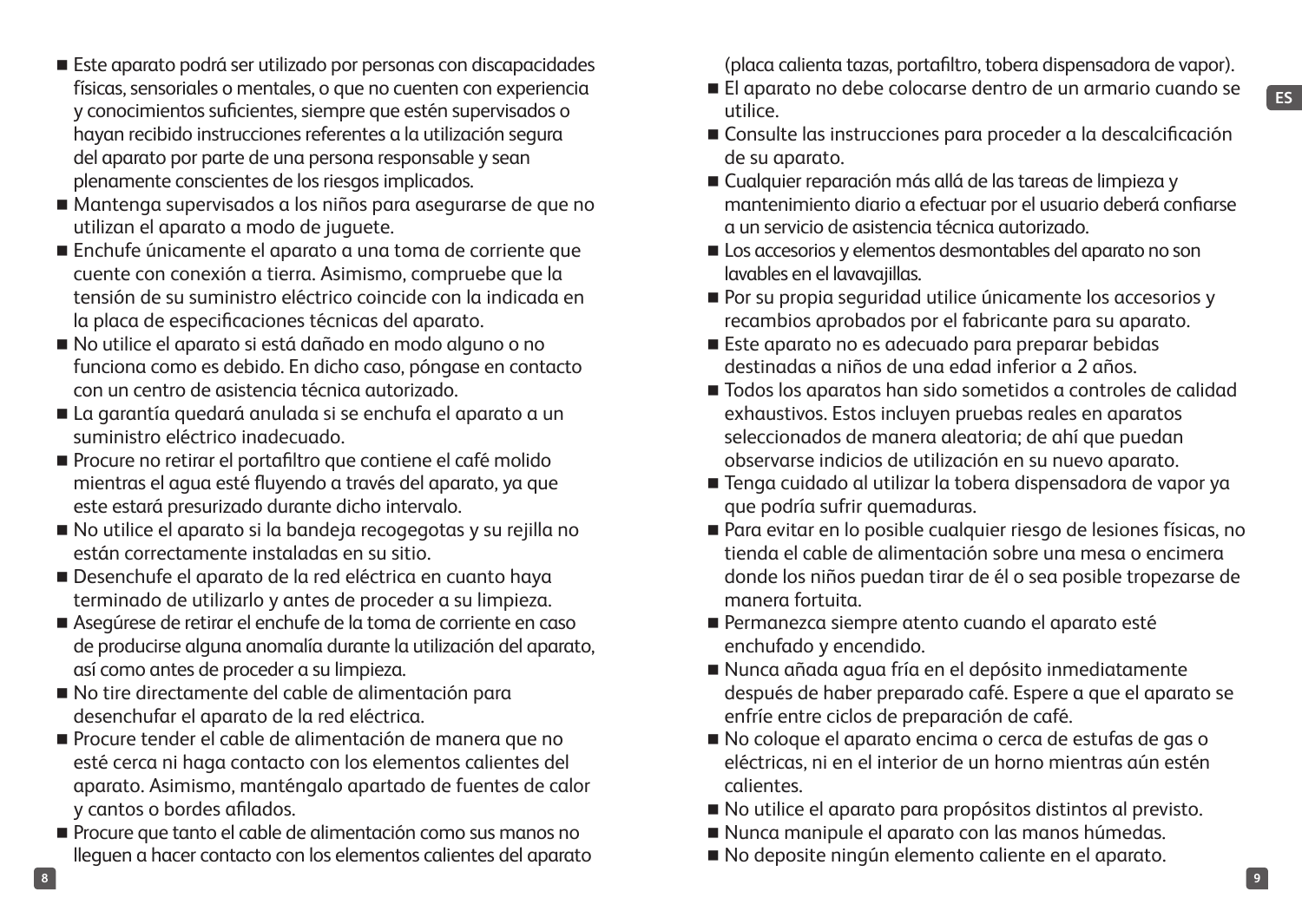## **ET**

#### **OHUTUSMEETMETE JUHEND**

- **Enne seadme esmakordset kasutamist lugege hoolikalt kasutusjuhendit ja hoidke see edaspidiseks kasutamiseks alles: MOULINEX ei vastuta seadme nõuetele mittevastava kasutuse eest.**
- Seda seadet ei tohi kasutada piiratud füüsiliste, sensoorsete või vaimsete võimetega isikud (k.a lapsed) ega isikud, kellel puuduvad kogemused ja teadmised seadme kasutamise kohta, kui puudub järelevalve või nende turvalisuse eest vastutav isik ei ole andnud neile asjakohaseid juhiseid.
- Tuleb jälgida, et lapsed ei mängiks seadmega.
- Ärge kasutage seadet, kui toitejuhe või -pistik on kahjustatud. Ohu vältimiseks tuleb toitejuhe lasta välja vahetada tootjal, volitatud teeninduskeskusel või samaväärse ettevalmistuse saanud isikutel.
- Seade on ette nähtud kodukasutuseks ainult siseruumides, kõrgustel alla 2000 m.
- Ärge asetage seadet, toitejuhet ega pistikut vette ega muudesse vedelikesse.
- Käesolev seade on mõeldud ainult kodukasutuseks.
- Seade pole ette nähtud kasutamiseks järgmistes kohtades ja garantii ei kehti järgmistel juhtudel:
	- kaupluste, kontorite ja teiste töökeskkondade töötajate köögipiirkondades;
	- talumajades;
	- hotellides, motellides ja muudes majutusasutustes;
	- kodumajutuse tüüpi keskkondades.
- Seadme puhastamisel järgige alati puhastamisjuhiseid.
	- Eemaldage seade vooluvõrgust.
	- Ärge puhastage seadet, kui see on kuum.
- Puhastage niiske lapi või svammiga.
- Ärge asetage seadet vette ega voolava vee alla.
- HOIATUS! Seadme väärkasutamine võib põhjustada vigastusi.
- HOIATUS! Ärge puudutage enne ja pärast kasutamist seadme kuumi pindu kasutamise ajal ja pärast seda kuumi pindu (perkolaatorit, filtrihoidjat ja auruotsakut), millel võib olla jääkkuumust.
- Olge aurutila kasutamisel ettevaatlik, kuna aur võib põhjustada põletusi.
- Veenduge, et filtrihoidja oleks kindlalt kinnitatud, enne kui sellest kohvi läbi lasete.
- Kohvimasina külg (Combi pumbaga espressomasinad) HOIATUS! Pärast kasutamist ärge puudutage soojendusplaati, millel võib olla jääkkuumust.
- Ärge puudutage klaaskannu enne, kui see on jahtunud; tõstke seda ainult käepidemest, kui see on kuum.
- Seda seadet tohivad kasutada vähemalt 8-aastased lapsed eeldusel, et nad on järelevalve all või neid on õpetatud seadet ohutult kasutama ning nad mõistavad seadme kasutamisega kaasnevaid ohte. Vähemalt 8-aastased lapsed võivad seadet puhastada ja hooldada, kui nad teevad seda täiskasvanu järelevalve all.
- Hoidke seadet ja selle toitejuhet alla 8-aastastele lastele kättesaamatus kohas.
- Isikud, kelle füüsilised, sensoorsed või vaimsed võimed on piiratud või kellel pole piisavaid kogemusi ja teadmisi, võivad seda seadet kasutada juhul, kui neile on tagatud järelevalve või kui neile on õpetatud seadme ohutut kasutamist ja nad mõistavad seadmega kaasnevaid ohte.
- Lapsed ei tohi selle seadmega mängida.
- Kasutage seadme vooluvõrku ühendamiseks ainult maandatud pistikupesa. Veenduge, et seadme andmesildil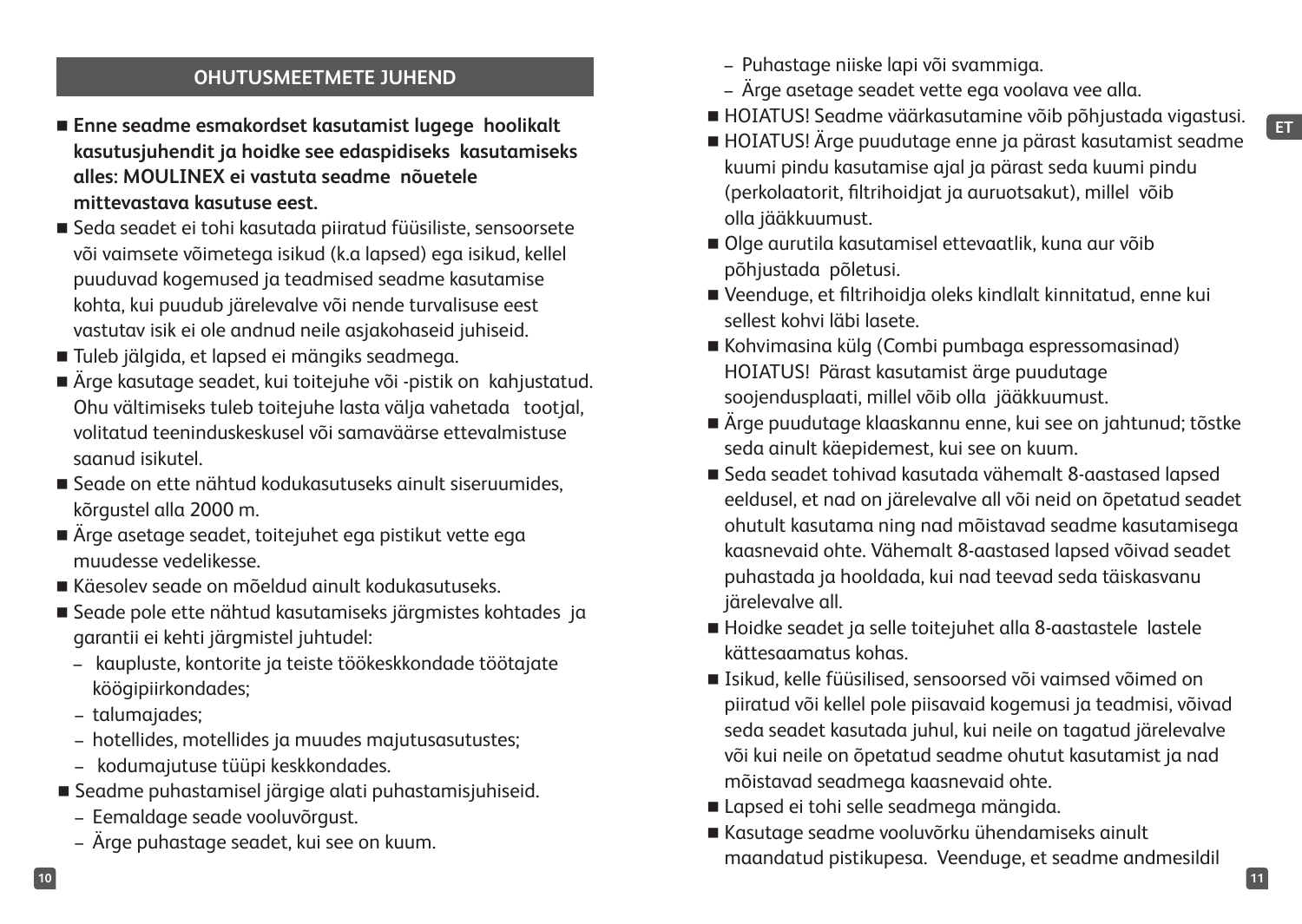näidatud nimipinge vastab teie koduse elektrivõrgu toitepingele.

- Ärge kasutage seadet, kui see ei tööta korralikult või on kahjustatud. Sellisel juhul võtke ühendust volitatud teeninduskesusega.
- Mis tahes viga elektriühenduses muudab teie garantii kehtetuks.
- Ärge eemaldage jahvatatud kohvi sisaldavat filtrihoidjat, kui vesi on sealt läbi minemas, kuna seade on sel hetkel rõhu all.
- Ärge kasutage seadet, kui tilkumisalus ja võre pole oma kohal.
- Eemaldage seade vooluvõrgust, kui olete selle kasutamise lõpetanud või puhastate seda.
- Eemaldage seade pistikupesast, kui töö ajal ilmneb probleem või enne seadme puhastamist.
- Ärge tõmmake seadet vooluvõrgust eemaldamisel juhtmest.
- Toitejuhe ei tohi olla seadme kuumade osade või kuumusallikate läheduses ega nendega kontaktis, samuti ei tohi see rippuda üle teravate servade.
- Veenduge, et juhe ja teie käed ei puudutaks seadme kuumi osi (tassi soojendamise plaat, filtrihoidja, auruotsak).
- Seda seadet ei tohi kasutamise ajal hoida kapis.
- Lugege seadme katlakivieemalduse juhiseid.
- Kõik toimingud peale puhastamise ja igapäevase hoolduse tuleb lasta teha volitatud teeninduskeskusel.
- Seadme lisatarvikuid ja eemaldatavaid osi ei tohi pesta nõudepesumasinas.
- Ohutuse tagamiseks kasutage ainult tootja poolt seadme jaoks loodud lisatarvikuid ja varuosi.
- See seade ei sobi jookide valmistamiseks alla 2-aastastele väikelastele.
- Kõik seadmed on läbinud range kontrolli. Kontroll hõlmab ka

juhuslikult valitud seadmete talitluskatseid, mis selgitab teatud seadmetel esineda võivaid kasutamisjälgi.

- Olge aurutila kasutamisel ettevaatlik, kuna aur võib põhjustada põletusi.
- Vigastuste ohu vähendamiseks ärge laske juhtmel rippuda üle laua või tööpinna, kus lapsed saavad seda peale tõmmata või keegi võib selle otsa komistada.
- Olge alati tähelepanelik, kui seade on vooluvõrku ühendatud ja sisse lülitatud.
- Ärge kunagi kallake paaki külma vett kohe pärast kohvivalmistustsüklit. Laske seadmel kahe valmistamise vahel jahtuda.
- Ärge asetage seadet kuumale gaasi- või elektripõletile ega muudele kuumusallikatele või nende lähedusse.
- Ärge kasutage seadet muul kui ettenähtud otstarbel.
- Ärge kunagi kasutage seadet märgade kätega.
- Ärge asetage seadmele kuumi osi.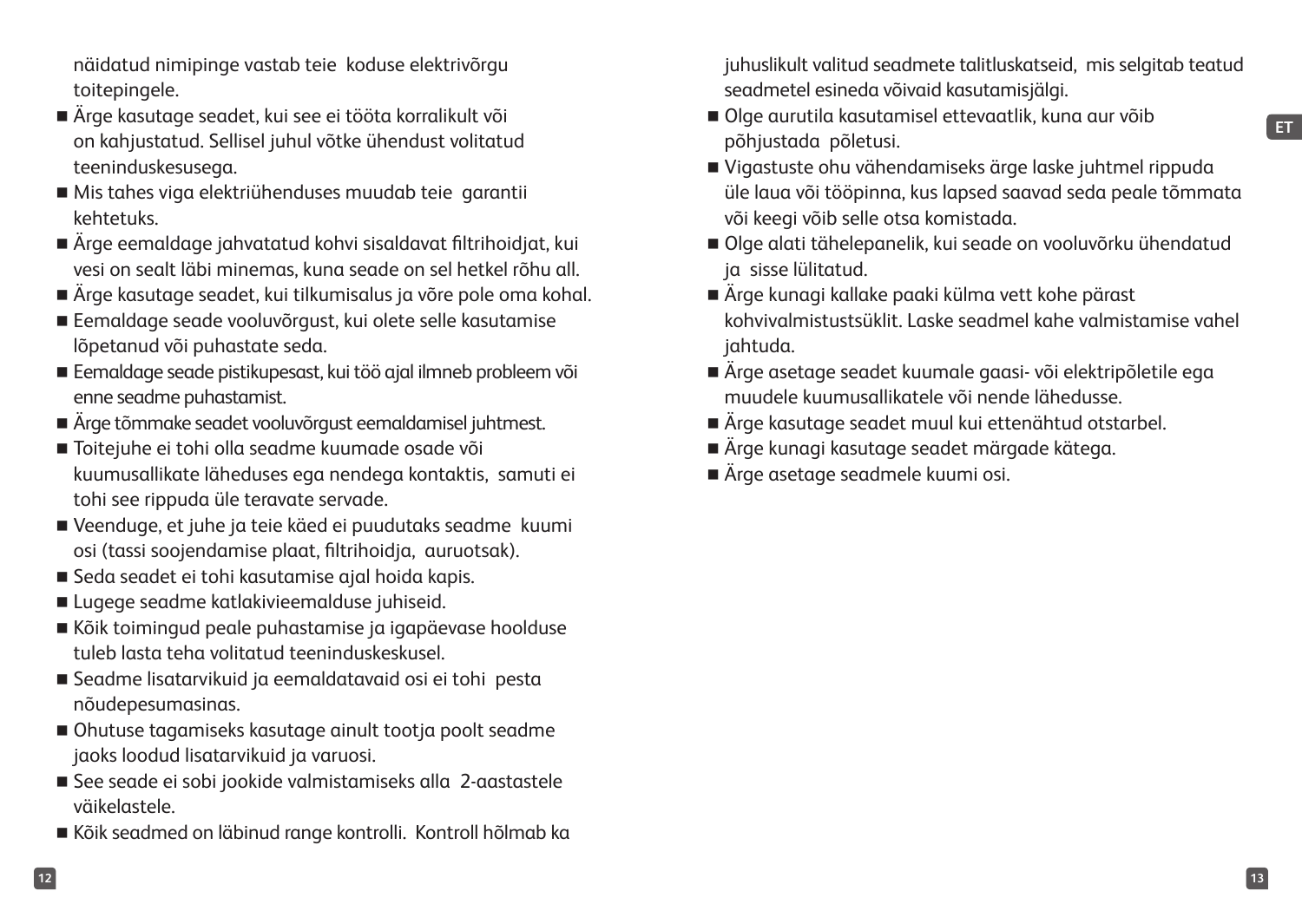#### **FI**

#### **TURVALLISUUSVAROTOIMET**

- **Lue tämä käyttöohje huolellisesti ennen laitteen ensimmäistä käyttökertaa ja säilytä ohjeet tulevia tarpeita varten: Käyttöohjeiden vastainen käyttö vapauttaa MOULINEX-yhtiön kaikesta vastuusta.**
- Tätä laitetta ei ole tarkoitettu sellaisten henkilöiden käyttöön (mukaan luettuna lapset), joilla on heikentyneet
- ruumiilliset, henkiset tai aisteihin liittyvät kyvyt tai joilla ei ole kokemusta tai tietämystä, ellei heidän turvallisuudestaan vastaava henkilö ole ohjannut tai opettanut heitä laitteen käytössä.
- Lapsia tulee valvoa, jotta he eivät leiki laitteella.
- Älä käytä laitetta, jos virtajohto tai pistoke on vaurioitunut. Virtajohto täytyy viedä vaihdettavaksi valmistajalle, sen valtuuttamaan huoltoliikkeeseen tai vastaavalle ammattitaitoiselle henkilölle vaarojen välttämiseksi.
- Laitteesi on tarkoitettu käytettäväksi kotona sisätiloissa ja alle 2 000 metrin korkeudessa merenpinnasta.
- Älä upota laitetta, virtajohtoa tai pistoketta veteen tai mihinkään nesteeseen.
- Laitteesi on tarkoitettu vain kotikäyttöön.
- Sitä ei ole tarkoitettu seuraavassa lueteltuihin tarkoituksiin, eikä takuu kata näitä käyttöjä:
	- Henkilöstökeittiöt kaupoissa, toimistoissa ja muissa työympäristöissä;
	- Maatilat;
	- Hotellien, motellien ja muiden asuntolatyyppisten tilojen asiakastilat
	- Bed and breakfast -tyyppiset ympäristöt.
- Noudata laitteen puhdistamisessa aina seuraavia puhdistusohjeita:
- Irrota laite sähkövirrasta.
- Älä puhdista laitetta, jos se on kuuma.
- Puhdista se kostealla liinalla tai sienellä.
- Älä koskaan upota laitetta veteen tai pidä sitä juoksevan veden alla.
- VAROITUS: Loukkaantumisvaara, jos et käytä laitetta oikein.
- VAROITUS: Älä kosketa kuumia pintoja käytön jälkeen (perkolaatiopää, suodatinpidike ja höyrysuutin), sillä ne altistuvat jälkilämmölle.
- Ole varovainen käyttäessäsi höyrynokkaa, koska höyry voi aiheuttaa palovammoja.
- Varmista, että suodatinpidike on kunnolla kiinnitetty ennen kahvin laskemista läpi.
- Kahvinkeittimen puoli (yhdistelmäpumpulliset espresso-mallit) VAROITUS: Älä koske käytön jälkeen lämpimänä pitävään levyyn, koska siinä on jälkilämpöä.
- Koske lämmityksen aikana ja ennen laitteen jäähtymistä vain lasikannun kahvaan.
- Laitetta saavat käyttää yli 8-vuotiaat lapset, jos heitä valvotaan ja heille on annettu ohjeet laitteen turvallisesta käytöstä, ja he ymmärtävät täysin käyttöön liittyvät vaarat. Lapset eivät saa puhdistaa tai tehdä kunnossapitotoimenpiteitä, jos he eivät ole yli 8-vuotiaita ja aikuisen valvonnan alla.
- Pidä laite ja sen virtajohto alle 8-vuotiaiden lasten ulottumattomissa.
- Laitetta saavat käyttää henkilöt, joiden fyysinen, aistienvarainen tai psyykkinen toimintakyky on rajoittunut tai joilla ei ole kokemusta ja tietoa riittävästi, jos heitä valvotaan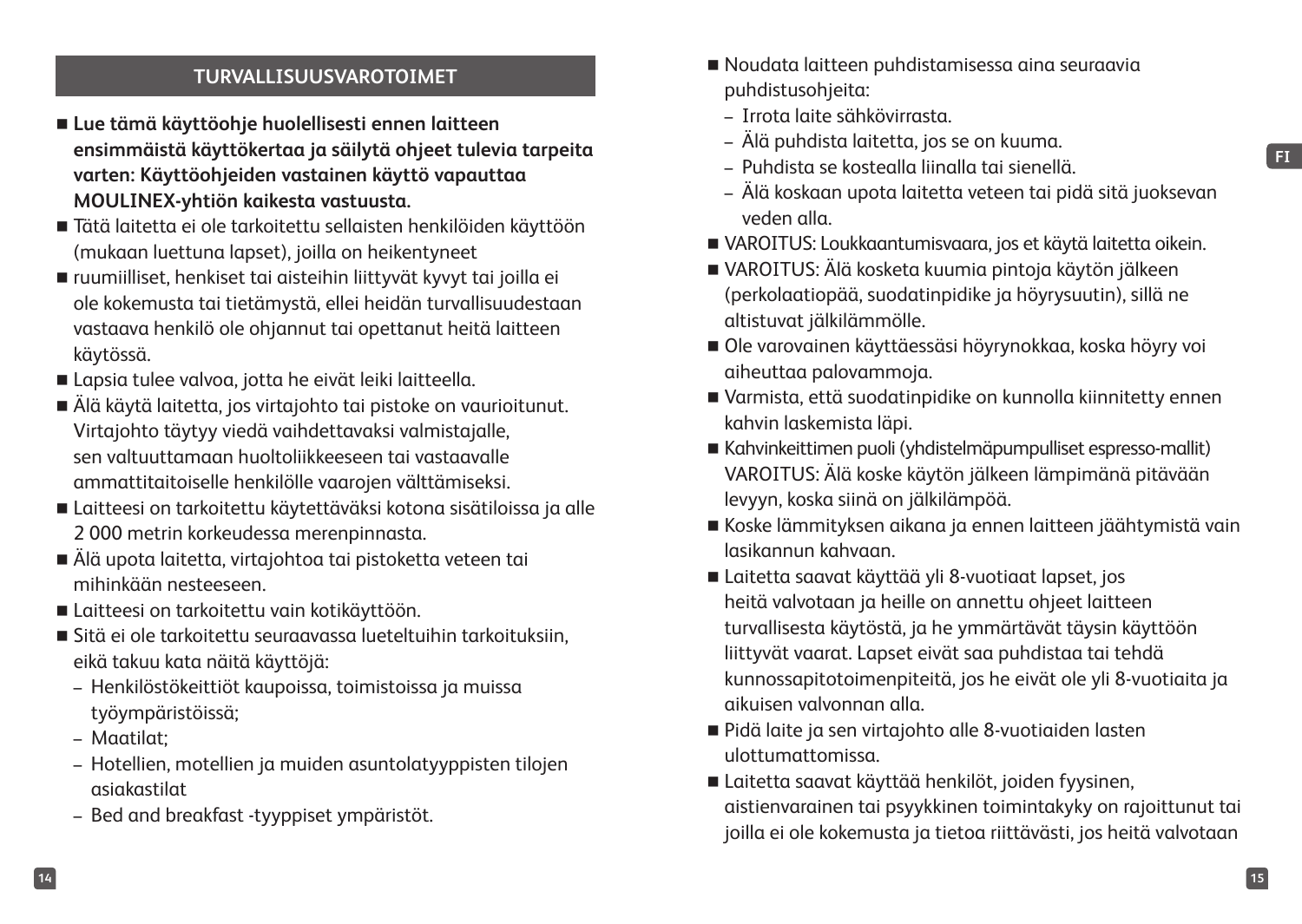**16 17**

**FI**

että laitteen arvokilven jännitearvo vastaa verkkovirran jännitettä.

Lapset eivät saa leikkiä laitteella.

ymmärtävät vaarat.

 Älä käytä laitetta, jos se ei toimi kunnolla tai se on vaurioitunut. Ota näissä tapauksissa yhteys valtuutettuun huoltopisteeseen.

ja heille on annettu ohjeet laitteen turvallisesta käytöstä ja he

Kytke laite ainoastaan maadoitettuun pistorasiaan. Varmista,

- Virheet sähköliitännöissä mitätöivät takuun.
- Älä poista jauhettua kahvia sisältävää suodatinpidikettä, kun vesi vielä valuu, koska laite on silloin vielä paineen alaisena.
- Älä käytä laitetta, jos tippa-astia ja ritilä eivät ole paikoillaan.
- Irrota laite pistorasiasta, kun lopetat sen käytön tai puhdistat sitä.
- Irrota pistoke, jos käytön aikana ilmee ongelmia tai ennen kuin aloitat laitteen puhdistamisen.
- Älä irrota pistoketta johdosta vetämällä.
- Virtajohto ei saa olla lähellä laitteen kuumia osia tai koskettaa niitä, lähellä lämmönlähteitä tai kulkea terävien reunojen yli.
- Varmista, että virtajohto tai sinä itse ette kosketa laitteen kuumia osia (kupin lämpölevyä, suodatinpidikettä, höyrysuutinta).
- Laitetta ei saa laittaa kaappiin käytön aikana.
- Poista kalkki laitteesta ohjeiden mukaisesti.
- Kaikki toimenpiteet, lukuun ottamatta puhdistamista ja päivittäistä kunnossapitoa, on tehtävä valtuutetussa huoltoliikkeessä.
- Laitteen lisävarusteita tai irrotettavia osia ei saa pestä astianpesukoneessa.
- Käytä vain valmistajan lisävarusteita ja laitteellesi suositeltuja varaosia turvallisuutesi takaamiseksi.
- Laite ei sovellu juomien valmistamiseen alle 2-vuotiaille lapsille.
- Kaikkiin laitteisiin kohdistuu tiukka laadunvalvonta. Se sisältää todellisia käyttötestejä satunnaisesti valituilla laitteilla, mikä selittää käytöstä näkyviä jälkiä.
- Ole varovainen höyrysuutinta käyttäessäsi, koska höyry voi aiheuttaa palovammoja.
- Loukkaantumisvaarojen vähentämiseksi älä jätä laitteen virtajohtoa roikkumaan pöydän tai tiskin yli, josta lapsi pääsee vetämään sitä tai josta se voi tarttua ihmisiin.
- Pysy aina valppaana, kun laite on liitettynä pistorasiaan ja kytkettynä päälle.
- Älä koskaan kaada kylmää vettä säiliöön heti edellisen valmistuskerran jälkeen. Anna laitteen jäähtyä valmistuskertojen välillä.
- Älä aseta laitetta kuumalle kaasulle tai lähelle sitä tai sähköpolttimen päälle tai kuumaan uuniin.
- Älä käytä laitetta muuhun kuin sen käyttötarkoitukseen.
- Älä koskaan käytä laitetta märin käsin.
- Älä laita mitään kuumia osia laitteen päälle.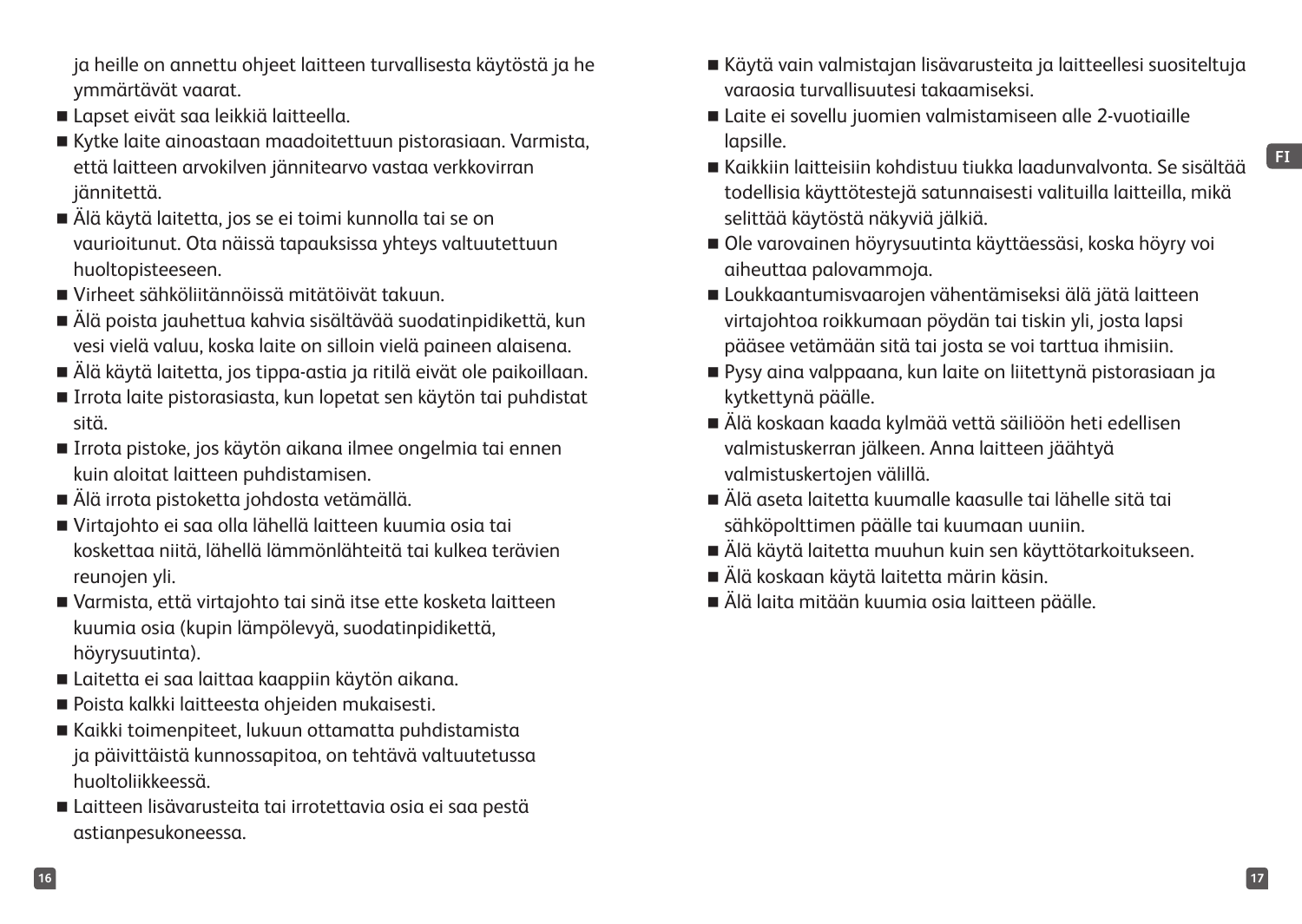#### **MANUEL DES CONSIGNES DE SÉCURITÉ**

- **Lire attentivement le mode d'emploi avant la première utilisation de votre appareil et conservez-le : une utilisation non conforme dégagerait Moulinex de toute responsabilité.**
- Cet appareil n'est pas prévu pour être utilisé par des personnes (y compris les enfants) dont les capacités physiques, sensorielles ou mentales sont réduites ou des personnes dénuées d'expérience ou de connaissance, sauf si elles ont pu bénéficier, par l'intermédiaire d'une personne responsable de leur sécurité, d'une surveillance ou d'instructions préalables concernant l'utilisation de l'appareil.
- Il convient de surveiller les enfants pour s'assurer qu'ils ne jouent pas avec l'appareil.
- Si le câble d'alimentation est endommagé, n'utilisez pas l'appareil. Faites obligatoirement remplacer le câble d'alimentation par le fabricant, son service après-vente ou des personnes de qualification similaire afin d'éviter tout danger.
- Cet appareil est conçu pour une utilisation en intérieur dans un contexte privé uniquement, et à une altitude inférieure à 2000 m.
- Ne pas mettre l'appareil, le câble d'alimentation ou la fiche dans l'eau ou tout autre liquide.
- Votre machine a été conçue pour un usage domestique seulement.
- Elle n'a pas été conçue pour être utilisée dans les cas suivants qui ne sont pas couverts par la garantie :
	- Dans des coins de cuisines réservés au personnel dans des magasins, bureaux et autres environnements professionnels,
	- Dans des fermes,
- **18 19** – Par les clients des hôtels, motels et autres environnements à caractère résidentiel,
- Dans des environnements de type chambres d'hôtes.
- Suivez toujours les instructions de nettoyage de l'appareil :
	- Débranchez l'appareil.
	- Ne nettoyez pas l'appareil tant qu'il est chaud.
	- Utilisez une éponge ou un chiffon mouillé pour nettoyer l'appareil.
	- Ne mettez en aucun cas l'appareil dans l'eau ou sous le robinet.
- DANGER : Risque de blessures en cas d'utilisation incorrecte de l'appareil.
- AVERTISSEMENT : Après utilisation, ne pas toucher les surfaces chaudes (tête de percolation, porte-filtre et buse vapeur), soumises à une chaleur résiduelle.
- En cas d'utilisation de la buse veillez à ce que celle-ci soit bien orientée afin d'éviter tout risque de brûlure.
- Vérifiez que le porte-filtre est bien serré avant de faire couler le café.
- Côté cafetière (dans le cas de modèles combinés café espresso)

AVERTISSEMENT : Après utilisation, ne pas toucher la plaque de maintien au chaud, soumise à une chaleur résiduelle.

- Assurez-vous de ne toucher que la poignée de la verseuse verre pendant la chauffe et jusqu'au refroidissement complet.
- Cet appareil peut être utilisé par des enfants âgés d'au moins 8 ans, à condition qu'ils bénéficient d'une surveillance ou qu'ils aient reçu des instructions quant à l'utilisation de l'appareil en toute sécurité et qu'ils comprennent bien les dangers encourus. Le nettoyage et l'entretien par l'utilisateur ne doivent pas être effectués par des enfants, à moins qu'ils ne soient âgés de plus de 8 ans et qu'ils soient sous la surveillance d'un adulte.
- Conserver l'appareil et son câble hors de portée des enfants âgés de moins de 8 ans.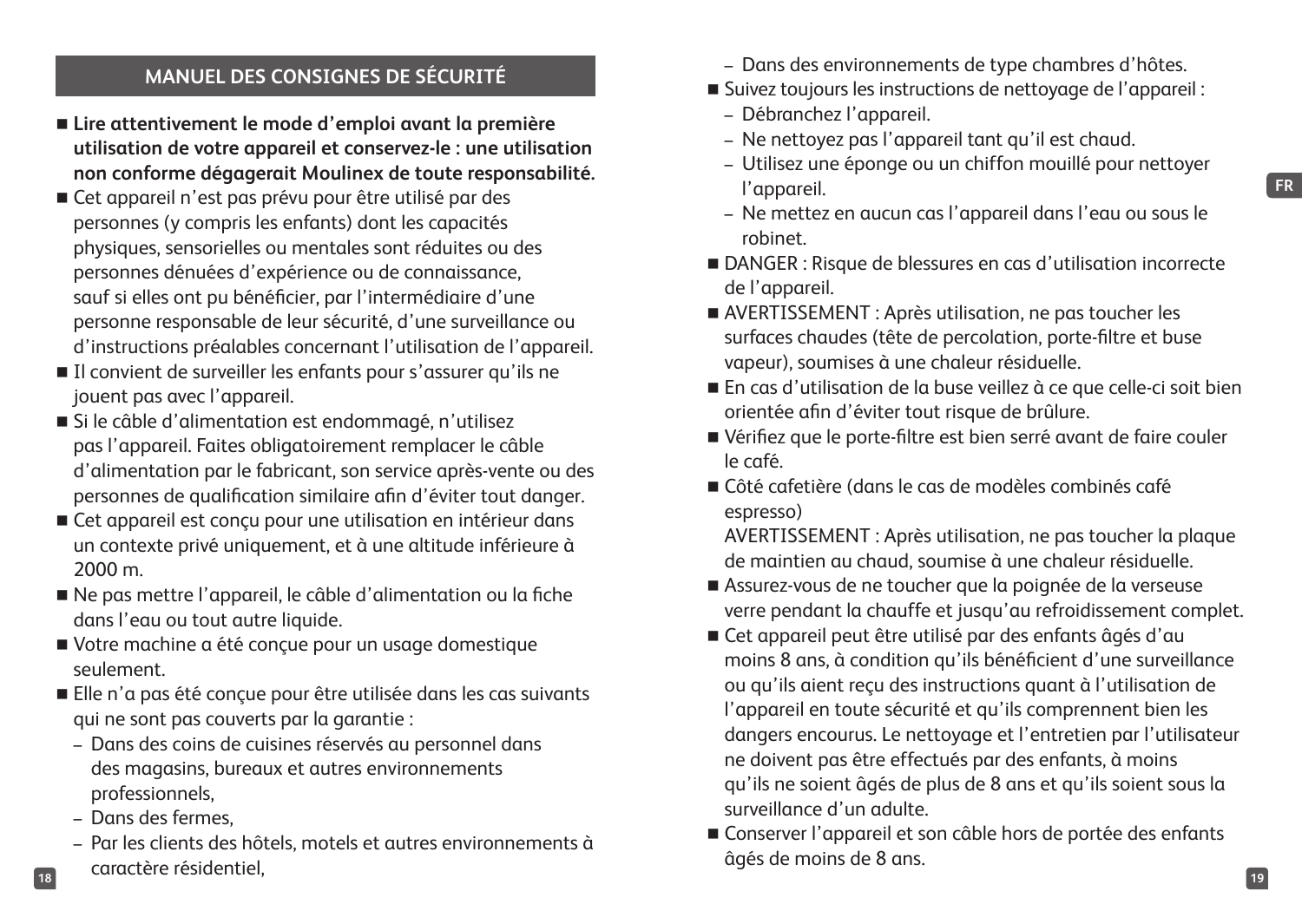- Cet appareil peut être utilisé par des personnes dont les capacités physiques, sensorielles ou mentales sont réduites ou dont l'expérience ou les connaissances ne sont pas suffisantes, à condition qu'ils bénéficient d'une surveillance ou qu'ils aient reçu des instructions quant à l'utilisation de l'appareil en toute sécurité et en comprennent bien les dangers potentiels.
- Les enfants ne doivent pas utiliser l'appareil comme un jouet.
- Ne branchez l'appareil que sur une prise avec terre. Vérifiez que la tension indiquée sur la plaque signalétique de l'appareil correspond bien à celle de votre installation électrique.
- Ne pas utiliser l'appareil s'il ne fonctionne pas correctement ou s'il a été endommagé. Dans ce cas, s'adresser à un centre de service agréé.
- Toute erreur de branchement annule la garantie.
- N'enlevez pas le porte-filtre contenant la mouture durant le passage de l'eau car l'appareil est alors sous pression.
- N'utilisez pas l'appareil si le tiroir récolte-gouttes et la grille ne sont pas mis en place.
- Débrancher l'appareil lors d'une absence prolongée et lors du nettoyage.
- La prise doit être retirée en cas de problème durant l'écoulement du café ou avant de nettoyer votre appareil.
- Ne pas débrancher la fiche de la prise en tirant sur le câble.
- Le câble d'alimentation ne doit jamais être à proximité ou en contact avec les parties chaudes de votre appareil, près d'une source de chaleur ou sur un angle vif.
- Evitez le contact du cordon ou de vos mains avec les parties chaudes de l'appareil (plateau chauffe-tasses, porte-filtre, buse vapeur).
- L'appareil ne doit pas être placé à l'interieur d'un meuble lorsqu'il est en cours d'utilisation.
- Conformez-vous à la notice pour les instructions de détartrage.
- Toute intervention autre que le nettoyage et l'entretien usuel par le client doit être effectuée par un centre service agréé.
- Les accessoires et parties démontables de l'appareil ne passent pas au lave-vaisselle.
- Pour votre sécurité, n'utiliser que des accessoires et des pièces détachées Moulinex adaptés à votre appareil.
- L'appareil n'est pas destiné à la préparation de boissons pour les nourrissons.
- Tous les appareils sont soumis à un contrôle qualité sévère. Des essais d'utilisation pratiques sont faits avec des appareils pris au hasard ce qui explique d'éventuelles traces d'utilisation.
- Faire preuve de prudence lorsque la buse à vapeur est utilisée car la vapeur peut causer des brûlures.
- Pour diminuer les risques de blessures, ne pas laisser le cordon pendre de la table ou du comptoir, où il pourrait être tiré par un enfant ou faire trébucher quelqu'un.
- Une vigilance est nécessaire lorsque l'appareil est en fonctionnement.
- Ne jamais verser d'eau froide dans le réservoir immédiatement après un cycle d'infusion. Attendre que l'appareil refroidisse entre chaque préparation.
- Ne pas placer sur ou près d'un brûleur à gaz, d'une plaque électrique ou dans un four chaud.
- Utiliser cet appareil uniquement pour l'usage auquel il est destiné.
- Ne jamais manipuler l'appareil les mains mouillées.
- Ne pas placer d'élément chaud sur l'appareil.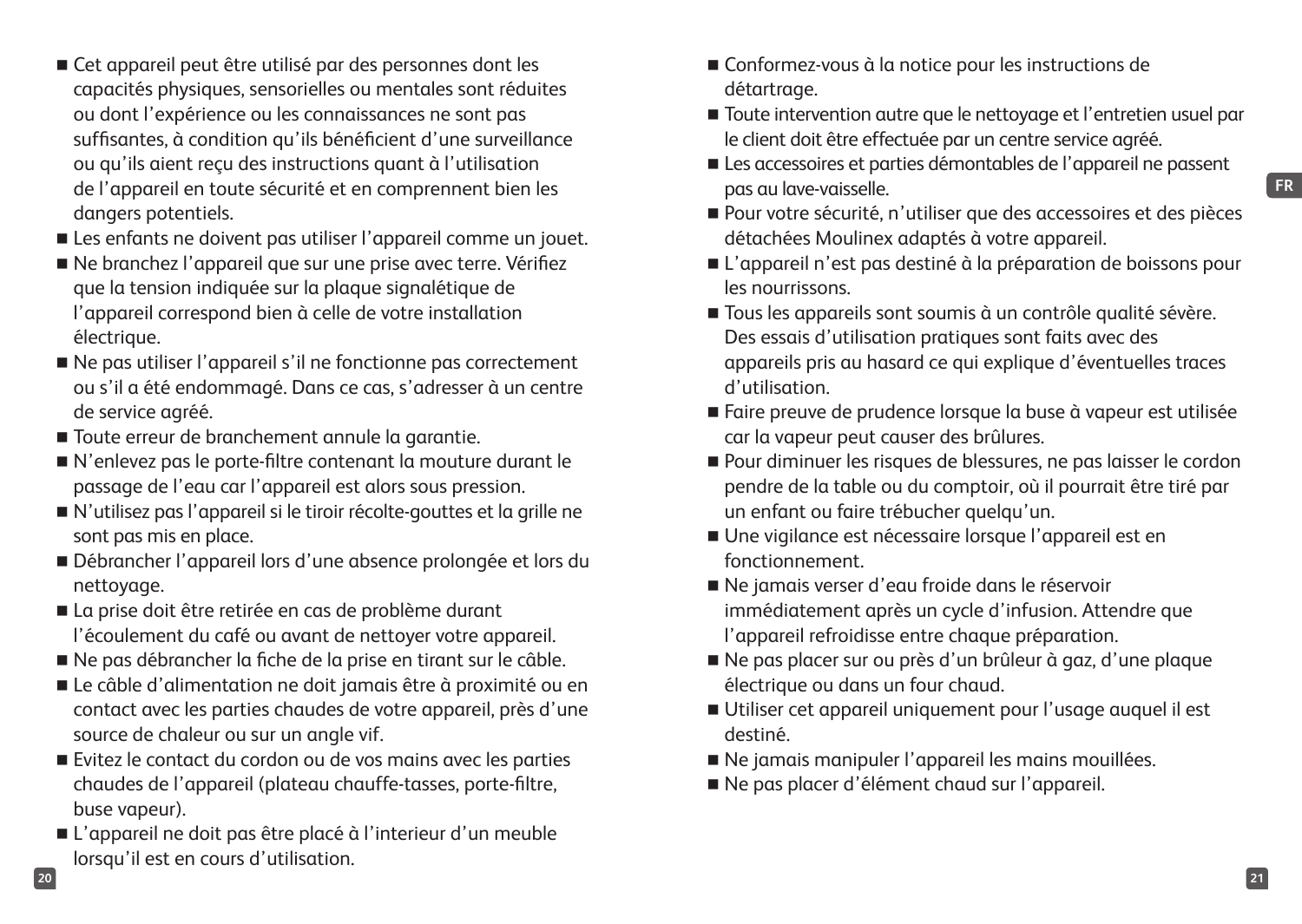#### **BROŠURA SA SIGURNOSNIM UPUTAMA**

- Prije prve uporabe uređaja pažljivo pročitajte upute za uporabu i sačuvajte ih za buduće potrebe. MOULINEX ne preuzima odgovornost u slučaju neodgovarajuće uporabe uređaja.
- Ovaj uređaj nije predviđen da njime rukuju osobe (uključujući djecu) ograničenih tjelesnih, osjetilnih ili mentalnih sposobnosti ili nedostatnog iskustva i znanja, osim ako ih nadzire osoba odgovorna za njihovu sigurnost koja im daje upute o načinu korištenja uređaja.
- Djecu je potrebno nadzirati kako biste se uvjerili da se ne igraju uređajem.
- Ne koristite uređaj ako je strujni kabel ili utikač oštećen. Strujni kabel mora zamijeniti proizvođač, ovlašteni serviser ili druga kvalificirana osoba kako bi se izbjegla opasnost.
- Uređaj je predviđen samo za uporabu u zatvorenim prostorima u kućanstvu na nadmorskoj visini ispod 2.000 m.
- Uređaj, strujni kabel ili utikač ne uranjajte u vodu ili u druge tekućine.
- Uređaj je namijenjen samo za uporabu u kućanstvu.
- Uređaj nije namijenjen uporabi u sljedećim primjenama i jamstvo se neće primjenjivati:
	- U kuhinjama za osoblje u trgovinama, uredima i drugim radnim okruženjima;
	- Na seoskim imanjima;
	- Za klijente u hotelima, motelima i drugim stambenim okruženjima;
	- U okruženjima s uslugom noćenja i doručka.
- Za čišćenje uređaja uvijek se pridržavajte uputa za čišćenje.
	- Odspojite uređaj od strujnog napajanja.
	- Ne čistite uređaj dok je vruć.
	- Uređaj čistite vlažnom krpom ili spužvom.
	- Uređaj nikad ne uranjajte u vodu ili ne stavljajte ga pod vodu iz slavine.
- UPOZORENJE! Opasnost od ozljeda u slučaju neispravnog korištenja aparata!
- UPOZORENJE! Tijekom i nakon uporabe ne dotičite vruće površine (glava za filtriranje, držač filtra i mlaznica za paru) na kojima se zadržava toplina.
- Budite oprezni pri korištenju mlaznice za paru jer para može prouzročiti opekline.
- Uvjerite se da je držač filtra dobro pričvršćen prije prolaska kave kroz filter.
- Bočna strana aparata za kavu (modeli kombiniranih aparata za espresso kavu s pumpom) UPOZORENJE! Nakon uporabe ne dotičite ploču za održavanje topline na kojoj se zadržava toplina.
- Ne dotičite stakleni vrč dok se ne ohladi. Kad je stakleni vrč vruć, podižite ga samo za ručku.
- Ovaj uređaj mogu koristiti djeca starosne dobi od najmanje 8 godina ako su pod nadzorom i ako su upućena u siguran način korištenja uređaja i potpuno svjesna potencijalnih opasnosti. Poslove čišćenja i održavanja ne smiju obavljati djeca osim ako su starija od 8 godina i pod nadzorom.
- Uređaj i pripadajući kabel držite izvan dohvata djece mlađe od 8 godina.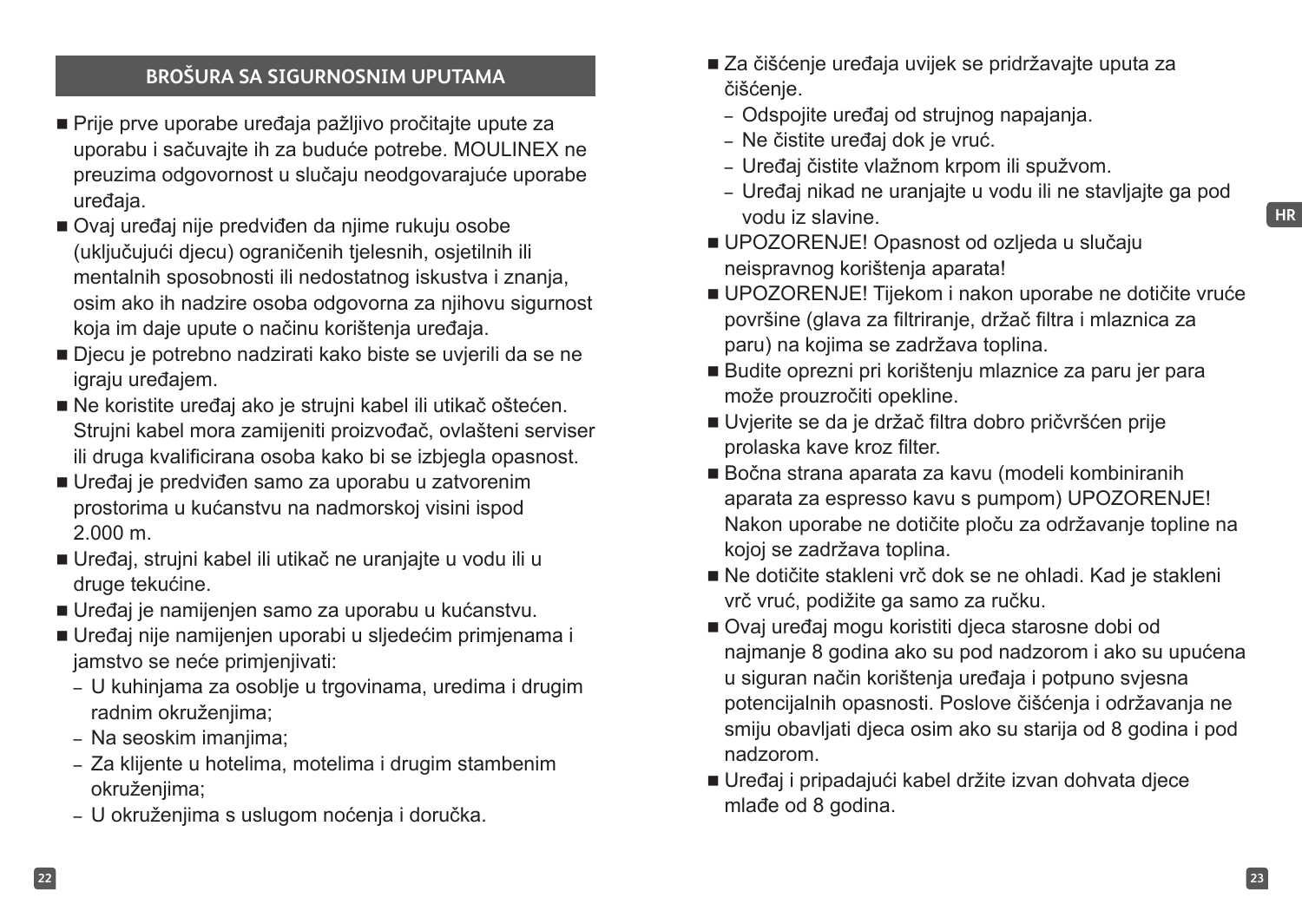- Ovaj uređaj mogu koristiti osobe ograničenih fizičkih, osjetilnih ili mentalnih sposobnosti ili nedostatnog iskustva ili znanja ako su pod nadzorom ili ako su upućene u siguran način uporabe uređaja te ako su razumjele opasnosti u svezi s tim.
- Djeca ne smiju rabiti uređaj kao igračku.
- Za priključivanje uređaja na strujno napajanje koristite samo uzemljenu utičnicu. Provjerite odgovara li strujni napon naveden na označnoj pločici aparata naponu vaše strujne mreže.
- Uređaj ne rabite ako ne radi ispravno ili ako je oštećen. Ako se to dogodi, obratite se ovlaštenom servisnom centru.
- Svaka greška u električnom priključku poništit će jamstvo.
- Ne uklanjajte držač filtra koji sadrži mljevenu kavu dok voda prolazi kroz filter jer uređaj je tada pod tlakom.
- Ne rabite uređaj ako plitica za kapanje i rešetka nisu na svom mjestu.
- Odspojite uređaj od strujnog napajanja nakon uporabe i pri čišćenju uređaja.
- Izvucite utikač iz utičnice ako se problem pojavi tijekom rada ili prije čišćenja uređaja.
- Uređaj ne odspajajte od strujnog napajanja povlačenjem za kabel.
- Strujni kabel ne smije biti u blizini vrućih dijelova aparata ili u doticaju s njima, u blizini izvora topline i ne smije se postavljati preko oštrih rubova.
- Pobrinite se da kabel i ruke ne dotiču vruće dijelove uređaja (ploča za održavanje topline šalica, držač filtra, mlaznica za paru).
- Ovaj uređaj ne smije se stavljati u kuhinjski element tijekom uporabe.
- Pogledajte upute za uklanjanje kamenca iz uređaja.
- Sve zahvate, osim uobičajenog čišćenja i održavanja koje obavlja korisnik, mora obavljati ovlašteni servisni centar.
- Pribor i odvojivi dijelovi uređaja ne smiju se prati u perilici posuđa.
- Radi svoje sigurnosti rabite samo pribor i zamjenske dijelove proizvođača koji su namijenjeni za vaš uređaj.
- Ovaj uređaj nije prikladan za pripremu napitaka za djecu mlađu od 2 godine.
- Svi uređaji podliježu strogim postupcima provjere kvalitete. Odnosni postupci uključuju provjere stvarne primjene slučajno odabranih uređaja radi otkrivanja tragova korištenja.
- Budite oprezni pri korištenju mlaznice za paru jer para može prouzročiti opekline.
- Radi smanjenja opasnosti od ozljeda, ne stavljajte kabel da visi preko stola ili radne ploče gdje ga može povući dijete ili gdje se netko može spotaknuti o njega.
- Uvijek budite oprezni kad je uređaj priključen na strujno napajanje i uključen.
- Nikad ne ulijevajte hladnu vodu u spremnik neposredno nakon postupka kuhanja. Pričekajte da se uređaj ohladi između priprema napitaka.
- Ne stavljajte uređaj na vruće plinske ili električne plamenike ili druge izvore topline ili u njihovoj blizini.
- Ne rabite uređaj na način drukčiji od namjenske uporabe.
- Uređajem nikad ne rukujte mokrim rukama.
- Ne stavliajte vruće dijelove na uređaj.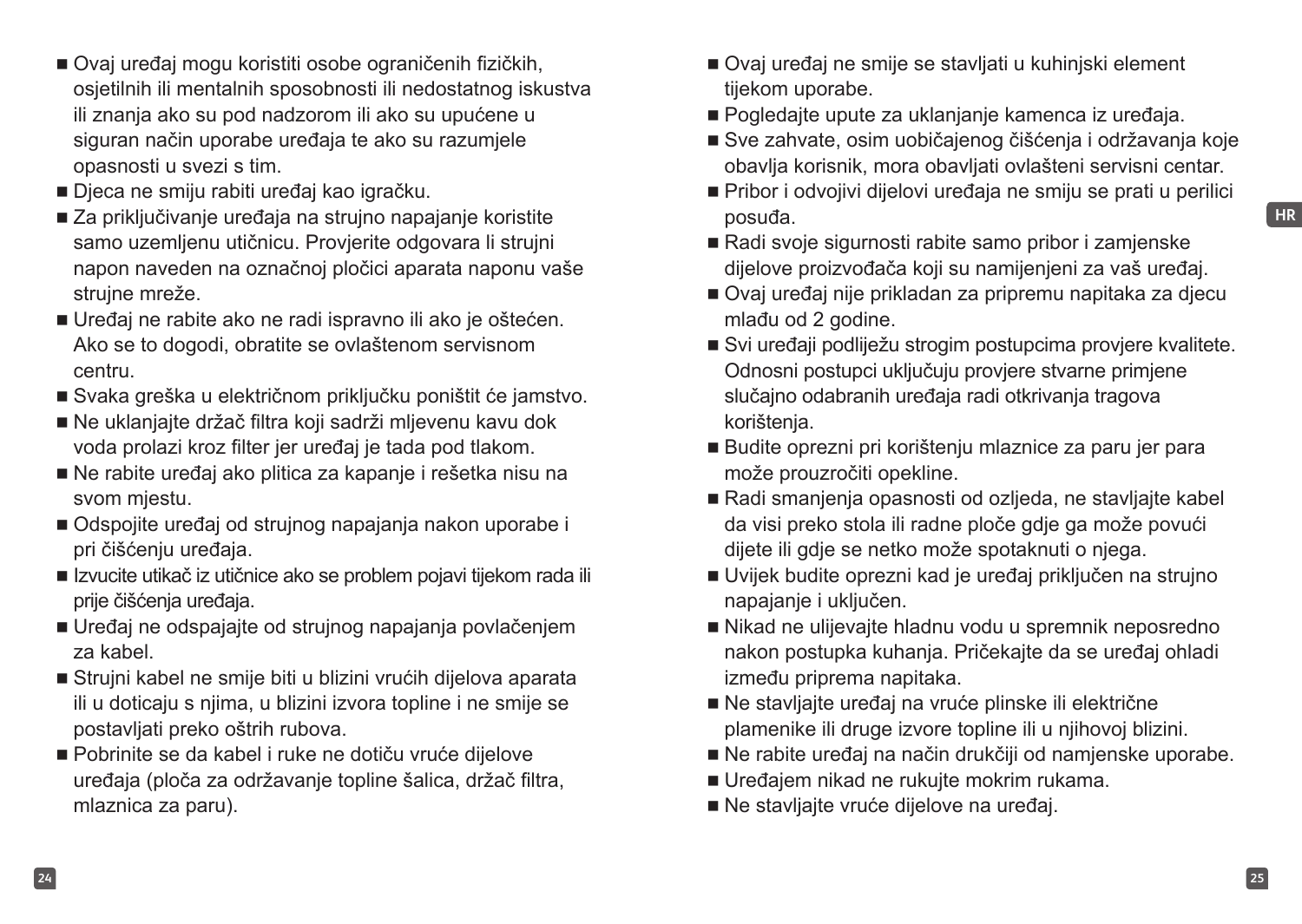## **ÚTMUTATÓ - BIZTONSÁGI ÓVINTÉZKEDÉSEK**

- **A készülék első használata előtt figyelmesen olvassa el a használati útmutatót és őrizze meg későbbi tájékozódás céljából. A MOULINEX nem vállal felelősséget a készülék nem megfelelő használatáért.**
- Ezt a készüléket nem használhatják olyan személyek (gyermekeket is beleértve), akik csökkent fizikai, érzékszervi vagy szellemi képességekkel rendelkeznek, vagy nem rendelkeznek kellő belátással és tudással, kivéve azt az esetet, ha az említett személyek a biztonságukért felelős személy felügyelete alatt állnak, vagy ilyen személytől kaptak utasítást a berendezés használatára vonatkozóan.
- A gyerekek legyenek felügyelet alatt, hogy ne játszhassanak a készülékkel.
- Ne használja a készüléket, ha a hálózati vezeték vagy a csatlakozódugó megsérült. A veszélyek megelőzése érdekében a hálózati vezeték cseréjét kizárólag a gyártóval vagy annak szervizképviseletével, illetve egy hasonlóan szakképesített személlyel végeztesse el.
- A készüléket csak otthoni, lakáson belüli és 2000 m tengerszint feletti magasság alatti használatra tervezték.
- Ne merítse a készüléket, a hálózati vezetéket vagy a csatlakozódugót vízbe, illetve más folyadékba.
- A készülék csak háztartási használatra alkalmas.
- Nem alkalmas az alábbiakban felsorolt használatokra, amelyekre a garancia nem terjed ki:
	- Üzletek, irodák és egyéb munkahelyek alkalmazottai számára fenntartott konyhákban történő használatra;
	- Nyaralókban történő használatra;
	- Szállodák, motelek és egyéb szálláshelyek ügyfelei általi használatra;
- Félpanziós típusú egyéb intézményekben történő használatra.
- Mindig tartsa be a tisztítási útmutatót a készülék tisztításához:
	- Húzza ki a készülék csatlakozódugóját.
	- Ha még forró a készülék, ne tisztítsa.
	- Tisztításkhoz használjon nedves anyagot vagy szivacsot.
	- Soha ne merítse vízbe a készüléket és ne helyezze folyó víz alá.
- FIGYELMEZTETÉS: Fennáll a sérülések veszélye, ha nem megfelelő módon használja a készüléket.
- FIGYELMEZTETÉS: Használat után ne érintse meg a forró felületeket (perkolációs fej, szűrőtartó és gőzfúvóka), mert azok hő hatásának voltak kitéve.
- Legyen elővigyázatos a gőzfúvóka használatakor, mert a gőz, égési sérüléseket okozhat.
- Kávéfőzés előtt ellenőrizze, hogy a szűrőtartó megfelelően be van-e illesztve.
- Kávéfőző oldala (combi pump espresso modellek) FIGYELMEZTETÉS: Használat után ne érjen a még meleg laphoz, mivel a felülete még meleg marad.
- Ügyeljen arra, hogy melegítés alatt, és amíg a készülék ki nem hűl, csak az üvegedény fogantyúját fogja meg.
- A készüléket legalább 8 éves gyerekek használhatják, ha felügyelet alatt állnak és útmutatást kaptak a készülék biztonságos használatáról, valamint megértik a lehetséges veszélyeket. A tisztítást és a felhasználó által végzendő karbantartást csak 8 éves kornál idősebb gyermekek végezhetik felnőtt felügyelete mellett.
- A készüléket és annak vezetékét 8 éves kor alatti gyermekektől elzárva kell tartani.
- Ezt a berendezést csak akkor használhatják csökkent fizikai, érzékszervi vagy szellemi képességekkel rendelkező személyek (gyermekeket is beleértve), vagy akik nem rendelkeznek kellő belátással és tudással, ha felügyelet alatt állnak és útmutatást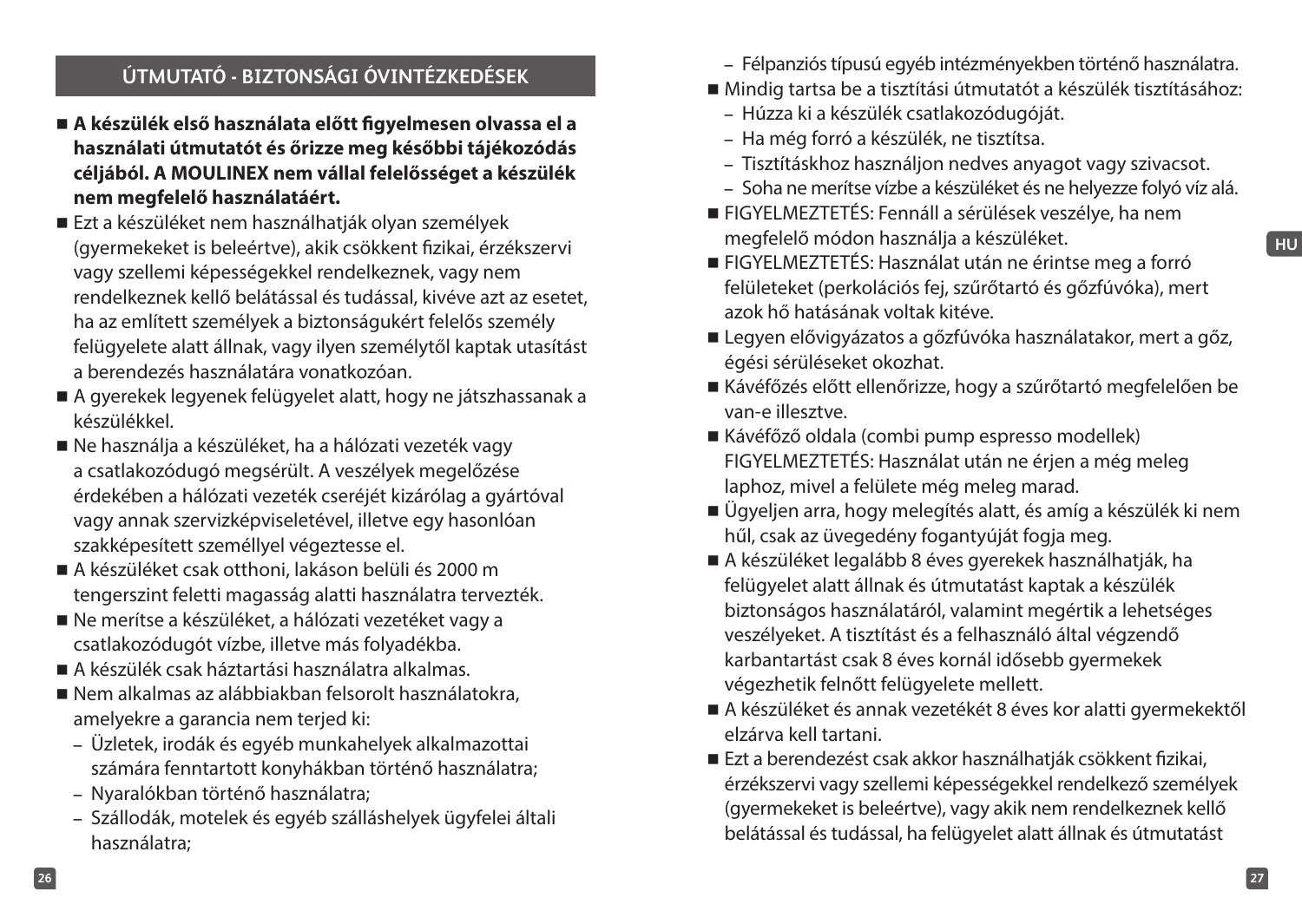- kaptak a készülék biztonságos használatáról, valamint teljesen megértik a lehetséges veszélyeket.
- Gyerekek nem használhatják játékszerként a készüléket.
- A készüléket kizárólag földelt aljzathoz csatlakoztassa. Ellenőrizze, hogy a készülék adattábláján feltüntetett feszültség megegyezzen az elektromos hálózatának feszültségével.
- Ne használja a készüléket, ha az nem megfelelően működik vagy ha megsérült. Ebben az esetben forduljon egy hivatalos szervizközponthoz.
- Az elektromos csatlakozás bármely hibája érvényteleníti a garanciát.
- A víz áthaladása közben ne távolítsa el az őrölt kávét tartalmazó szűrőtartót, mert ilyenkor a készülék nyomás alatt van.
- Ne használja a készüléket, ha a cseppgyűjtő tálca és a rács nincsenek felhelyezve.
- A készülék használata után és a tisztítás előtt húzza ki a csatlakozódugót.
- Húzza ki a csatlakozódugót, ha használat közben probléma merül fel vagy a készülék tisztítása előtt.
- Ne a vezetéknél fogva húzza ki a csatlakozódugót.
- A hálózati vezeték soha ne legyen közel és ne érintkezzen a készülék forró részeihez, valamint hőforrások mellett vagy éles széleken.
- Ügyeljen arra, hogy a vezeték és a keze ne érjen a készülék forró részeihez (csészemelegítő lap, szűrőtartó, gőzfúvóka).
- A készüléket ne helyezze a szerszámszekrénybe használat közben.
- A vízkő eltávolítását az útmutatóban leírt előírások szerint végezze.
- A tisztítás és a felhasználó által végzendő mindennapi karbantartáson kívüli munkálatokat hivatalos szervizközpont végezze el.
- A tartozékok és a készülék leszerelhető alkatrészei nem tisztíthatók mosogatógépben.
- Saját biztonsága érdekében csak a gyártó tartozékait és a készülékhez tervezett alkatrészeket használja.
- A készülék nem alkalmas italok készítésére 2 éves kornál fiatalabb gyermekek részére.
- Az összes készülék szigorú minőségellenőrzési eljárásokon esik át. Ezek az eljárások magukban foglalják a valódi használati teszteket is véletlenszerűen kiválasztott készülékeken, ami magyarázat a fellelhető használati nyomokra.
- Legyen elővigyázatos a gőzfúvóka használatakor, mert a gőz égési sérüléseket okozhat.
- A sérülésveszély csökkentése érdekében ne hagyja a vezetéket lelógni az asztalról vagy konyhapultról, ahol egy gyerek lehúzhatja vagy valaki belebotolhat.
- Mindig fordítson figyelmet a kávéfőzőre, ha a készülék áram alatt van és be van kapcsolva.
- Soha ne öntsön vizet a tartályba közvetlenül egy főzési ciklus után. Főzések között hagyja lehűlni a készüléket.
- Ne helyezze a készüléket forró gáz- vagy elektromos égőre vagy ezek mellé, illetve forró sütőbe.
- A készüléket csak a rendeltetésének megfelelően használja.
- Soha ne üzemeltesse nedves kézzel a készüléket.
- Ne helyezzen forró tárgyakat a készülékre.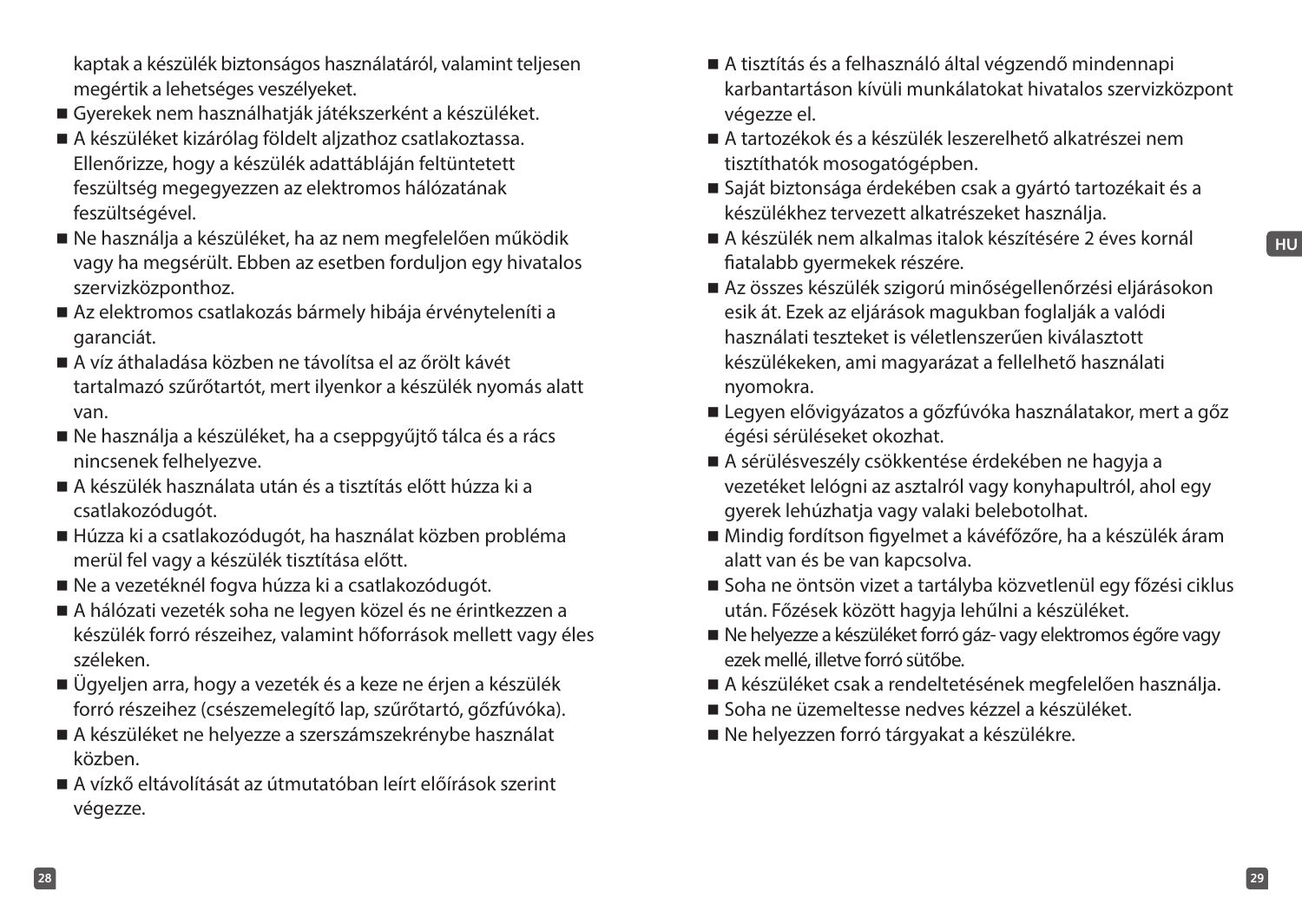#### **PRECAUZIONI DI SICUREZZA**

- **Leggere attentamente le istruzioni per l'uso prima di utilizzare l'apparecchio per la prima volta e conservarle per riferimento futuro: MOULINEX non si assume alcuna responsabilità per un uso non conforme alle istruzioni.**
- Questo apparecchio non deve essere usato da persone (compresi i bambini) le cui capacità fisiche, sensoriali o mentali sono ridotte o da persone prive di esperienza o conoscenza, a meno che non siano sorvegliate o siano state istruite sull'uso dell'apparecchio da una persona responsabile della loro sicurezza.
- Si consiglia di sorvegliare i bambini per accertarsi che non giochino con l'apparecchio.
- Non utilizzare l'apparecchio se il cavo di alimentazione o la spina sono danneggiati. Se danneggiato, il cavo di alimentazione deve essere sostituito dal fabbricante, dal suo centro di assistenza o da un tecnico qualificato.
- Questo apparecchio è progettato unicamente per uso domestico ad un'altitudine inferiore a 2000 m.
- Non immergere l'apparecchio, il cavo di alimentazione o la spina in acqua o altri liquidi.
- Questo apparecchio è progettato unicamente per uso domestico.
- Questo apparecchio non è destinato a essere utilizzato nei seguenti ambiti, pena l'annullamento della garanzia:
	- cucine riservate al personale di negozi, uffici o altri ambienti professionali;
	- case coloniche;
	- stanze di alberghi, motel e altri edifici residenziali;
	- camere in affitto e altri ambienti analoghi.
- Per pulire l'apparecchio, rispettare sempre le istruzioni di pulizia:
	- Scollegare l'apparecchio.
	- Non pulire l'apparecchio quando è caldo.
	- Pulire con un panno umido o una spugna.
	- Non immergere mai l'apparecchio in acqua e non collocarlo sotto un getto di acqua corrente.
- ATTENZIONE: l'utilizzo non corretto dell'apparecchio può causare il rischio di lesioni.
- ATTENZIONE: dopo l'uso, non toccare le superfici calde (gruppo filtro, supporto filtro e ugello vapore) soggette a calore residuo.
- Prestare attenzione durante l'utilizzo dell'ugello vapore, poiché il vapore in uscita può causare ustioni.
- Verificare che il porta-filtro sia installato saldamente prima di filtrare il caffè.
- Lato della macchina del caffè (modelli combi pump expresso) AVVERTENZA! Dopo l'uso, non toccare la piastra di mantenimento al caldo perché è soggetta a calore residuo.
- Durante il riscaldamento e fino al raffreddamento, fare attenzione a toccare esclusivamente l'impugnatura della caraffa in vetro.
- Questo apparecchio può essere usato da bambini di almeno 8 anni e da persone con ridotte capacità fisiche, mentali o sensoriali o senza esperienza e conoscenza, se supervisionate, istruite sulle modalità d'uso dell'apparecchio in modo sicuro e consapevoli dei rischi correlati. Le operazioni di pulizia e manutenzione ordinaria possono essere effettuate da bambini solo se di età superiore a 8 anni e supervisionati.
- Tenere l'apparecchio e il cavo di alimentazione lontano dalla portata dei bambini di età inferiore a 8 anni.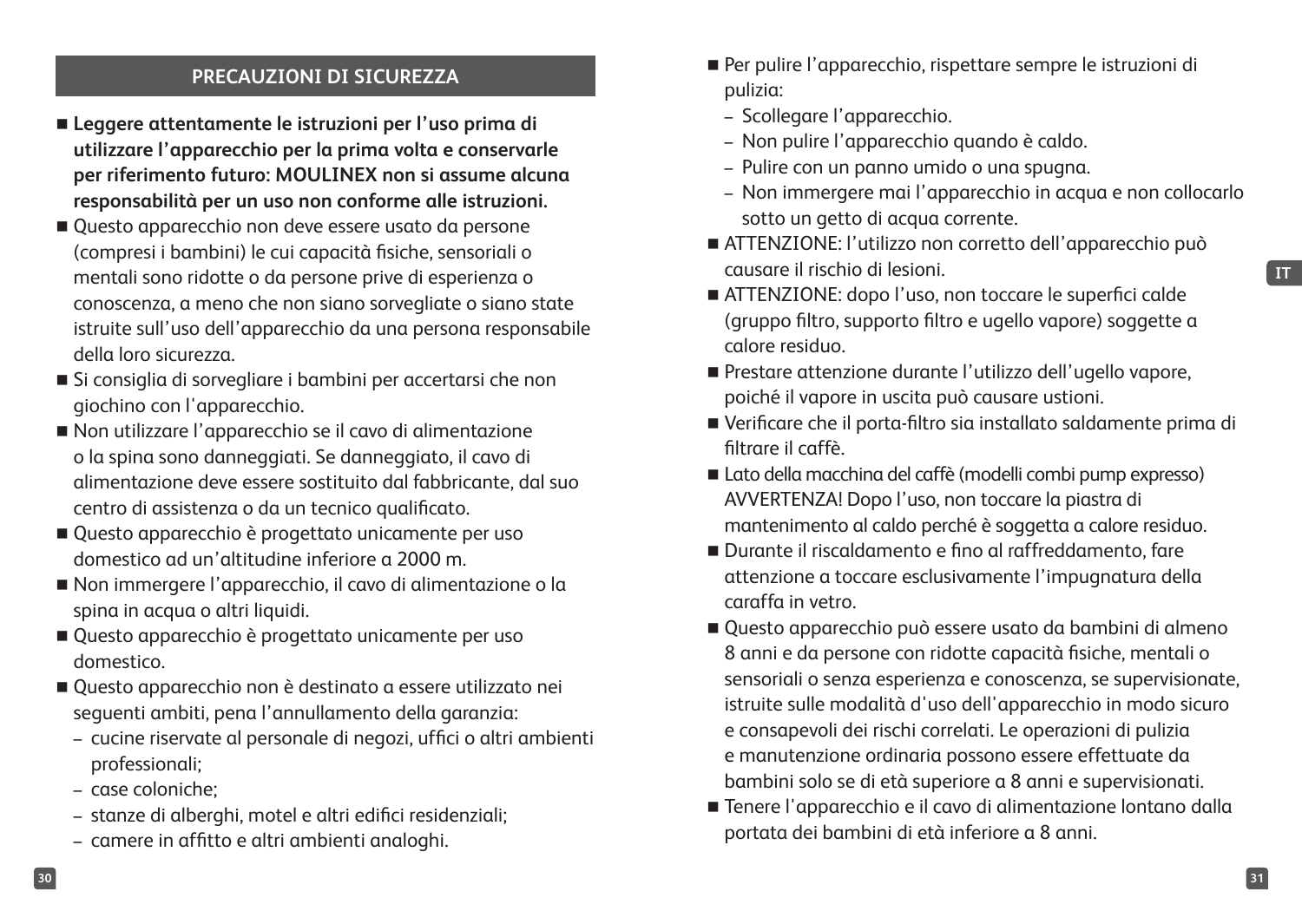**IT**

- Questo apparecchio può essere usato da persone le cui capacità fisiche, sensoriali o mentali sono ridotte o da persone prive di esperienza o conoscenza, solo se supervisionate o istruite sulle modalità d'uso dell'apparecchio in modo sicuro e consapevoli dei rischi correlati.
- I bambini non devono giocare con l'apparecchio.
- Collegare l'apparecchio esclusivamente a una presa di corrente dotata di messa a terra. Verificare che il voltaggio indicato sulla targhetta di potenza dell'apparecchio corrisponda a quella della rete elettrica.
- Non utilizzare l'apparecchio se non funziona correttamente o è stato danneggiato. In tal caso, contattare un centro di assistenza autorizzato.
- Eventuali errori nel collegamento elettrico annulleranno la garanzia.
- Non rimuovere il porta-filtro contenente il caffè macinato mentre l'acqua sta filtrando, perché l'apparecchio è sotto pressione.
- Non utilizzare se il vassoio raccogli-gocce e la griglia non sono installare.
- Scollegare l'apparecchio dopo l'uso e durante la pulizia.
- Scollegare l'apparecchio dalla presa di corrente in caso di malfunzionamento o prima di pulirlo.
- Non tirare il cavo per scollegare l'apparecchio dalla presa di corrente.
- Non tenere il cavo di alimentazione in prossimità delle parti calde dell'apparecchio o di fonti di calore o sopra uno spigolo tagliente.
- Assicurarsi che il cavo di alimentazione e le mani non entrino in contatto con le parti calde dell'apparecchio (piastra riscaldante della tazza, porta-filtro, ugello del vapore).
- L'apparecchio non deve essere posizionato all'interno di un mobile quando è in funzione.
- Fare riferimento alle istruzioni sulla decalcificazione dell'apparecchio.
- Tutti gli interventi ad eccezione della pulizia e della manutenzione ordinaria da parte dell'utente devono essere effettuare da un centro di assistenza autorizzato.
- Gli accessori e le parti removibili dell'apparecchio non possono essere lavati in lavastoviglie.
- Per ragioni di sicurezza, utilizzare esclusivamente gli accessori del fabbricante e parti di ricambio progettate per questo apparecchio.
- L'apparecchio non è adatto per preparare bevande per bambini di età inferiore a 2 anni.
- Tutti gli apparecchi sono soggetti a severe procedure di controllo qualità. Eventuali tracce di utilizzo sono causate da test di utilizzo effettivo su apparecchi selezionati casualmente.
- Il getto di vapore proveniente dall'ugello del vapore può causare ustioni.
- Non lasciare che il cavo di alimentazione penda dal tavolo o dal bancone, per evitare che qualcuno possa inciampare.
- Fare sempre molta attenzione quando l'apparecchio è acceso.
- Non versare acqua fredda nel serbatoio immediatamente dopo un ciclo di preparazione. Lasciare che l'apparecchio si raffreddi tra due preparazioni.
- Non installare sopra o vicino a fornelli a gas, elettrici o forni.
- Non utilizzare l'apparecchio per scopi per i quali non è progettato.
- Non utilizzare l'apparecchio con le mani bagnate.
- Non appoggiare oggetti caldi sull'apparecchio.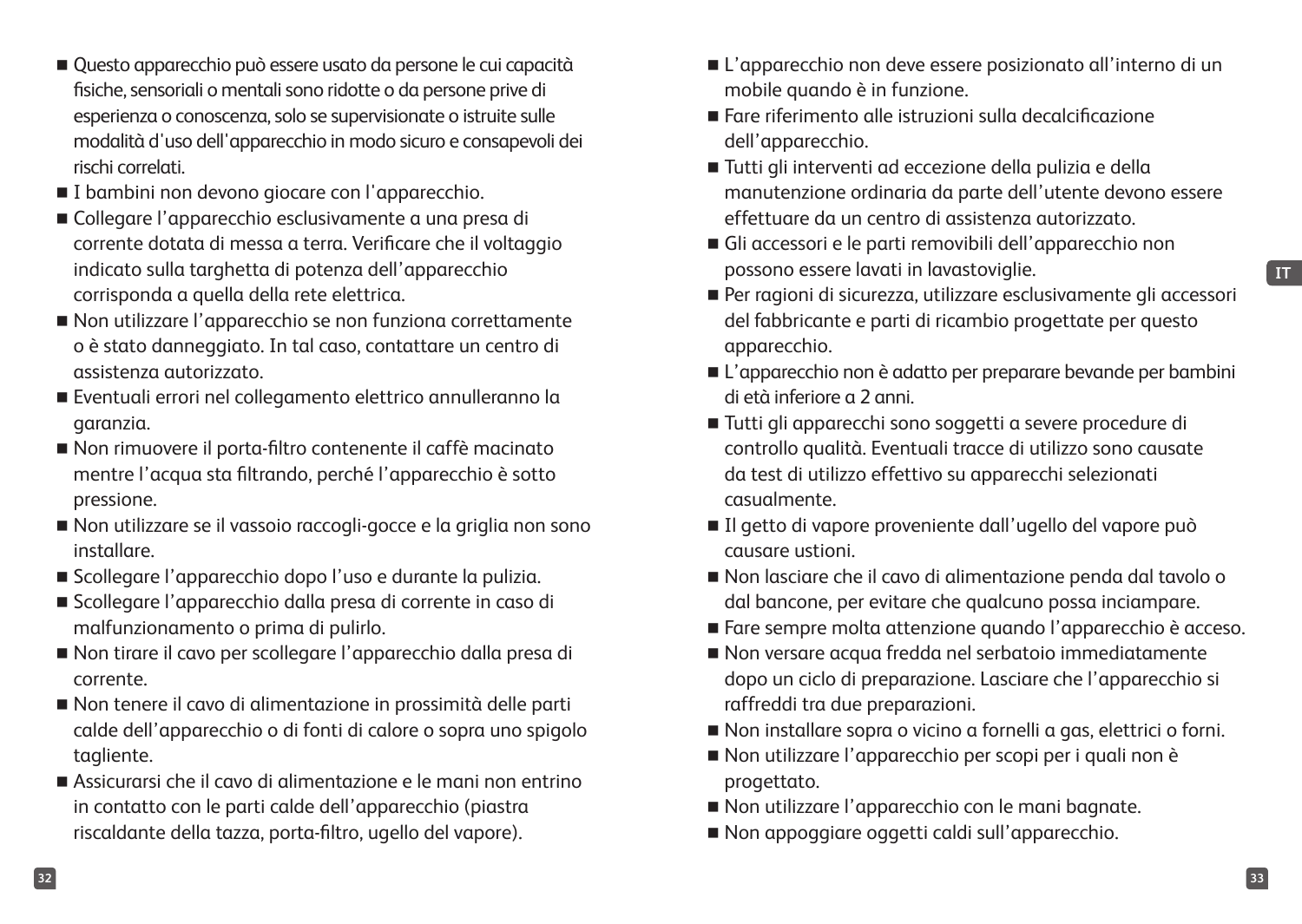#### **Брошура с инструкции за безопасност**

- **Моля, прочетете внимателно инструкциите за употреба, преди да използвате Вашия уред за пръв път, и ги запазете за бъдещи справки: MOULINEX не носи отговорност за неправилна употреба на уреда.**
- Този уред не е предназначен за употреба от лица (включително деца) с намалени физически, сетивни или умствени способности, нито с липса на опит и знания, освен ако те не получат наблюдение или инструкции относно употребата на уреда от лице, отговорно за тяхната безопасност.
- Децата трябва да се наблюдават, за да не си играят с уреда.
- Не използвайте уреда, ако захранващия кабел или щепсел са повредени. Захранващият кабел трябва да се сменя само от производителя, слепродажбения му сервиз или други квалифицирани лица, за да се избегне опасност.
- Вашият уред е предназначен само за домашна употреба в рамките на домакинството и при надморска височина под 2000 м.
- Не потапяйте уреда, захранващия кабел или щепсела във вода или други течности.
- Вашият уред е предназначен само за домашна употреба.
- Той не е предназначен за употреба за следните цели и гаранцията няма да важи за:
	- Офис-кухни в офиси, магазини и друга работна среда;
	- Ферми;
	- От клиентите на хотели, мотели и други места за настаняване;
	- Среда за настаняване тип "нощувка и закуска".
- Винаги следвайте инструкциите за почистване на Вашия уред:
	- Откачете уреда от контакта.
	- Не почиствайте уреда, докато е горещ.
	- Почиствайте с влажна кърпа или гъба.
	- Никога не потапяйте уреда във вода и не го поставяйте под течаща вода.
- ВНИМАНИЕ: Има риск от нараняване, ако не използвате уреда правилно.
- ВНИМАНИЕ: След използване не докосвайте горещите повърхности (цедката, държача за филтъра и дюзата за пара), задържали остатъчна топлина.
- Внимавайте при използване на парната дюза, тъй като парата може да причини изгаряния.
- Задължително поставяйте държача за филтри плътно, преди да пускате кафето да минава през него.
- Страна на кафе-машина (при модели с комбинирана помпа за еспресо)

ВНИМАНИЕ: След употреба не докосвайте топлата пластина, тъй като ще бъде нагорещена. Задължително докосвайте само дръжката на стъклената кана по време на загряване и преди да е изстинала.

- Този уред може да се използва от деца на възраст 8 и повече години, ако те получат наблюдение и инструкции за безопасната употреба на уреда и са напълно наясно със свързаните опасности. Почистването и потребителската поддръжка не бива да се извършват от деца, освен ако са на възраст 8 или повече години и го правят под наблюдението на възрастен.
- Дръжте уреда и кабела му извън обсега на деца под 8-годишна възраст.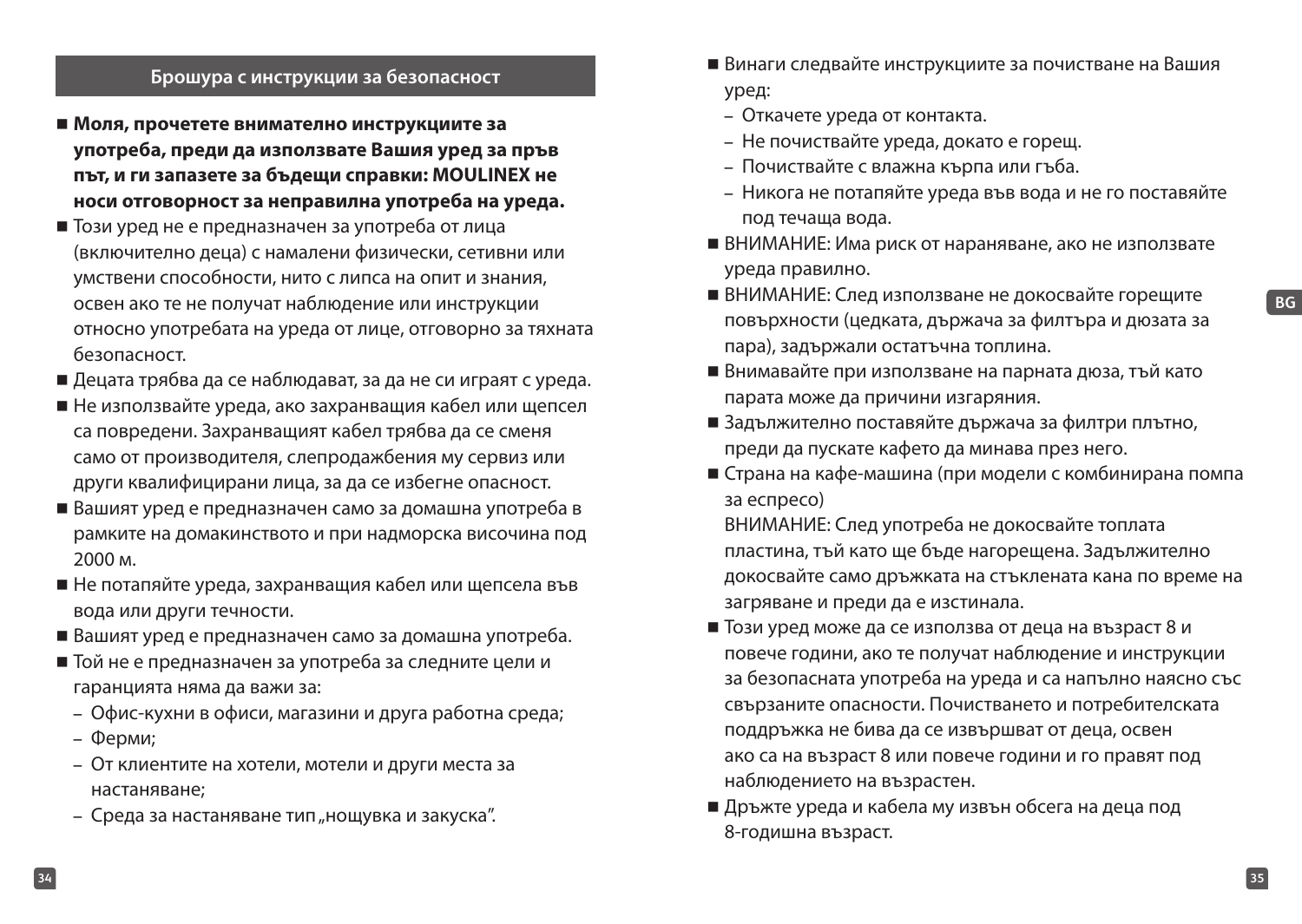**BG**

- Този уред може да се използва от лица с намалени физически, сетивни или умствени способности или с недостатъчни опит или знания, ако те получат наблюдение или са получили инструкции за безопасно използване на уреда и разбират опасностите.
- Децата не бива да използват уреда като играчка.
- Включвайте машината само в заземен контакт. Проверете дали волтажа, посочен на табелката на уреда, отговаря на волтажа на Вашата електрическа инсталация.
- Не използвайте уреда, ако не работи правилно или е бил повреден. В такъв случай се свържете с оторизиран сервизен център.
- Всякакво погрешно електрическо свързване ще анулира гаранцията Ви.
- Не вадете държача за филтри, който съдържа смляното кафе, докато водата преминава през него, тъй като в този момент уредът е под налягане.
- Не използвайте уреда, ако тавата за оттичане и решетката не са на мястото си.
- Вадете щепсела на уреда от контакта, когато приключите да го използвате и когато го почиствате.
- Извадете щепсела, ако възникне проблем по време на работа и преди да почиствате уреда.
- Не дърпайте кабела, за да извадите щепсела на уреда.
- Захранващият кабел не бива никога да бъде близо до или в контакт с горещите части на уреда, нито близо до източник на топлина или върху остър ръб.
- Винаги внимавайте кабела и ръцете Ви да не докосват горещите части на уреда (поставката за затопляне на чаши, държача за филтри, дюзата за пара).
- Уредът не бива да се поставя в шкаф, когато се използва.
- Вижте инструкциите за премахване на варовиковите напластявания от уреда.
- Всички интервенции с изключение на почистването и всекидневната поддръжка от клиента трябва да се извършват от оторизиран сервизен център.
- Аксесоарите и вадещите се части на уреда не могат да се мият в съдомиялна.
- В името на своята безопасност използвайте само аксесоари и резервни части от оригиналния производител, предназначени за Вашия уред.
- Този уред не е подходящ за приготвяне на напитки за бебета под 2-годишна възраст.
- Всички уреди преминават стриктни процедури за контрол на качеството. Те включват реални тестове чрез ползване на уреди, избрани на произволен принцип, което може да обясни евентуалните следи от използване по новия уред.
- Внимавайте, когато се използва дюзата за пара, тъй като парата може да причини изгаряния.
- За да намалите риска от наранявания, не оставяйте кабела да виси през масата или плота, където някое дете може да го дръпне или някой човек може да се спъне.
- Винаги оставайте бдителни, когато щепселът на уреда е вкаран в контакта и той е включен.
- Никога не наливайте студена вода в резервоара непосредствено след цикъл за правене на кафе. Оставете уреда да изстине между приготвянията.
- Не поставяйте върху или близо до горещ газов или електрически котлон, нито в загрята фурна.
- Не използвайте уреда за други цели, освен по предназначението му.
- Никога не използвайте уреда с мокри ръце.
- Не поставяйте каквито и да било горещи вещи върху уреда.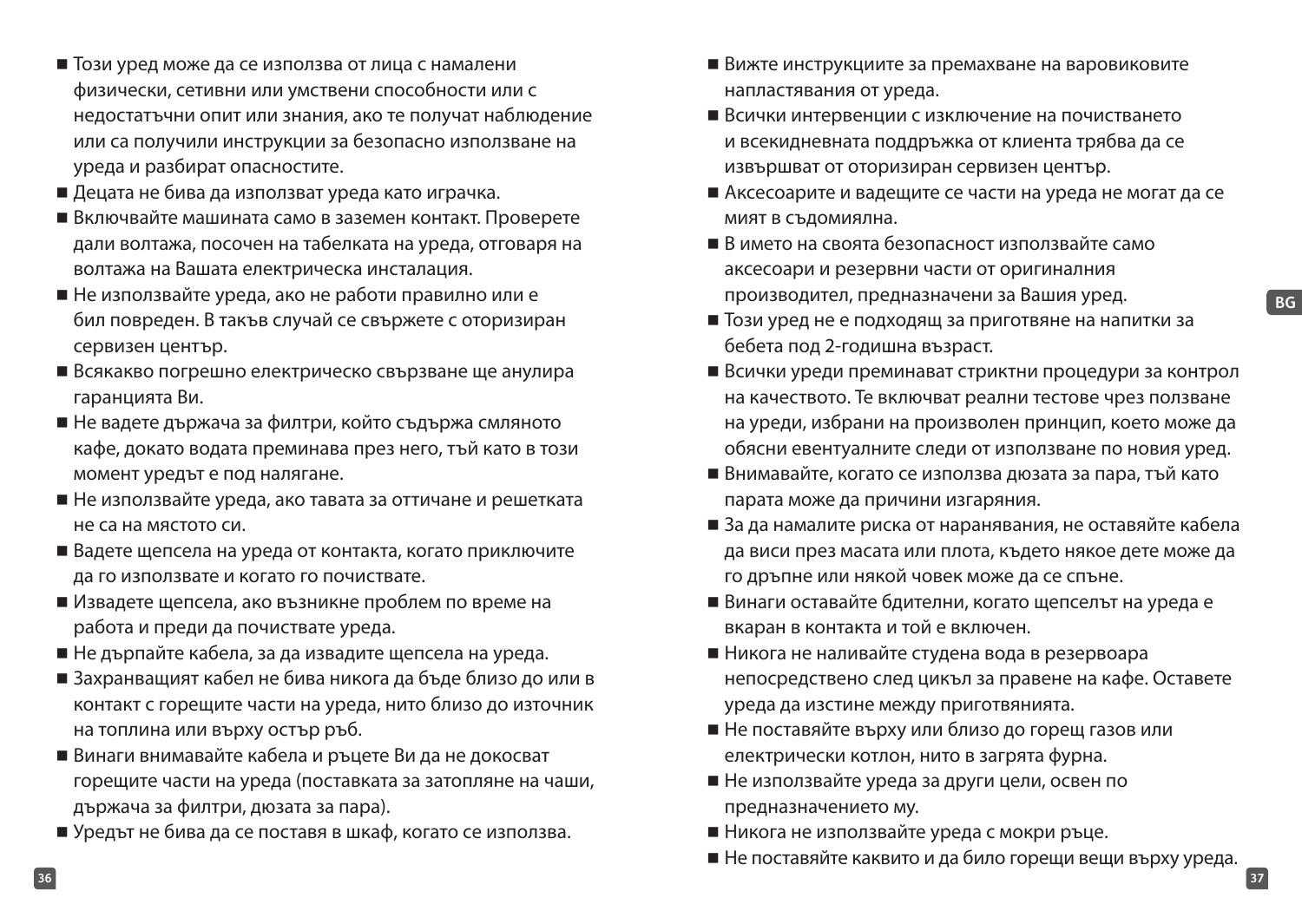## **BROŠURA SA MJERAMA PREDOSTROŽNOSTI**

- **Prije prve upotrebe aparata pažljivo pročitajte upute za korištenje i sačuvajte ih ako bi vam zatrebale u budućnosti: MOULINEX ne preuzima nikakvu odgovornost u slučaju upotrebe aparata koja nije u skladu s uputama.**
- Nije predviđeno da ovaj aparat koriste osobe (uključujući djecu) ograničenih fizičkih, čulnih ili mentalnih sposobnosti ili nedovoljnog iskustva i znanja, izuzev ako ih nadzire osoba odgovorna za njihovu sigurnost ili ako im je ta osoba dala upute o načinu korištenja aparata.
- Djecu je potrebno nadzirati kako biste bili sigurni da se ne igraju aparatom.
- Aparat nemojte koristiti ako je kabal za napajanje ili utikač oštećen. Kabal za napajanje mora zamijeniti proizvođač, ovlašteni prodajni servis ili osobe sličnih kvalifikacija kako bi se izbjegla opasnost.
- Vaš aparat predviđen je za aparat je namijenjen za upotrebu u domaćinstvu u zatvorenom prostoru samo na nadmorskoj visini manjoj od 2000 m.
- Aparat, kabal za napajanje ili utikač ne uranjajte u vodu ili neku drugu tekućinu.
- Aparat je predviđen samo za upotrebu u domaćinstvu.
- Nije namijenjen za upotrebu u prilikama navedenim u nastavku koje nisu obuhvaćene garancijom:
	- kuhinje za osoblje u trgovinama, kancelarijama i drugim radnim okruženjima;
	- u vikendicama;
	- od strane gostiju u hotelima, motelima i drugim vrstama smještaja;
	- u prenoćištima.
- Prilikom čišćenja aparata uvijek slijedite upute za čišćenje:
	- Isključite aparat iz napajanja.
	- Ne čistite aparat dok je vruć.
	- Aparat čistite vlažnom krpom ili spužvom.
	- Aparat nikad ne uranjajte u vodu ili ga ne stavljajte pod vodu iz slavine.
- UPOZORENJE: Postoji opasnost od povreda ukoliko se aparat ne koristi pravilno.
- UPOZORENJE: Tokom i nakon upotrebe nemojte dodirivati vrele površine (glavu za filtriranje, držač filtera i mlaznicu za paru), na kojima se zadržava toplota.
- Pažljivo koristite funkciju za paru jer para može uzrokovati opekotine.
- Provjerite da li je držač filtera čvrsto postavljen prije nego pustite kafu da teče kroz njega.
- Bočna površina aparata (modeli aparata za espresso sa dodatkom za paru) UPOZORENJE:Nakon upotrebe ne dirajte ploču za održavanje toplote koja zadržava preostalu toplotu.
- Nemojte dodirivati staklenu posudu dok se ne ohladi. Kada je vruća, podižite je samo za dršku.
- Ovaj aparat mogu koristiti djeca starosne dobi od najmanje 8 godina, ako su pod nadzorom i ako su im date upute o sigurnom korištenju aparata te ako dobro razumiju opasnosti u vezi s tim. Čišćenje i održavanje koje obavlja korisnik ne smiju obavljati djeca, osim ako su starija od 8 godina i pod nadzorom odrasle osobe.
- Aparat i pripadajući kabal držite van domašaja djece mlađe od 8 godina.
- Ovaj aparat mogu koristiti osobe ograničenih fizičkih, čulnih ili mentalnih sposobnosti ili osobe čije iskustvo ili znanje nije dostatno ako su pod nadzorom ili ako su upućene u siguran način upotrebe aparata te ako razumiju moguće opasnosti.

**BS**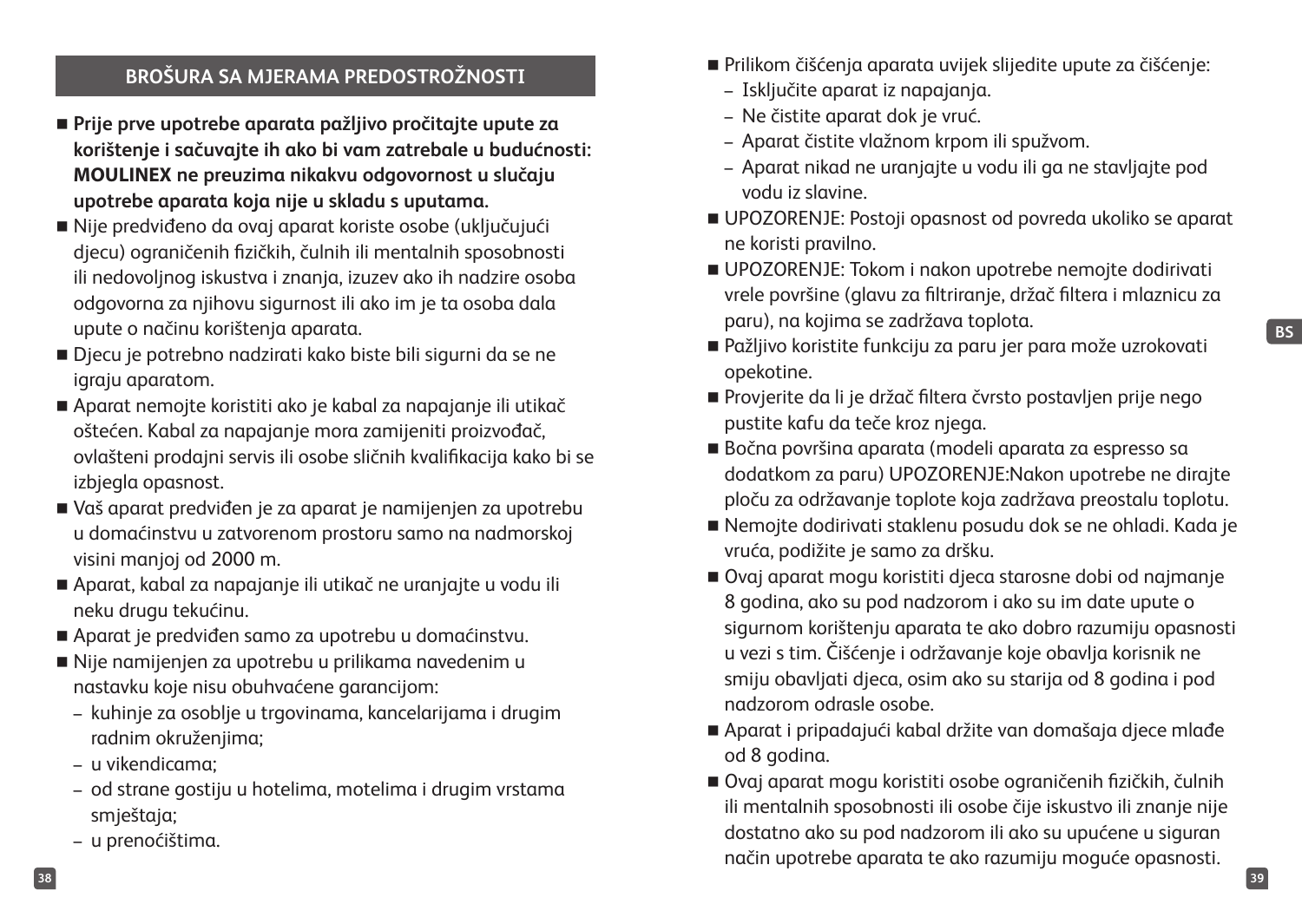- Djeca ne smiju koristiti aparat kao igračku.
- Aparat uključite samo u uzemljenu utičnicu. Provjerite da li napon naveden na nazivnoj pločici odgovara vašoj električnoj instalaciji.
- Aparat ne koristite ako ne radi ispravno ili ako je oštećen. Ako se to dogodi, obratite se ovlaštenom servisnom centru.
- Svim greškama u spajanju na električne instalacije poništava se garancija.
- Nemojte uklanjati držač filtera u kojem se nalazi mljevena kafa dok voda prolazi kroz aparat jer je aparat tada pod pritiskom.
- Nemojte koristiti aparat ako spremnik za otkapavanje i mreža nisu na mjestu.
- Isključite aparat iz napajanja kad završite s upotrebom i prilikom čišćenja aparata.
- Izvucite utikač ako tokom rada dođe do problema ili prije nego što počnete čistiti aparat.
- Aparat ne isključujte iz napajanja povlačenjem za kabal.
- Kabal za napajanje nikad ne smije biti u blizini ili u kontaktu s vrućim dijelovima aparata, u blizini izvora toplote niti smije prelaziti preko oštrih rubova.
- Vodite računa da kabal i vaše ruke ne dođu u dodir sa vrelim dijelovima aparata (ploča za grijanje šolje, držač filtera, mlaznica za paru).
- Aparat se ne smije stavljati u kuhinjski ormarić tokom korištenja.
- Pogledajte uputstva za uklanjanje kamenca.
- Sve zahvate, osim čišćenja i svakodnevnog održavanja koje obavlja korisnik, smije obavljati samo ovlašteni servisni centar.
- Dodaci i dijelovi koji se mogu skinuti sa aparata nisu predviđeni za pranje u mašini za suđe.
- Radi vlastite sigurnosti koristite samo opremu proizvođača i zamjenske dijelove dizajnirane za vaš aparat.
- Aparat nije predviđen za pripremu napitaka za djecu mlađu od 2 godine.
- Svi aparati podliježu strogim postupcima proviere kvalitete.
- Oni uključuju testiranje i stvarno korištenje nasumično odabranih aparata, što objašnjava moguće tragove korištenja.
- Pažljivo koristite funkciju za paru jer para može uzrokovati opekotine.
- Da ne bi došlo do ozljede, nemojte ostaviti kabal da visi preko stola ili radne ploče gdje bi ga dijete moglo povući ili gdje bi se netko mogao sapleti.
- Uvijek pazite dok je aparat priključen na struju i uključen.
- Nikada odmah nakon ciklusa pripreme kafe nemojte sipati hladnu vodu u spremnik. Ostavite da se aparat ohladi prije pripreme.
- Nemojte ga stavljati na ili blizu plinskih ili električnih štednjaka ili bilo kakvih drugih izvora toplote.
- Aparat koristite samo za odgovarajuću namjenu. Nikad aparatom nemojte rukovati mokrim rukama.
- Na aparat nemojte stavljati ništa vrelo.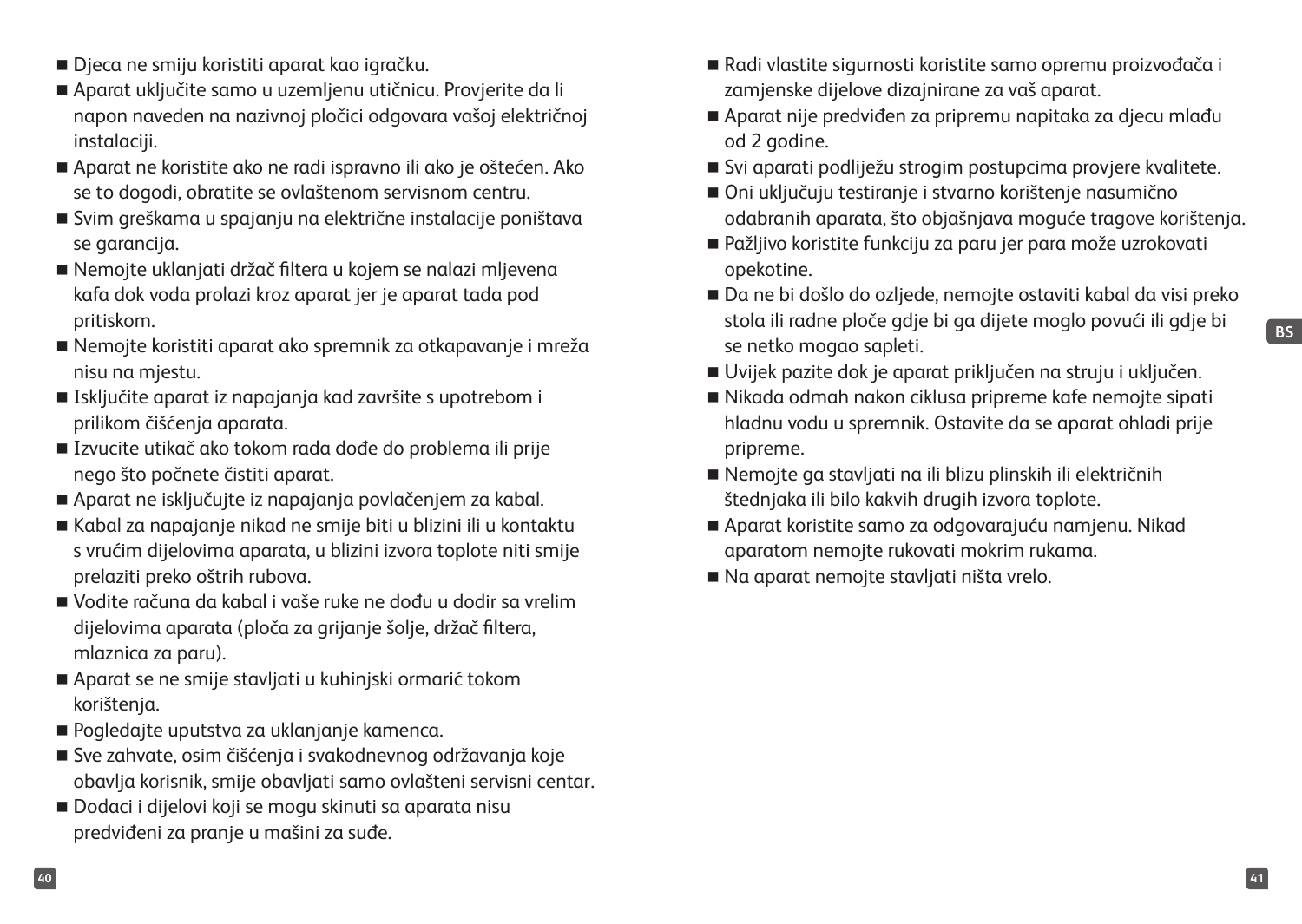## **BEZPEČNOSTNÍ OPATŘENÍ**

- **Přečtěte si pečlivě návod k použití před prvním použitím spotřebiče a uschovejte si jej pro budoucí použití: MOULINEX nezodpovídá za chybné použití přístroje.**
- Zařízení není určeno pro používání osobami (včetně dětí) s omezenými fyzickými, smyslovými nebo duševními schopnostmi nebo nedostatkem zkušeností a znalostí, pokud tyto osoby nejsou pod dohledem nebo nejsou řádně poučeny ohledně použití zařízení ze strany osoby zodpovědné za jejich bezpečnost.
- Děti si nesmí se zařízením hrát a musí být pod dohledem.
- Zařízení nepoužívejte, pokud jsou napájecí kabel nebo zástrčka poškozené. Aby se předešlo riziku, musí poškozený síťový kabel vyměnit výrobce, poprodejní servis či jiná kvalifikovaná osoba.
- Váš spotřebič je určen pro domácí použití uvnitř domu a jen do nadmořské výšky 2000 m.
- Neponořujte přístroj, kabel či zástrčku do vody nebo jiné tekutiny.
- Tento přístroj je určen pouze k domácímu použití.
- Není určen pro použití v těchto prostředích a záruka se nevztahuje na:
	- Zaměstnanecké kuchyně v obchodech, kancelářích a v dalších pracovních prostředích;
	- Chalupy;
	- Pro klienty v hotelech, motelech a v jiných typech ubytovacích zařízení;
	- Zařízení, kde se poskytuje nocleh se snídaní;
- Vždy postupujte podle pokynů pro čištění vašeho spotřebiče:
	- Odpojte spotřebič.
	- Nečistěte spotřebič za horka.
- Vyčistěte pomocí navlhčeného hadru nebo houby.
- Nikdy jej neponořujte do vody nebo nečistěte pod tekoucí vodou.
- VAROVÁNÍ: Riziko poranění, pokud nebudete používat tento spotřebič správně.
- VAROVÁNÍ: Po použití se nedotýkejte horkých povrchů (perkolační hlava, držák filtru a parní tryska), jenž jsou vystaveny působení zbytkového tepla.
- Buďte opatrní při použití parní trysky, protože pára může způsobit popáleniny.
- Před spuštěním kávovaru se ujistěte, že držák filtru je pevně namontován.
- Strana kávovaru (modely espresso s kombinovaným čerpadlem) UPOZORNĚNÍ: Po použití se nedotýkejte ohřívací desky, která je vystavena zbytkovému teplu.
- Během ohřevu až do vychladnutí manipulujte se skleněným džbánem pouze za rukojeť.
- Toto zařízení mohou používat děti od 8 let, pokud jsou pod dohledem nebo byly řádně poučeny ohledně použití spotřebiče bezpečným způsobem a chápou možná rizika spojená s jeho používáním. Čištění a údržbu nesmějí provádět děti. Pouze pokud jsou starší 8 let a jsou pod dohledem dospělé osoby.
- Uchovávejte přístroj i jeho kabel mimo dosah dětí mladších 8 let.
- Toto zařízení mohou používat osoby s omezenými fyzickými, smyslovými nebo duševními schopnostmi nebo nedostatkem zkušeností a znalostí, pokud jsou tyto osoby pod dohledem nebo byly řádně poučeny ohledně použití spotřebiče bezpečným způsobem a chápou možná rizika spojená s jeho používáním.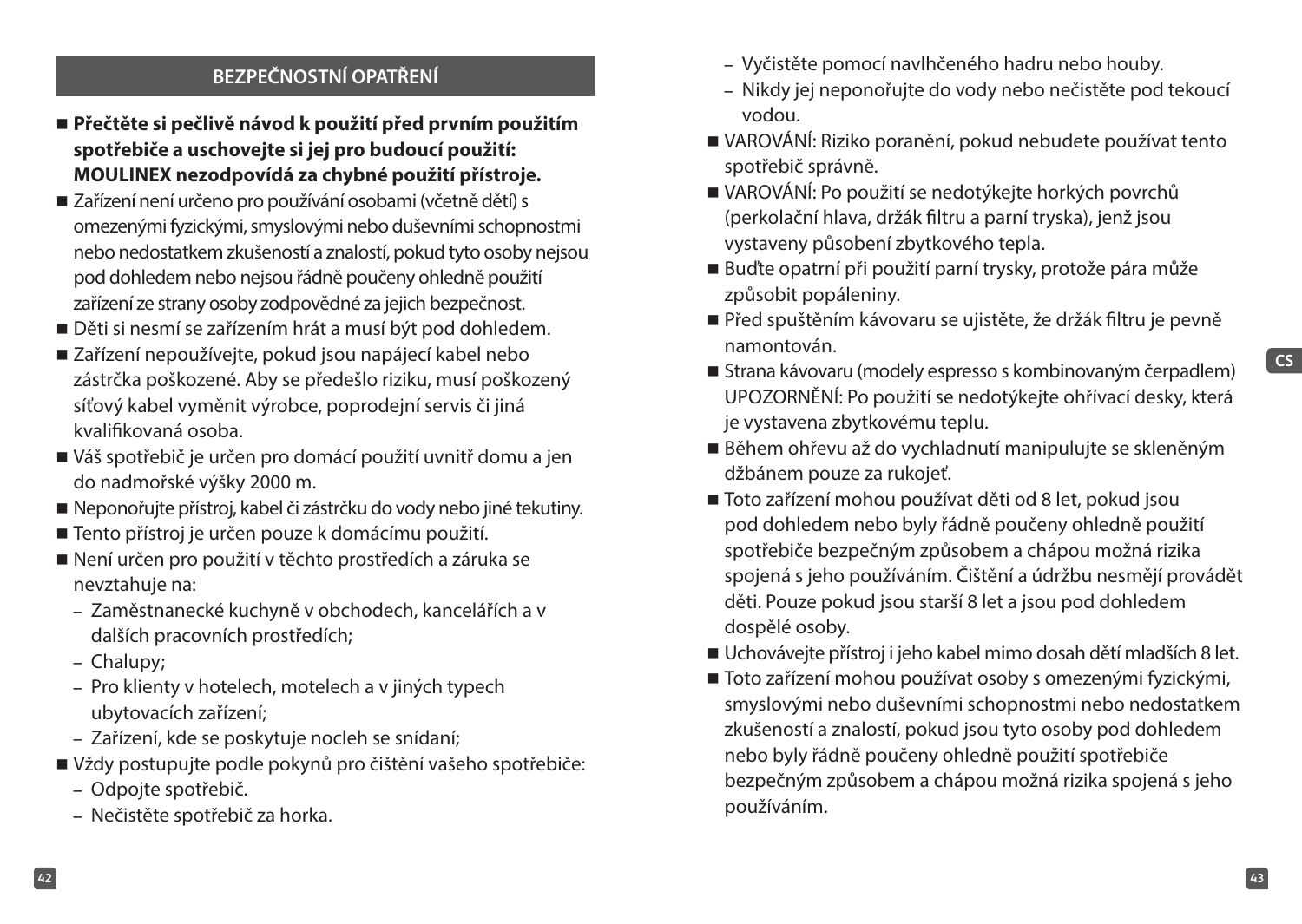- Děti nesmí používat přístroj jako hračku.
- Používejte pouze uzemněné zásuvky k připojení přístroje. Zkontrolujte, zda napájecí napětí uvedené na typovém štítku spotřebiče odpovídá vaší síťové instalaci.
- Nepoužívejte spotřebič, pokud nepracuje správně nebo byl poškozen. Pokud k tomu dojde, obraťte se na autorizované servisní středisko.
- Jakékoli chybné připojení k elektrické síti zneplatňuje vaši záruku.
- Neodstraňujte držák filtru obsahující mletou kávu, když jím prochází voda, protože spotřebič je zároveň pod tlakem.
- Nepoužívejte v případě, že odkapávací miska a mřížka nejsou na místě.
- Odpojte spotřebič ze sítě po použití a před jeho čištěním.
- Vytáhněte zástrčku, pokud dojde k potížím při provozu nebo před čištěním přístroje.
- Netahejte za kabel pro odpojení od elektrické sítě.
- Napájecí kabel se nikdy nesmí dostat do blízkosti nebo kontaktu s horkými částmi přístroje, do blízkosti zdrojů tepla nebo přes ostrou hranu.
- Zajistěte, aby se kabel a vy nedotkli horkých částí spotřebiče (ohřívací destička šálku, držák filtru, parní tryska).
- Během používání nesmí být spotřebič umístěn v skříňce.
- Pro odstraňování vodního kamene ve spotřebiči se řiďte pokyny uvedenými v tomto návodu.
- Všechny zásahy, jiné než čištění a každodenní údržba ze strany zákazníka, se musí provést autorizovaným servisním střediskem.
- Příslušenství a odnímatelné části spotřebiče nejsou vhodné do myčky nádobí.
- Pro vaši bezpečnost používejte pouze příslušenství a náhradní díly přizpůsobené výrobcem pro váš přístroj.
- Tento přístroj není vhodný pro přípravu nápojů pro děti do 2 let.
- Všechny spotřebiče podléhají přísným postupům kontroly kvality. Tyto zahrnují i skutečné testy použití na náhodně vybraných spotřebičích, což může vysvětlovat některé stopy použití.
- Buďte opatrní při použití parní trysky, protože pára může způsobit popáleniny.
- Aby se snížilo riziko poranění, nenechávejte kabel viset ze stolu nebo pultu, protože za něj může zatáhnout dítě, nebo se může o něj někdo zachytit.
- Vždy zůstaňte bdělí, když je přístroj připojený do sítě a zapnutý.
- Nikdy nelijte studenou vodu do nádržky bezprostředně po varném cyklu. Nechte přístroj vychladnout mezi jednotlivými přípravami.
- Neklaďte zařízení na nebo do blízkosti horkého plynového nebo elektrického vařiče nebo trouby.
- Nepoužívejte zařízení pro jiný účel, než je určeno.
- Přístroj nepoužívejte, máte-li mokré ruce.
- Nepokládejte žádné horké předměty na spotřebič.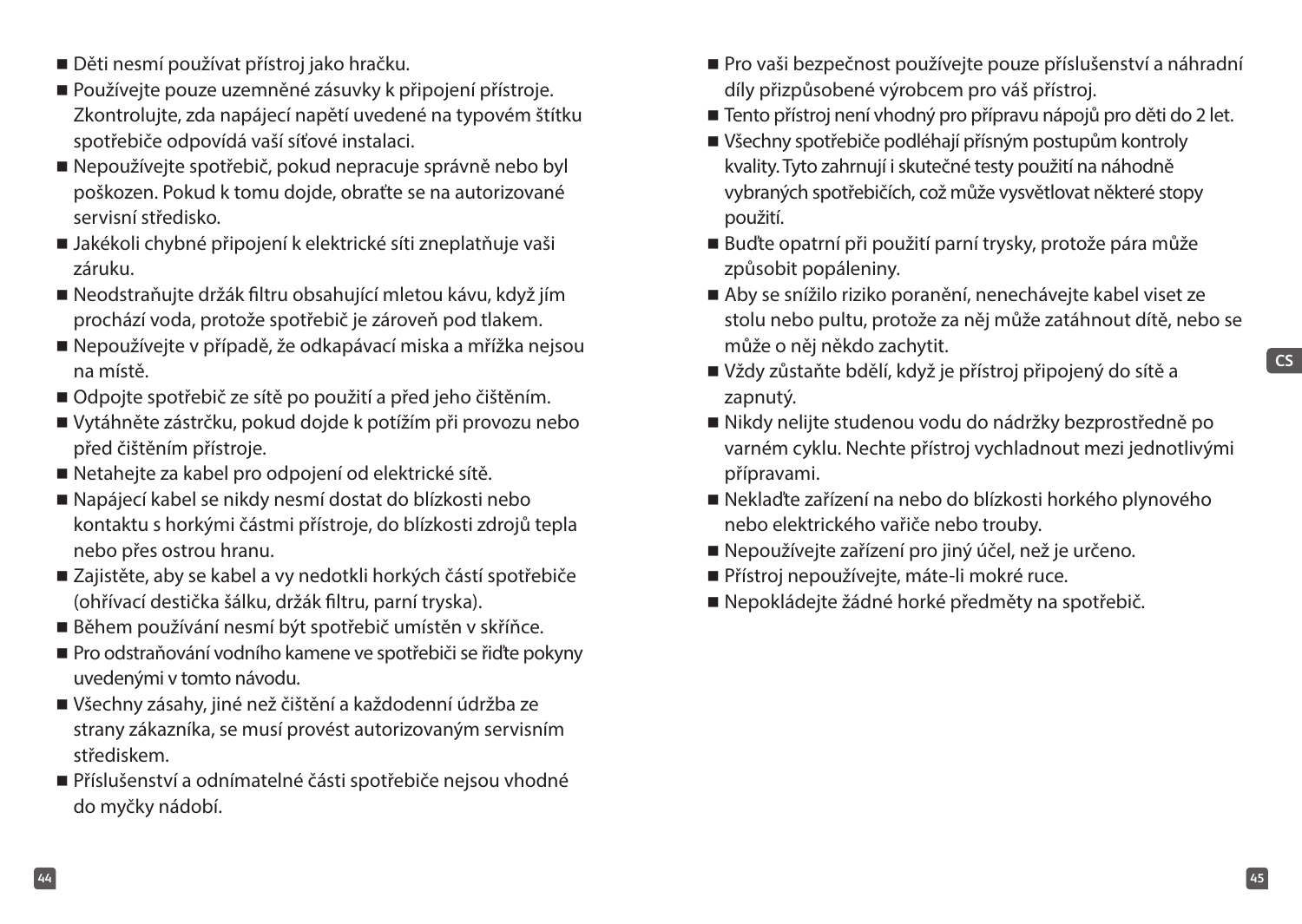#### **SIKKERHEDSFORANSTALTNINGER**

- **Læs venligst denne betjeningsvejledning grundigt igennem før apparatet tages i anvendelse første gang, og opbevar den til senere brug: Moulinex påtager sig ikke noget ansvar ved forkert brug af apparatet.**
- Apparatet er ikke beregnet til at blive anvendt af personer (herunder børn) med nedsat fysisk, sansemæssig eller mental kapacitet. Det bør heller ikke anvendes af personer med manglende erfaring eller viden, medmindre de er under opsyn af, eller har fået brugsvejledning fra en person med ansvar for deres sikkerhed.
- Børn bør overvåges for at sikre, at de ikke leger med apparatet.
- Benyt ikke apparatet, hvis elledningen eller stikket er beskadiget. Elledningen skal udskiftes af producenten, dennes serviceværksted eller tilsvarende kvalificerede personer for at undgå fare.
- Apparatet er udelukkende beregnet til indendørs brug i hjemmet i en højde over havet på under 2000 m.
- Nedsænk ikke apparatet, ledningen eller stikket i vand eller anden væske.
- Dette apparat er kun beregnet til brug i hjemmet.
- Det er ikke beregnet til brug i følgende tilfælde, som ikke dækkes af garantien:
	- medarbejderkøkkener i butikker, på kontorer og andre arbejdspladser
	- I landbrugsejendomme.
	- Af gæster på hoteller, moteller og andre overnatningssteder.
	- Bed and Breakfast-steder.
- Følg altid rengøringsanvisningerne, når apparatet skal rengøres:
	- Tag stikket ud af stikkontakten.
	- Rengør ikke apparatet, mens det er varmt.
	- Rengør med en fugtig klud eller svamp.
	- Apparatet må aldrig nedsænkes i vand eller holdes under rindende vand.
- ADVARSEL: Der er risiko for tilskadekomst ved ukorrekt brug af apparatet.
- ADVARSEL: Når apparatet har været i brug, skal man ikke berøre de varme flader (filterhoved, filterholder og damptud) på grund af eventuel restvarme.
- Vær forsigtig, når damptuden benyttes, da damp kan give skoldninger.
	-

**DA**

- Sørg for, at filterholderen slutter tæt til, før kaffen løber igennem.
- På siden af kaffemaskinen (Espressomodeller med kombipumpe)

ADVARSEL: Efter brug bør man ikke røre varmepladen, da der kan være restvarme.

- Rør kun ved glaskandens håndtag under opvarmning, indtil maskinen køler af.
- Dette apparat kan benyttes af børn på mindst 8 år, hvis de overvåges imens og er blevet instrueret i sikker brug af apparatet og er helt klar over de farer, der kan være forbundet med det. Rengøring og brugervedligeholdelse må ikke foretages af børn, medmindre de er over 8 år og overvåges af en voksen.
- Opbevar apparat og tilhørende ledning utilgængeligt for børn under 8 år.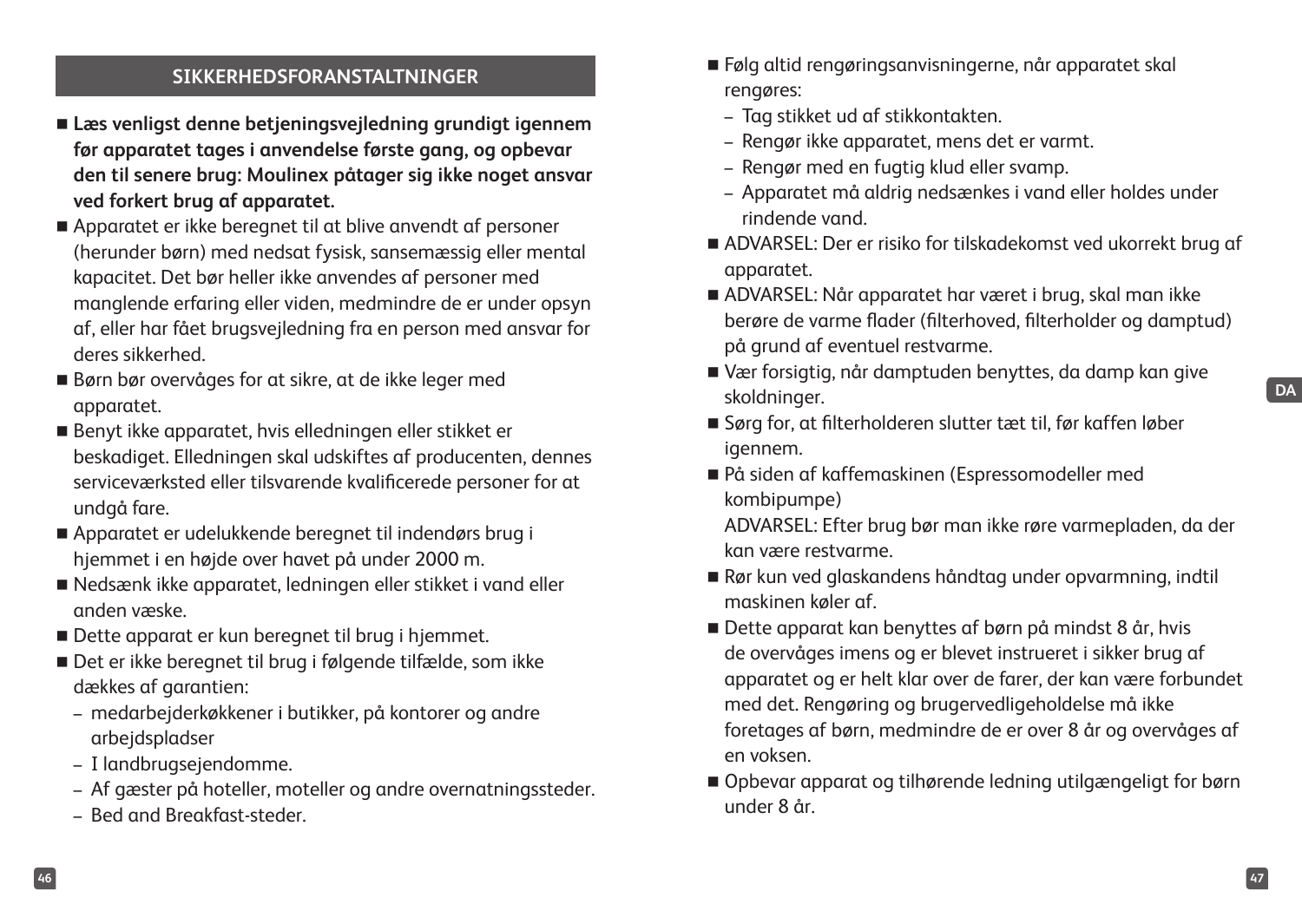- Apparatet kan anvendes af personer med nedsat fysisk, sansemæssig eller mental kapacitet, eller hvis erfaring eller viden er begrænset, hvis de er under opsyn eller har fået anvisninger i sikker brug af apparatet og forstår den forbundne risiko.Børn bør ikke benytte apparatet som legetøj.
- Benyt kun et stik med jordforbindelse. Kontrollér, at den spænding, der er angivet på enhedens typeskilt, svarer til netspændingen på brugsstedet.
- Benyt ikke apparatet, hvis det ikke fungerer korrekt eller er blevet beskadiget. I givet fald skal man kontakte et godkendt serviceværksted.
- Alle fejl i den elektriske tilslutning vil ophæve Deres garanti.
- Fjern ikke filterholderen med den malede kaffe, mens vandet køres igennem, da apparatet står under tryk på dette tidspunkt.
- Benyt ikke apparatet, hvis drypbakken og risten ikke sidder i.
- Træk apparatets stik ud, når det ikke er i brug, og når det rengøres.
- Tag stikket ud, hvis der opstår et problem under brugen, eller før apparatet rengøres.
- Træk ikke i ledningen for at tage stikket ud af stikkontakten.
- Ledningen må aldrig være tæt på, eller i kontakt med apparatets varme dele, tæt på en varmekilde eller føres over en skarp kant.
- Sørg for, at hverken ledning eller hænder kommer i berøring med apparatets varme dele (varmepladen til koppen, filterholderen, dampdysen).
- Apparatet må ikke stå i et skab, når det er i brug.
- Afkalkning af apparatet er beskrevet i brugsvejledningen.
- Ethvert indgreb, ud over den rengøring og daglige vedligeholdelse, som brugeren foretager af apparatet, skal udføres af et godkendt serviceværksted.
- Tilbehøret og apparatets aftagelige dele kan ikke kommes i opvaskemaskinen.
- For Deres sikkerheds skyld bør De kun bruge det tilbehør og de reservedele, som producenten har designet til apparatet.
- Dette apparat er ikke egnet til tilberedning af drikke til spædbørn under 2 år.
- Alle apparater er underkastet streng kvalitetskontrol. Kvalitetskontrollen omfatter brugstest af tilfældigt udvalgte apparater, som kan forklare spor af brug.
- Vær forsigtig, når damptuden benyttes, da damp kan give skoldninger.
- For at begrænse risikoen for tilskadekomst skal man ikke lade ledningen hænge ned fra bordet eller disken, hvor børn kan trække i den eller den, kan få personer til at snuble.
- Sørg for, at holde øje med apparatet, når det er sluttet til stikkontakten og tændt.
- Hæld aldrig koldt vand i beholderen umiddelbart efter brygning. Lad maskinen køle af mellem hver brygning.
- Placér ikke apparatet på, eller i nærheden af en varm gasbrænder, elektrisk kogeplade, eller i en varm ovn.
- Anvend ikke apparatet til andet end det tilsigtede formål.
- Betjen aldrig apparatet med våde hænder.
- Der må ikke stilles nogen varme dele på apparatet.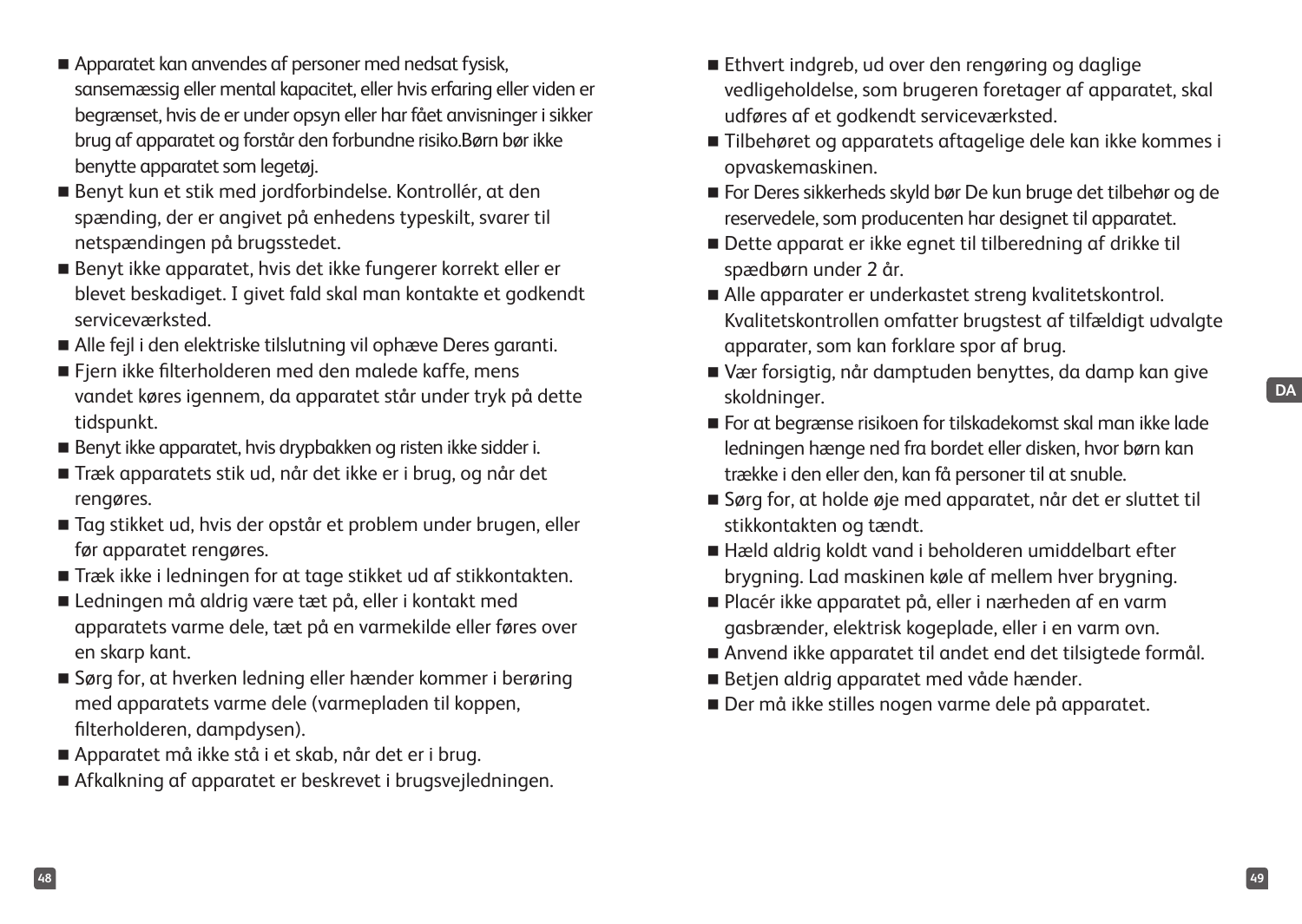## **SICHERHEITSHINWEISE**

- **Bitte lesen Sie die Anleitungen sorgfältig durch, bevor Sie Ihr Gerät zum ersten Mal benutzen, und bewahren Sie die Anleitungen zum Nachlesen auf. MOULINEX übernimmt keine Haftung für eine unsachgemäße Benutzung des Gerätes.**
- Dieses Gerät ist nicht dazu gedacht, von Personen (einschließlich Kindern) benutzt zu werden, deren körperlichen, sensorischen oder mentalen Fähigkeiten eingeschränkt sind oder denen es an Erfahrung und Kenntnissen mangelt; es sei denn, sie wurden in die Benutzung des Gerätes unterwiesen und werden von einer für ihre Sicherheit verantwortlichen Person beaufsichtigt.
- Kinder müssen beaufsichtigt werden, um sicherzustellen, dass sie nicht mit dem Gerät spielen.
- Benutzen Sie das Gerät nicht, wenn das Netzkabel oder der Netzstecker beschädigt ist. Das Netzkabel muss vom Hersteller, seinem Kundendienst oder ähnlich qualifizierten Personen ausgetauscht werden, um jegliche Gefahr zu vermeiden;
- Ihr Gerät ist nur zum Privatgebrauch im Haus und auf einer Höhe unter 2.000 m bestimmt.
- Tauchen Sie das Gerät, das Netzkabel oder den Netzstecker nicht in Wasser oder eine andere Flüssigkeit.
- Ihr Gerät ist nur für den privaten Gebrauch konzipiert.
- Es ist nicht für den Gebrauch in den folgenden Einsatzbereichen bestimmt und die Garantie ist nicht gültig für:
	- Angestelltenküchen in Geschäften, Büros und anderen Arbeitsumgebungen;
	- landwirtschaftlichen Anwesen;
	- Benutzung durch Gäste in Hotels, Motels und anderen Unterkunftsarten;
- **50 51** – pensionsähnliche Umgebungen.
- Folgen Sie stets den Reinigungsanleitungen zur Reinigung Ihres Gerätes:
	- Ziehen Sie den Netzstecker aus der Steckdose.
	- Reinigen Sie das Gerät nicht, solange es noch heiß ist.
	- Reinigen Sie es mit einem feuchten Tuch oder Schwamm.
	- Tauchen Sie das Gerät niemals in Wasser oder halten Sie es unter laufendes Wasser.
- WARNUNG: Es besteht Verletzungsgefahr bei unsachgemäßer Verwendung dieses Gerätes.
- WARNUNG: Berühren Sie nach dem Gebrauch nicht die heißen Oberflächen (Filtrationsteil, Filterhalter und Dampfdüse), sie enthalten noch Restwärme.
- Seien Sie vorsichtig bei der Benutzung der Aufschäumdüse, da der Dampf Verbrennungen verursachen kann.
- Vergewissern Sie sich, dass der Filterhalter fest eingesetzt ist, bevor Sie den Kaffee durchlaufen lassen.
- Seite der Kaffeemaschine (Pumpe-Espresso-Kombinationsmodelle)

WARNUNG: Berühren Sie nach der Benutzung nicht die Warmhalteplatte, da diese noch warm sein könnte.

- Fassen Sie während des Heizvorgangs nur den Griff der Glaskanne an, bis das Gerät abgekühlt ist.
- Dieses Gerät kann von Kindern, die mindestens acht Jahre alt sind, und Personen mit verminderten körperlichen, sensorischen oder mentalen Fähigkeiten, oder mit Mangel an Erfahrung und Wissen, benutzt werden, solange sie durch eine für ihre Sicherheit verantwortlichen Person, beaufsichtigt werden und in die sichere Benutzung des Gerätes unterwiesen wurden und sich den damit verbundenen Gefahren bewusst sind. Die Reinigung und vom Benutzer auszuführende Wartungsarbeiten dürfen nicht von Kindern ausgeführt werden; es sei denn, sie sind älter als acht Jahre und werden von einem Erwachsenen beaufsichtigt.

**DE**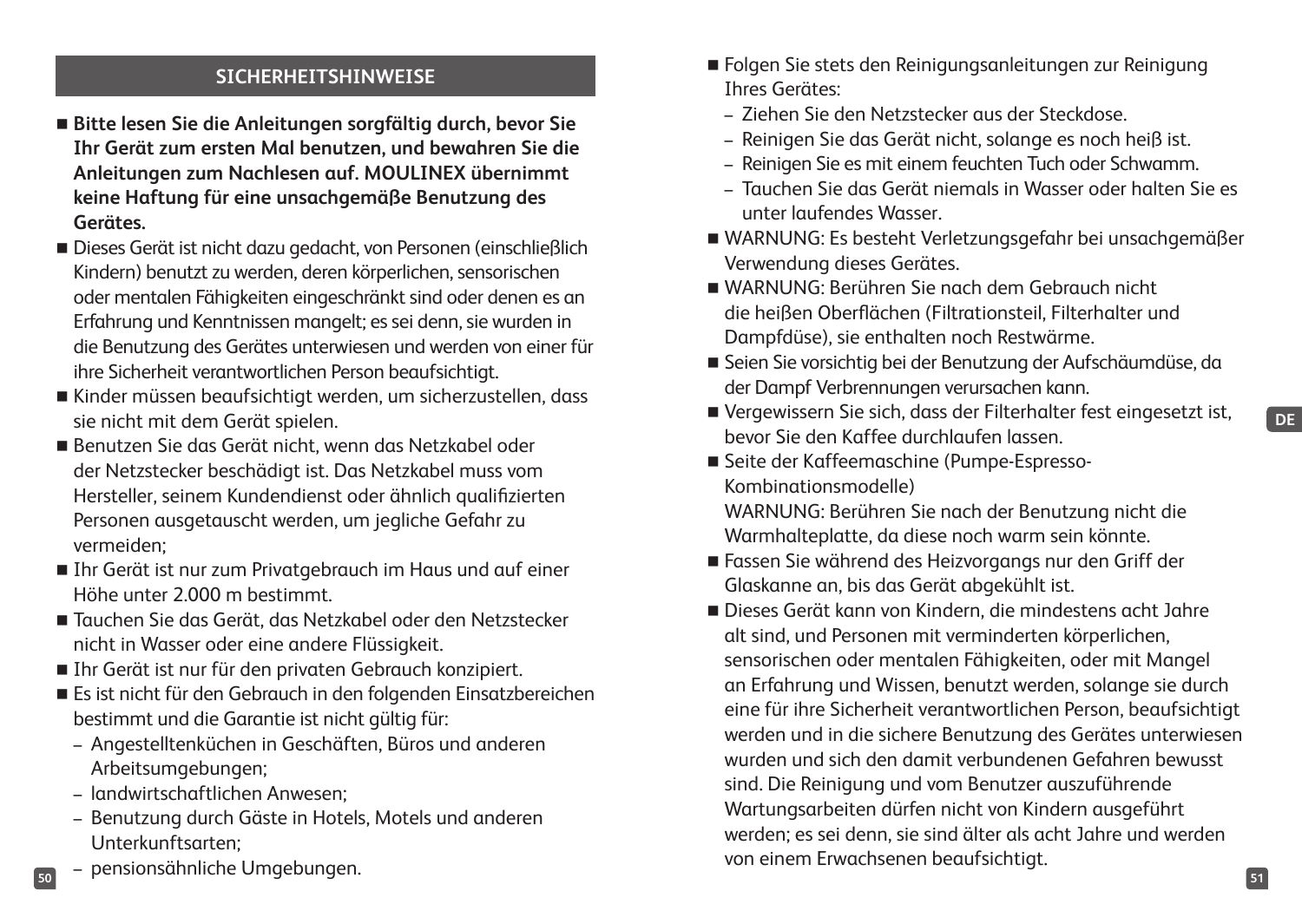- Halten Sie das Gerät und sein Netzkabel außer Reichweite von Kindern unter acht Jahren.
- Schließen Sie das Gerät nur an eine geerdete Netzsteckdose an. Prüfen Sie, ob die auf dem Leistungsschild des Gerätes angegebene Netzspannung mit der Ihrer Stromversorgung übereinstimmt. Wenn Sie ein Verlängerungskabel verwenden, muss es einen Stecker mit Erdung aufweisen und es muss so verlegt werden, dass niemand darüber stolpern kann.
- Benutzen Sie das Gerät nicht, wenn es nicht ordnungsgemäß funktioniert oder beschädigt wurde. Wenden Sie sich in diesem Fall an eine autorisierte Reparaturwerkstätte.
- Jegliche Fehler beim elektrischen Anschluss setzen Ihre Garantie außer Kraft.
- Entfernen Sie nicht den Filterhalter mit dem gemahlenen Kaffee, während Wasser durchläuft, weil das Gerät zu diesem Zeitpunkt unter Druck steht.
- Lassen Sie das Gerät im Betrieb nie ohne Aufsicht. Vorsicht im Umgang mit heißen Getränken.
- Benutzen Sie das Gerät nicht ohne Abtropfschale und -gitter.
- Ziehen Sie den Netzstecker des Gerätes, wenn Sie es nicht mehr benutzen und wenn Sie es reinigen.
- Ziehen Sie den Netzstecker, und lassen Sie das Gerät abkühlen, wenn während des Betriebs ein Problem auftritt oder bevor Sie das Gerät reinigen.
- Ziehen Sie nicht am Kabel, um den Netzstecker des Gerätes aus der Steckdose zu entfernen.
- Das Netzkabel darf niemals in der Nähe der heißen Teile Ihres Gerätes oder einer Wärmequelle liegen oder diese berühren. Das Kabel darf nicht über scharfe Kanten hängen.
- Stellen Sie sicher, dass das Netzkabel und Ihre Hände nicht die heißen Teile des Gerätes berühren (Tassenwärmeplatte, Filterhalter, Dampfdüse).
- Das Gerät darf nicht in einem Schrank aufgestellt werden, während es in Betrieb ist.
- Lesen Sie in den Anleitungen nach, wie Sie Ihr Gerät entkalken.
- Alle Eingriffe, außer die Reinigung und die tägliche Wartung durch den Benutzer, müssen von einer autorisierten Reparaturwerkstätte vorgenommen werden.
- Das Zubehör und die abnehmbaren Elemente des Gerätes sind nicht spülmaschinenfest.
- Verwenden Sie zu Ihrer Sicherheit nur Zubehör und Ersatzteile vom Hersteller, die für Ihr Gerät entwickelt sind.
- Dieses Gerät ist nicht dazu geeignet, Getränke für Babys unter zwei Jahren zuzubereiten.
- Alle Geräte unterliegen strengen Qualitätskontrollverfahren. Dazu gehören stichprobenartige Gebrauchstests, die etwaige Nutzungsspuren erklären würden.
- Lassen Sie bei der Benutzung der Aufschäumdüse Vorsicht walten, da der Dampf Verbrennungen verursachen kann.
- Um das Verletzungsrisiko zu reduzieren, lassen Sie das Netzkabel nicht über den Tisch oder die Theke hängen, wo ein Kind daran ziehen oder jemand darüber stolpern könnte.
- Überwachen Sie das Gerät stets aufmerksam, solange es mit dem Netzstrom verbunden und angeschaltet ist.
- Gießen Sie niemals kaltes Wasser unmittelbar nach einem Brühzyklus in den Wassertank. Lassen Sie das Gerät zwischen den Zubereitungen abkühlen.
- Stellen Sie das Gerät nicht auf oder in die Nähe eines heißen Gas- oder Elektroherdes oder in einen aufgeheizten Ofen.
- Benutzen Sie das Gerät nur zu seinem bestimmungsgemäßen Zweck.
- Benutzen Sie das Gerät niemals mit nassen Händen.
- Legen Sie keine heißen Objekte auf das Gerät.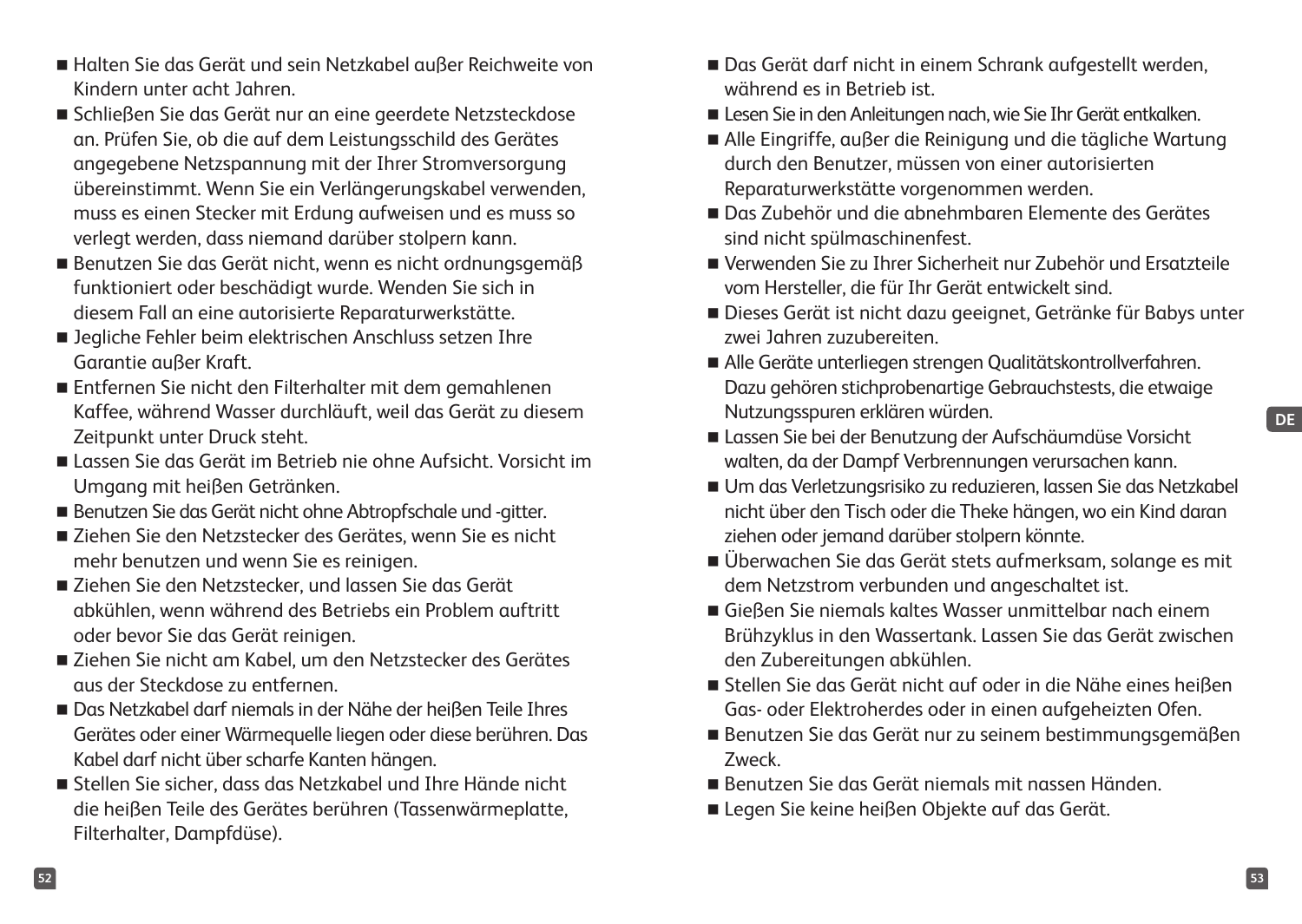#### **ΒΙΒΛΙΑΡΑΚΙ ΠΡΟΦΥΛΑΞΕΩΝ ΑΣΦΑΛΕΙΑΣ**

- **Σας παρακαλούμε να διαβάσετε προσεκτικά τις οδηγίες χρήσης, πριν χρησιμοποιήσετε τη συσκευή σας για πρώτη φορά, και να τις φυλάξετε για μελλοντική αναφορά: Η MOULINEX δεν αναλαμβάνει καμιά ευθύνη, σε περίπτωση μη συμμόρφωσης με τις οδηγίες χρήσης της συσκευής.**
- Η συσκευή αυτή δεν προορίζεται για χρήση από άτομα (μεταξύ των οποίων και παιδιών) με μειωμένες φυσικές, αισθητηριακές ή διανοητικές ικανότητες, ή έλλειψη εμπειρίας και γνώσης, εκτός εάν υπάρχει επίβλεψη ή τους έχουν δοθεί οδηγίες αναφορικά με τη χρήση της συσκευής από άτομα τα οποία είναι υπεύθυνα για την ασφάλεια τους.
- Τα παιδιά θα πρέπει να βρίσκονται υπό επίβλεψη, έτσι ώστε να διασφαλιστεί πως δε θα παίξουν με τη συσκευή.
- Μη χρησιμοποιήσετε τη συσκευή εάν το καλώδιο ισχύος είναι κατεστραμμένο ή φθαρμένο. Σε περίπτωση φθοράς του καλωδίου ισχύος, η αντικατάστασή του θα πρέπει να γίνεται από τον κατασκευαστή, την υπηρεσία εξυπηρέτησης μετά την πώληση ή από εξειδικευμένους επαγγελματίες, για την αποφυγή κινδύνου.
- Η συσκευή σας προορίζεται αποκλειστικά για χρήση εντός οικίας και σε υψόμετρο μικρότερο των 2000 m.
- Μη βυθίζετε τη συσκευή, το καλώδιο ή το φις ισχύος σε νερό ή άλλα υγρά.
- Η συσκευή σας έχει σχεδιαστεί αποκλειστικά για οικιακή χρήση.
- Δεν προορίζεται για χρήση στις παρακάτω περιπτώσεις, ενώ η εγγύηση δεν ισχύει, εφόσον η συσκευή χρησιμοποιηθεί:
	- σε κουζίνα προσωπικού καταστημάτων, γραφείων ή άλλων χώρων εργασίας,
	- σε αγροκτήματα,
	- από πελάτες ξενοδοχείων, μοτέλ ή άλλων καταλυμάτων,
- σε καταλύματα που σερβίρουν πρωινό.
- Τηρείτε πάντοτε τις οδηγίες καθαρισμού της συσκευής σας:
	- Αποσυνδέστε τη συσκευή σας από την πρίζα.
	- Μην καθαρίζετε τη συσκευή, όσο είναι ζεστή.
	- Καθαρίζετε την καφετιέρα σας με ένα νωπό πανί ή σφουγγάρι.
	- Μη βυθίζετε ποτέ τη συσκευή σε νερό και μην την τοποθετείτε κάτω από τρεχούμενο νερό.
- ΠΡΟΕΙΔΟΠΟΙΗΣΗ: Κίνδυνοι τραυματισμού, σε περίπτωση μη ορθής χρήσης της συσκευής.
- ΠΡΟΕΙΔΟΠΟΙΗΣΗ: Μετά τη χρήση, μη αγγίζετε τις καυτές επιφάνειες (κεφαλή διήθησης, βάση φίλτρου και στόμιο ατμού), τα οποία υπόκεινται σε υπολειμματική θερμότητα.
- Προσέχετε κατά τη χρήση του στομίου, αφού ο ατμός θα μπορούσε να προκαλέσει εγκαύματα.
- Βεβαιωθείτε πως η βάση του φίλτρου έχει τοποθετηθεί σωστά, πριν ξεκινήσετε την παρασκευή του καφέ.
- Πλευρικά της καφετιέρας (μοντέλα Combi pump Espresso) ΠΡΟΕΙΔΟΠΟΙΗΣΗ: Μετά τη χρήση, μην αγγίζετε τη θερμαντική πλάκα, εφόσον υπόκειται σε υπολειμματική θερμότητα.
- Βεβαιωθείτε πως χρησιμοποιείτε μόνο τη χειρολαβή της γυάλινης κανάτας, κατά τη διάρκεια της θέρμανσης και μέχρι να κρυώσει η συσκευή.
- Αυτή η συσκευή μπορεί να χρησιμοποιηθεί από παιδιά πάνω από 8 ετών, εφόσον βρίσκονται υπό επίβλεψη, τους έχουν δοθεί οδηγίες για την ασφαλή χρήση της συσκευής και συνειδητοποιούν όλους τους κινδύνους που σχετίζονται με τη χρήση της. Ο καθαρισμός και συντήρηση δεν θα πρέπει να γίνονται από τα παιδιά, εκτός αν είναι ηλικίας πάνω από 8 ετών και βρίσκονται υπό την επίβλεψη ενήλικα.
- Διατηρείτε τη συσκευή και το καλώδιο ισχύος της μακριά από παιδιά ηλικίας κάτω των 8 ετών.
- **54 55** Αυτή η συσκευή μπορεί να χρησιμοποιηθεί από άτομα με μειωμένες φυσικές, αισθητηριακές ή διανοητικές ικανότητες,

**EL**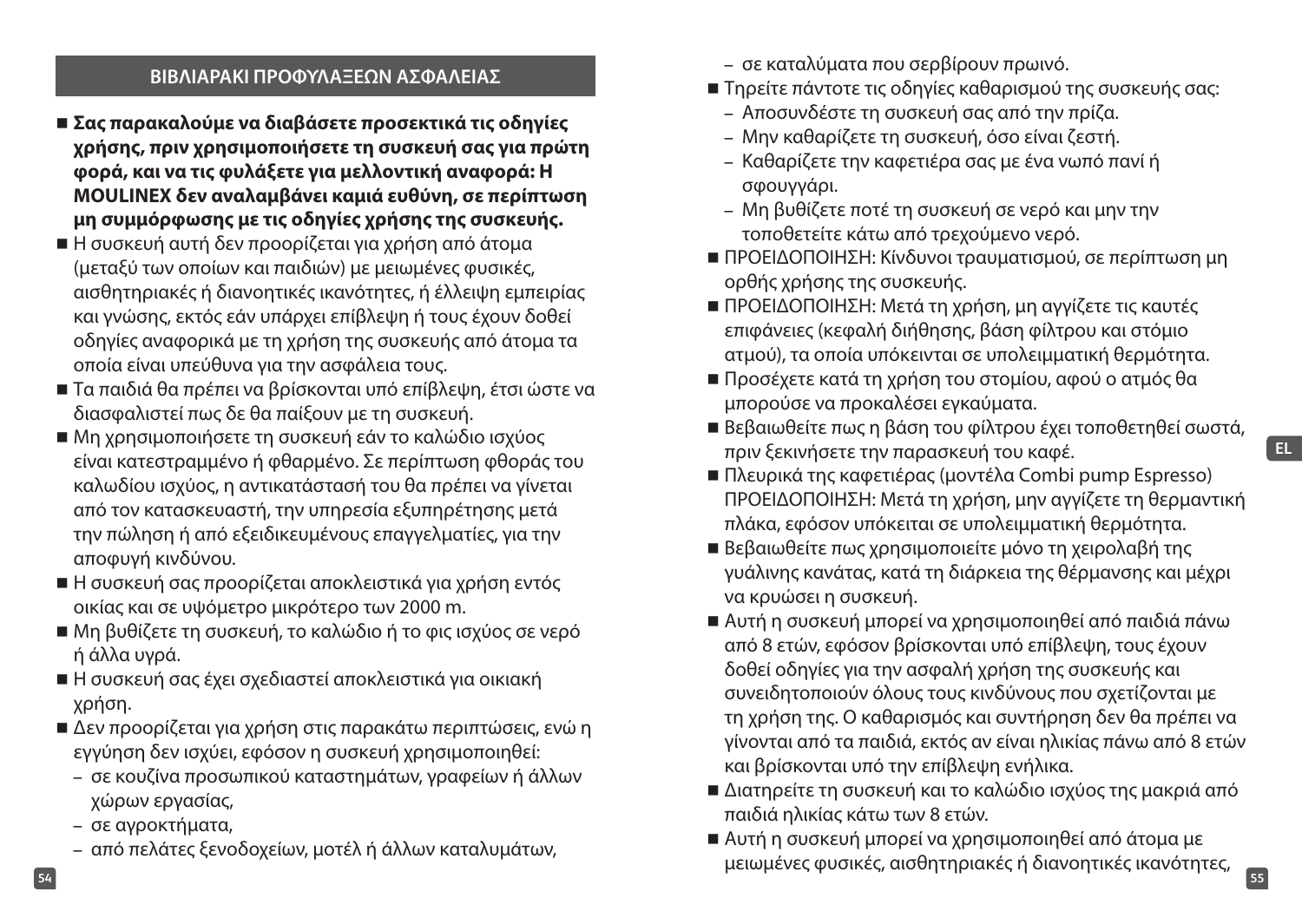ή έλλειψη εμπειρίας ή/και γνώσης, εφόσον υπάρχει επίβλεψη ή τους έχουν δοθεί οδηγίες αναφορικά με την ασφαλή χρήση της συσκευής από άτομα, τα οποία είναι υπεύθυνα για την ασφάλεια τους, και κατανοούν τους κινδύνους.

- Τα παιδιά δε θα πρέπει να χρησιμοποιούν τη συσκευή ως παιχνίδι.
- Χρησιμοποιείτε αποκλειστικά γειωμένη πρίζα για τη σύνδεση της συσκευής. Ελέγξτε εάν η τάση που αναγράφεται στο πινακίδιο ονόματος της συσκευής αντιστοιχεί σε αυτή της ηλεκτρικής σας εγκατάστασης.
- Μη χρησιμοποιείτε τη συσκευή εάν δε λειτουργεί σωστά ή όταν έχει υποστεί κάποια ζημία. Σε αυτή την περίπτωση, επικοινωνήστε με εξουσιοδοτημένο σημείο σέρβις.
- Οποιοδήποτε σφάλμα στην ηλεκτρική σύνδεση θα ακυρώσει την εγγύησή σας.
- Μην αφαιρείτε τη βάση του φίλτρου που περιέχει τον αλεσμένο καφέ, όταν περνάει το νερό μέσα από το φίλτρο, γιατί εκείνη τη στιγμή η συσκευή βρίσκεται υπό πίεση.
- Μη χρησιμοποιείτε τη συσκευή, όταν ο δίσκος αποστράγγισης και το πλέγμα δε βρίσκονται στη θέση τους.
- Αποσυνδέετε τη συσκευή από την πρίζα, μόλις ολοκληρωθεί η χρήση της ή προτού τον καθαρισμό της.
- Αποσυνδέετε το φις από την πρίζα, σε περίπτωση δυσλειτουργίας της συσκευή ή πριν από τον καθαρισμό της.
- Μην τραβάτε το καλώδιο για να αποσυνδέσετε τη συσκευή από την πρίζα.
- Το καλώδιο ισχύος δε θα πρέπει να έρχεται σε επαφή με τα καυτά εξαρτήματα της συσκευής, να μη βρίσκεται κοντά σε πηγές θερμότητας και να μην αγγίζει αιχμηρές γωνίες.
- Βεβαιωθείτε πως το καλώδιο και τα χέρια σας δεν ακουμπούν στα καυτά εξαρτήματα της συσκευής (θερμαντική πλάκα, βάση φίλτρου, στόμιο ατμού).
- **56 57** Η συσκευή δεν πρέπει να βρίσκεται μέσα σε κάποιο ντουλάπι κατά τη διάρκεια της λειτουργίας της.
- Ανατρέξτε στις οδηγίες για την απομάκρυνση των αλάτων από τη συσκευή σας.
- Άλλες παρεμβάσεις στη συσκευή, εκτός από τον καθαρισμό και την καθημερινή συντήρησή της, θα πρέπει να διεξάγονται σε εξουσιοδοτημένο σημείο συντήρησης.
- Τα αξεσουάρ και τα αφαιρούμενα εξαρτήματα της συσκευής δεν επιδέχονται πλύσιμο στο πλυντήριο πιάτων.
- Για τη δική σας ασφάλεια, χρησιμοποιείτε μόνο εξαρτήματα και ανταλλακτικά του κατασκευαστή, τα οποία προορίζονται για τη συσκευή σας.
- Αυτή η συσκευή δεν είναι κατάλληλη για την προετοιμασία αφεψημάτων για παιδιά κάτω των 2 ετών.
- Όλες οι συσκευές υπόκειται σε αυστηρές διαδικασίες ποιοτικού ελέγχου. Αυτές περιλαμβάνουν δοκιμές πραγματικής χρήσης τυχαία επιλεγμένων συσκευών, κάτι που θα μπορούσε να δικαιολογήσει ενδεχόμενα ίχνη χρήσης σε αυτές.
- Προσέχετε κατά τη χρήση του στομίου, αφού ο ατμός θα μπορούσε να προκαλέσει εγκαύματα.
- Για την ελαχιστοποίηση του κινδύνου τραυματισμού, μην αφήνετε το καλώδιο να αιωρείται πάνω από το τραπέζι ή τον πάγκο της κουζίνας, όπου μπορεί να τραβηχτεί από κάποιο παιδί ή να προκαλέσει την πτώση κάποιου ατόμου.
- Να είστε πάντα σε εγρήγορση όταν η συσκευή είναι αναμμένη.
- Μην τοποθετείτε ποτέ κρύο νερό μέσα στον περιέκτη, αμέσως μετά τον κύκλο βρασμού. Αφήνετε τη συσκευή να κρυώνει μεταξύ δυο διαδοχικών κύκλων λειτουργίας.
- Μην τοποθετείτε τη συσκευή κοντά σε καυτή εστία υγραερίου ή ηλεκτρική ή κοντά σε καυτό φούρνο.
- Μη χρησιμοποιήσετε τη συσκευή για άλλες χρήσεις εκτός από την ενδεδειγμένη.
- Μη χρησιμοποιείτε ποτέ τη συσκευή με υγρά χέρια.
- Μην τοποθετείτε τίποτε ζεστό πάνω στη συσκευή.

**EL**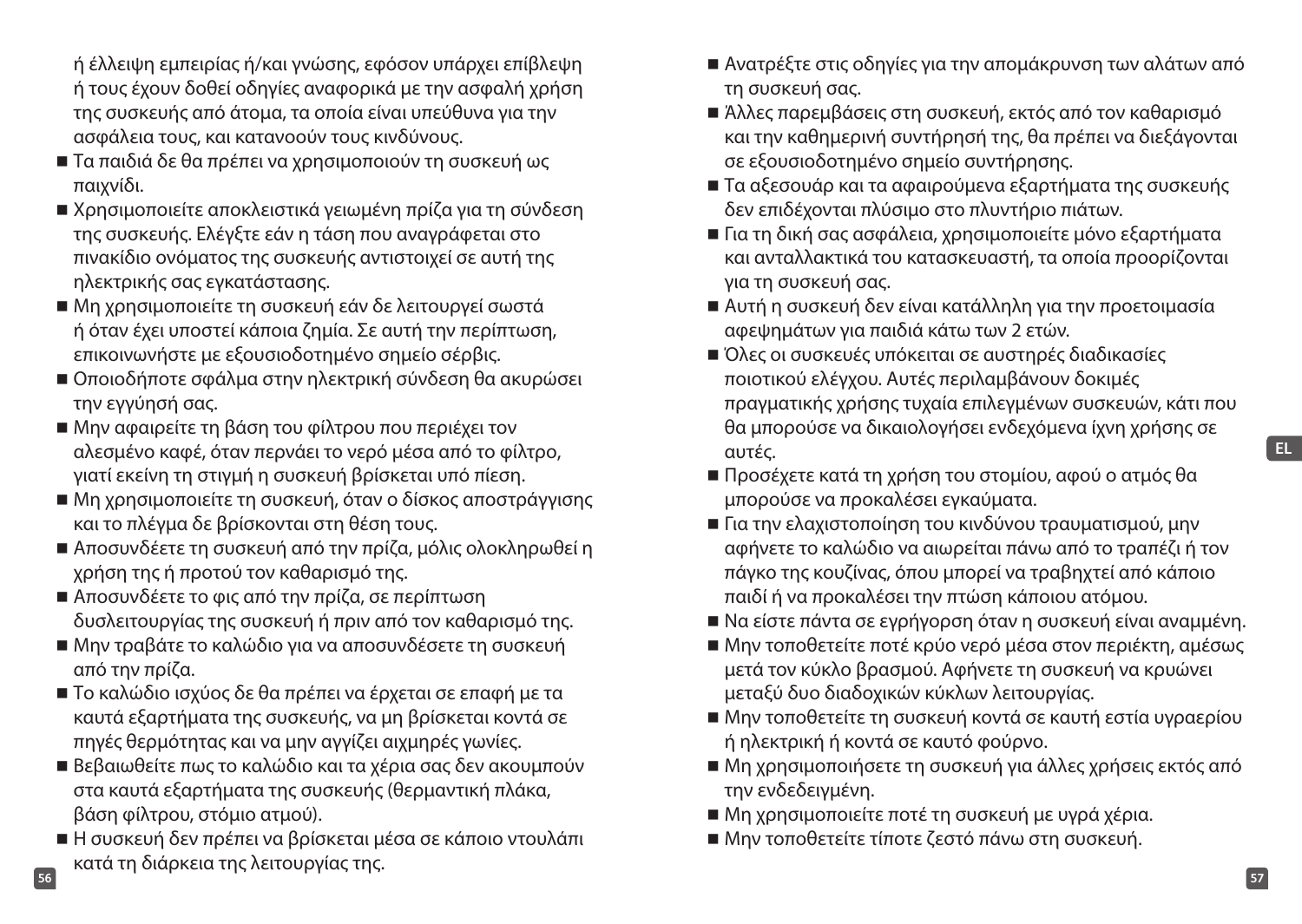## **SAUGOS INSTRUKCIJŲ BROŠIŪRA**

- **Prieš pirmą kartą naudodamiesi prietaisu, atidžiai perskaitykite naudojimo instrukcijas ir neišmeskite jų, kad galėtumėte pasižiūrėti ateityje: MOULINEX neprisiima atsakomybės už naudojimą nesilaikant nurodymų,**
- Šis prietaisas neskirtas naudoti asmenims (įskaitant vaikus), kurie turi fizinę, jutiminę arba protinę negalią, neturi patirties ir žinių, nebent už jų saugumą atsakingas asmuo juos prižiūri arba išmokė naudotis prietaisu.
- Vaikus reikia prižiūrėti, kad jie nežaistų su prietaisu.
- Nenaudokite buitinio prietaiso, jei maitinimo laidas arba kištukas yra pažeisti. Siekiant išvengti pavojaus, maitinimo laidą turi pakeisti gamintojas, pardavėjo techninės priežiūros personalas ar panašios kvalifikacijos asmenys.
- Jūsų prietaisas skirtas buitiniam naudojimui tik namuose, iki 1000 m aukštyje.
- Nepanardinkite buitinio prietaiso, maitinimo laido ar kištuko į vandenį ar kitą skystį.
- Prietaisas skirtas naudoti tik buityje (namuose).
- Jis nėra skirtas naudoti toliau nurodytoms paskirtims ir garantija nebus taikoma, jei:
	- jis bus naudojamas parduotuvių, biurų ir kitų darbo vietų virtuvėse;
	- jis bus naudojamas ūkiuose;
	- jį naudos klientai viešbučiuose, moteliuose ir kitose gyvenamojo tipo vietose;
	- prietaisas naudojamas nakvynę su pusryčiais siūlančiose įstaigose.
- Visada laikykitės prietaiso valymo nurodymų:
	- atjunkite prietaisą nuo elektros tinklo;
- nevalykite įkaitusio prietaiso;
- valykite drėgna šluoste ar kempine;
- niekada nemerkite prietaiso į vandenį ar po tekančiu vandeniu.
- ISPĖJIMAS. Rizika susižaloti, jei nenaudosite prietaiso teisingai.
- ISPĖJIMAS. Naudojimo metu ir baigę naudoti, nelieskite karštų paviršių
- (filtravimo galvutės, filtro laikiklio ir garų purkštuko), nes jie gali būti įkaitę.
- Naudodami garų snapelį, elkitės atsargiai, nes garai gali nudeginti.
- Prieš ruošdami kavą, pasirūpinkite, kad filtro laikiklis būtų tvirtai uždėtas.
- Kavos virimo aparato pusė (espreso modeliai "Combi Pump") ĮSPĖJIMAS. Panaudoję nelieskite kaitinimo plokštės, nes ji gali būti įkaitusi.
- Nelieskite stiklinio ąsočio, kol jis neatvėso. Karštą indą kelkite tik laikydami už rankenos.
- Šį prietaisą gali naudoti vaikai nuo 8 metų, jei yra prižiūrimi ir išmokomi saugiai naudotis prietaisu bei visiškai supranta susijusius pavojus. Vaikai neturėtų užsiimti prietaiso valymu ar technine priežiūra, nebent jiems daugiau nei 8 metai ir juos prižiūri suaugęs asmuo.
- Prietaisą ir jo laidą laikykite vaikams iki 8 metų nepasiekiamose vietose.
- Šį prietaisą gali naudoti asmenys, turintys fizinę, jutiminę arba protinę negalią, stokojantys patirties ir žinių, jei jie prižiūrimi arba išmokomi saugiai naudotis prietaisu ir supranta pavojus.
- Vaikai neturėtų naudoti prietaiso kaip žaislo.
- Prietaisą prijunkite tik prie įžeminto elektros lizdo. Patikrinkite,

**LT**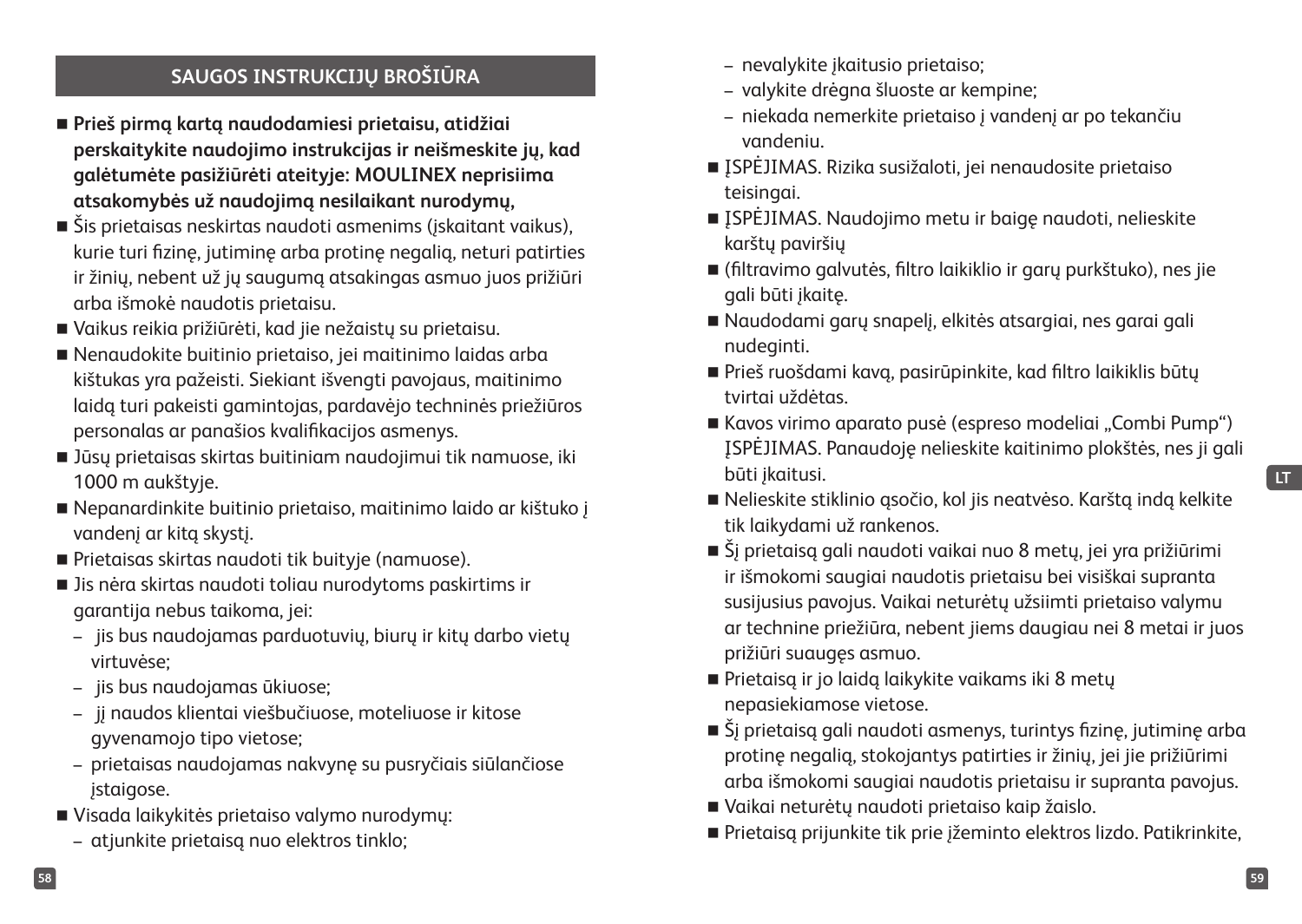- ar ant prietaiso nurodyta įtampa atitinka jūsų elektros tinklo įtampą.
- Nenaudokite prietaiso jei jis neveikia tinkamai ar yra sugedęs. Taip nutikus susisiekite su įgaliotuoju techninės priežiūros centru.
- Bet kokia klaida, susijusi su elektros jungtimis, panaikins jūsų garantiją.
- Neišimkite filtro laikiklio su sumalta kava, kol bėga vanduo, nes tuo metu prietaisas naudoja slėgį.
- Nenaudokite buitinio prietaiso, jei neįdėtas surinkimo padėklas ir grotelės.
- Baigę naudoti prietaisą arba kai jį valote, atjunkite nuo elektros tinklo.
- Ištraukite kištuką, jei naudojimo metu kyla problemų ir prieš valydami prietaisą.
- Netraukite už laido norėdami buitinį prietaisą atjungti nuo elektros tinklo.
- Saugokite, kad maitinimo laidas nebūtų pernelyg arti ir neliestų įkaitusių buitinio prietaiso dalių, arti karščio šaltinio arba prie aštrių kampų.
- Pasirūpinkite, kad maitinimo laidas ir jūsų rankos nesiliestų prie karštų prietaiso paviršių (puodelių kaitinimo plokštės, filtro laikiklio, garų purkštuko).
- Naudojamo buitinio prietaiso negalima statyti spintelėje.
- Informaciją apie kalkių šalinimą rasite instrukcijoje.
- Bet kokį buitinio prietaiso ardymą, išskyrus naudotojo atliekamą įprastą valymą ir kasdienę priežiūrą, turi vykdyti įgaliotas techninės priežiūros centras.
- Prietaiso priedų ir nuimamų dalių negalima plauti indaplovėje.
- Dėl savo pačių saugumo naudokite tik jūsų buitiniam prietaisui skirtus gamintojo priedus ir atsargines dalis.
- Šis prietaisas netinka kūdikiams iki 2 metų skirtiems gėrimams ruošti.
- Su visais prietaisais atliekamos griežtos kokybės kontrolės procedūros.
- Tai realūs atsitiktinai parinkti prietaisų naudojimo bandymai, kuriais paaiškinami bet kokie naudojimo požymiai.
- Naudodami garų snapelį elkitės atsargiai, nes garai gali nudeginti.
- Norėdami sumažinti susižalojimo riziką, nepalikite laido kabėti ant stalo ar stalviršio, kur jį gali patraukti vaikas ar kas nors gali už jo užkliūti.
- Kai prietaisas yra prijungtas prie elektros tinklo ir veikia, visada išlikite budrūs.
- Niekada nepilkite šalto vandens į rezervuarą vos pasibaigus kavos virimo ciklui. Leiskite aparatui atvėsti prieš naudojant pakartotinai.
- Nedėkite ant karštų dujinių ar elektrinių degiklių arba šalia jų, arba ant bet kokių kitų karščio šaltinių.
- Nenaudokite prietaiso kita, nei numatyta, paskirtimi. Niekada nesinaudokite prietaisu šlapiomis rankomis.
- Ant prietaiso nedėkite jokių karštų dalių.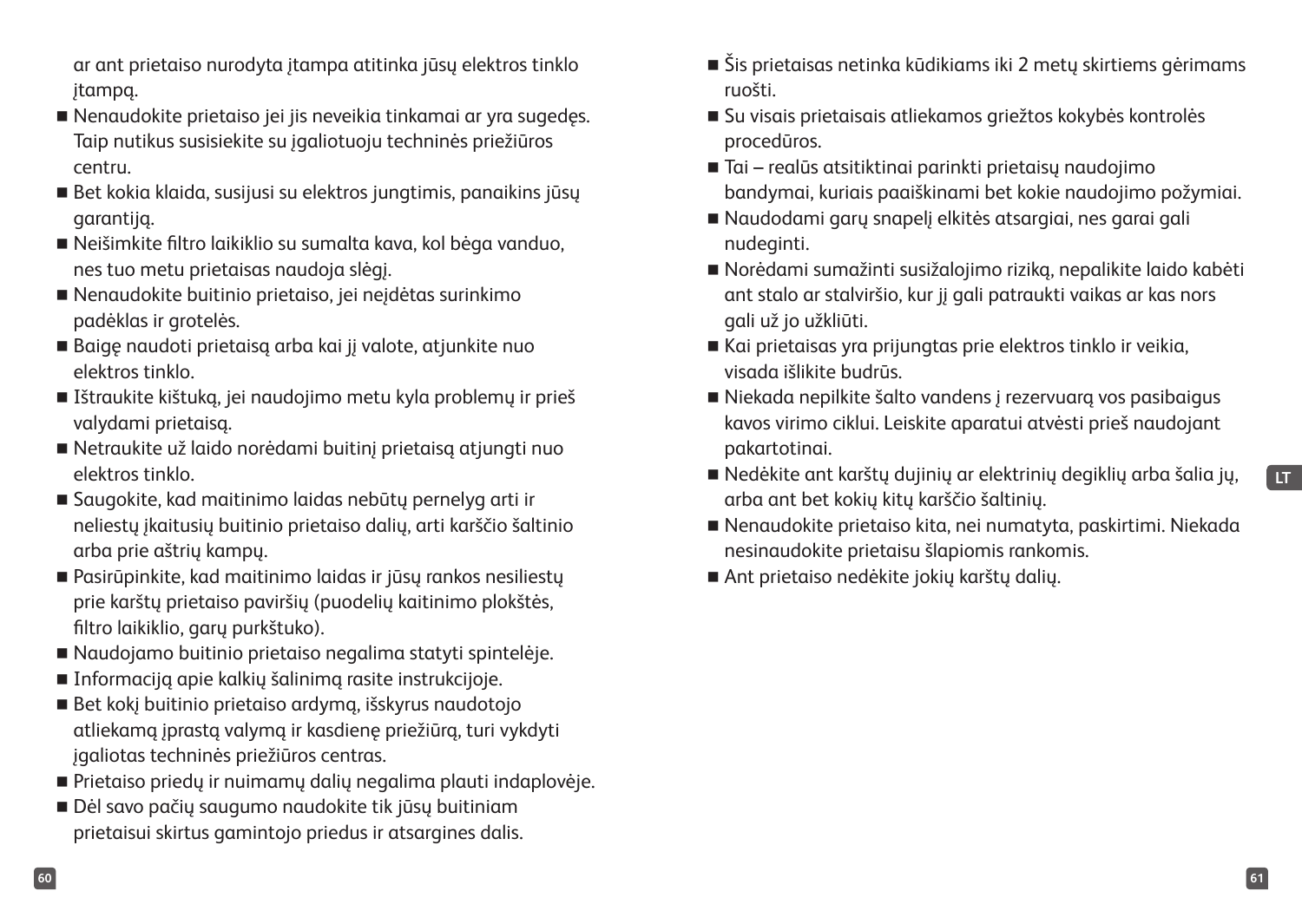## **DROŠĪBAS PASĀKUMU BUKLETS**

- **Pirms ierīces pirmās lietošanas reizes rūpīgi izlasiet lietošanas norādījumus un saglabājiet tos, lai vēlāk varētu tajos atkal ieskatīties. MOULINEX nevar uzņemties nekādu atbildību par neatbilstošu ierīces lietošanu.**
- Personas (tai skaitā arī bērni), kas ierobežotu fizisko, sensoro un garīgo spēju vai pieredzes trūkuma un nezināšanas dēļ nespēj droši lietot ierīci, nedrīkst darboties ar to, ja blakus nav par drošību atbildīgās personas, kas uzrauga situāciju vai sniedz norādījumus par ierīces lietošanu.
- Uzraugiet bērnus, lai nodrošinātu, ka viņi ierīci neizmanto kā rotaļlietu.
- Nelietojiet ierīci, ja ir bojāts strāvas vads vai kontaktdakša. Drošības nolūkā strāvas vada nomaiņa ir jāveic ražotājam, tā pilnvarota servisa speciālistam vai personām ar līdzīgu kvalifikāciju.
- Ierīce ir paredzēta izmantošanai iekštelpās tikai mājas apstākļos un augstumā, kas nepārsniedz 2000 m virs jūras līmena.
- Nemērciet ierīci, strāvas vadu vai kontaktdakšu ūdenī vai jebkurā citā šķidrumā.
- Šī ierīce ir paredzēta lietošanai tikai mājas apstākļos.
- To nav paredzēts lietot tālāk norādītajiem nolūkiem, un uz ierīci neattieksies garantija, ja tā tiks lietota:
	- personāla virtuves zonās veikalos, birojos un citās darba vidēs;
	- dzīvojamās ēkās lauku saimniecībā;
	- klientu vajadzībām izmantošanai viesnīcās, moteļos un citā dzīvojamai pielīdzināmā vidē;
	- pansijām pielīdzināmā vidē.
- Tīrot ierīci, vienmēr ievērojiet tīrīšanas norādes:
	- atvienojiet ierīci no elektrotīkla.
	- netīriet ierīci, kamēr tā ir karsta.
	- tīrīšanai izmantojiet mitru drānu vai sūkli.
	- nekad nemērciet ierīci ūdenī un neturiet to zem tekoša ūdens.
- BRĪDINĀJUMS! Ja nelietojat ierīci pareizi, pastāv traumu gūšanas risks.
- BRĪDINĀJUMS! Lietošanas laikā un pēc tās nepieskarieties virsmām, kuras kādu laiku paliek karstas (infiltrācijas galva, filtra turētājs un tvaika uzgalis).
- Uzmanieties, lietojot tvaika uzgali, jo tvaiks var radīt apdegumus.
- Pirms kafijas gatavošanas pārliecinieties, vai filtra turētājs ir cieši uzlikts.
- Kafijas automāta puses (modeļiem ar espresso un sūkni) BRĪDINĀJUMS. Pēc lietošanas nepieskarieties sildīšanas plāksnei, kas paliek karsta.

- Nepieskarieties stikla traukam, kamēr tas nav atdzisis. Kamēr trauks ir karsts, celiet to tikai aiz roktura.
- Šo ierīci drīkst izmantot bērni no 8 gadu vecuma, ja tos uzrauga pieaugušie, ja tiem ir sniegti drošas lietošanas norādījumi un ja tie pilnībā izprot potenciālos riskus. Ierīces tīrīšanu un vienkāršu apkopi drīkst uzticēt bērniem vienīgi tad, ja viņiem ir vismaz 8 gadi un viņi darbojas kāda pieaugušā uzraudzībā.
- Glabājiet ierīci un tās vadu vietās, kur tiem nevar piekļūt bērni, kas nav sasnieguši 8 gadu vecumu.
- Personas ar ierobežotām fiziskām, uztveres vai garīgām spējām, kā arī personas bez pieredzes un zināšanām drīkst lietot šo ierīci vienīgi tad, ja viņus uzrauga persona, kas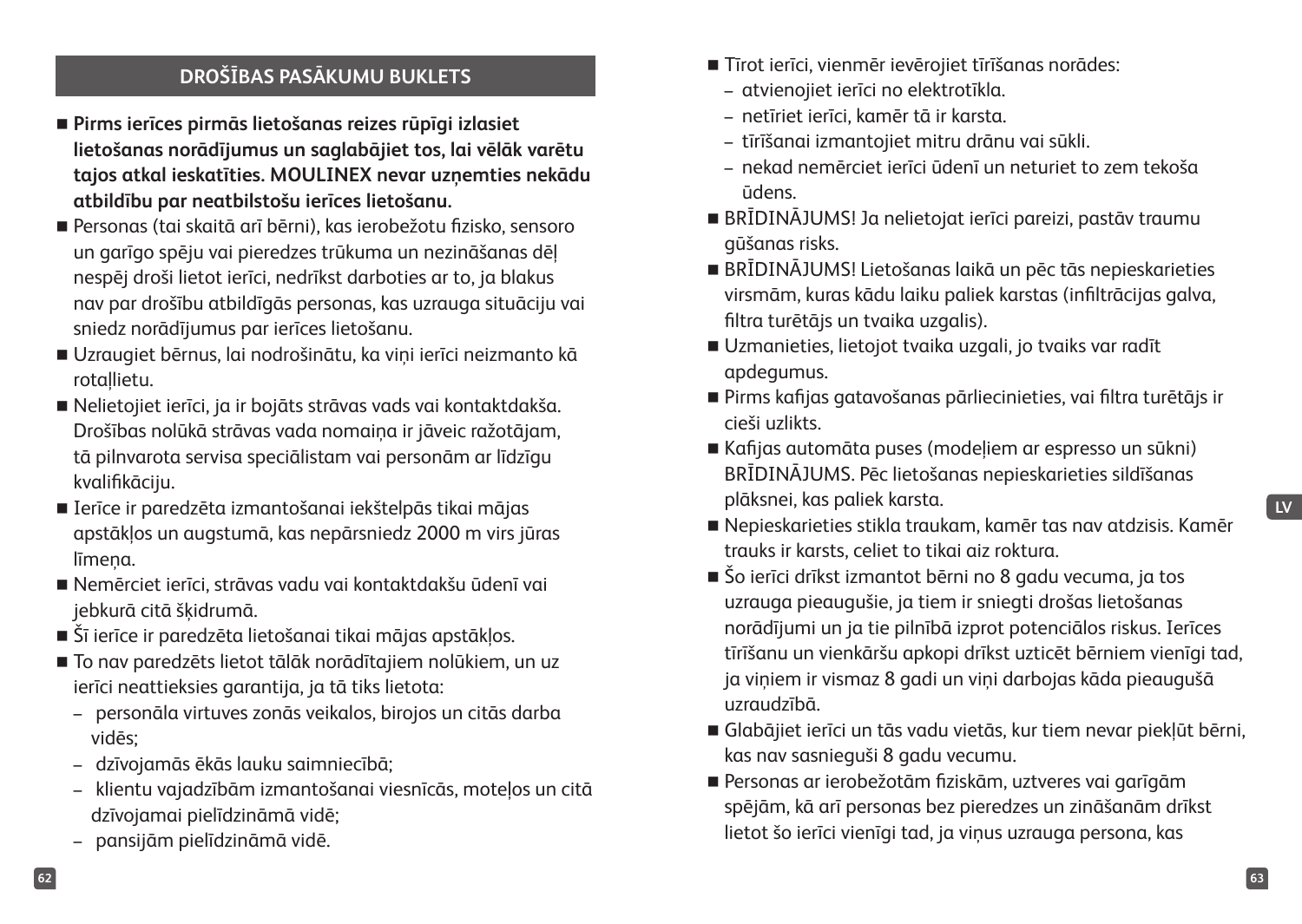atbild par viņu drošību, vai viņi ir saņēmuši no šīs personas norādījumus par ierīces lietošanu un ar to saistītajiem riskiem.

- Bērni nedrīkst izmantot ierīci kā rotaļlietu.
- Lai ieslēgtu automātu, lietojiet tikai zemētu kontaktdakšu. Pārbaudiet, vai jūsu tīkla strāvas spriegums atbilst uz ierīces plāksnītes norādītajam strāvas spriegumam.
- Nelietojiet ierīci, ja tās darbībā vērojami traucējumi vai tā ir bojāta. Ja tā notiek, sazinieties ar autorizētu servisa centru.
- Jebkuras elektriskā savienojuma kļūdas dēļ tiks anulēta garantija.
- Nenoņemiet filtra turētāju, kurā ir maltā kafija, kamēr tam cauri tek ūdens, jo tajā laikā ierīcē ir spiediens.
- Nelietojiet ierīci, ja tajā nav notecināšanas paplātes un restes.
- Atvienojiet ierīci no elektrotīkla pēc lietošanas, kā arī tīrīšanas laikā.
- Ja darbības laikā vai pirms ierīces tīrīšanas rodas problēma, izņemiet kontaktdakšu.
- Neraujiet ierīci aiz vada, lai to atvienotu no elektrotīkla.
- Elektrības vads nekad nedrīkst atrasties tuvu ierīces karstajām daļām vai nonākt saskarē ar tām, kā arī blakus siltuma avotam vai uz asām malām.
- Gādājiet, lai vads un jūsu plaukstas nepieskartos ierīces karstajām daļām (tašu sildītājam, filtra turētājam, tvaika uzgalim).
- Šo ierīci lietošanas laikā nedrīkst ievietot skapītī.
- Skatiet ierīces atkaļķošanas norādījumus.
- Visas apkopes vai remontdarbi, izņemot tīrīšanu un ikdienas apkopi, ko veic klients, ir jāveic autorizētā servisa centrā.
- Ierīces piederumi un noņemamās daļas nav paredzētas mazgāšanai trauku mazgājamā mašīnā.
- Jūsu pašu drošības labad izmantojiet kopā ar ierīci vienīgi šai ierīcei paredzētus ražotāja piederumus un rezerves daļas.
- Šī ierīce nav paredzēta dzērienu pagatavošanai bērniem, kas nav sasnieguši 2 gadu vecumu.
- Visas ierīces ir pakļautas stingrām kvalitātes kontroles procedūrām.
- Tajās ietilpst nejauši izvēlētu ierīču faktiskās izmantošanas pārbaudes, kas ļauj izdarīt secinājumus attiecībā uz lietošanu.
- Uzmanieties, lietojot tvaika uzgali, jo tvaiks var radīt apdegumus.
- Lai mazinātu traumu risku, neatstājiet vadu nokarājamies pāri galdam vai darba virsmai, jo to var paraut bērns un kāds pār to var paklupt.
- Vienmēr esiet modrs, kad ierīce ir pievienota elektrotīklam un ieslēgtam.
- Nekādā gadījumā nelejiet aukstu ūdeni tvertnē uzreiz pēc pagatavošanas cikla. Ļaujiet ierīcei atdzist starp kafijas gatavošanas reizēm.
- Nenovietojiet uz karstas gāzes vai elektriskās plīts, to tuvumā vai uz cita karstuma avota.
- Nelietojiet ierīci neatbilstoši tās paredzētajam mērķim. Nekādā gadījumā nelietojiet ierīci, ja jums ir slapjas rokas.
- Nelieciet uz ierīces nekādas karstas daļas.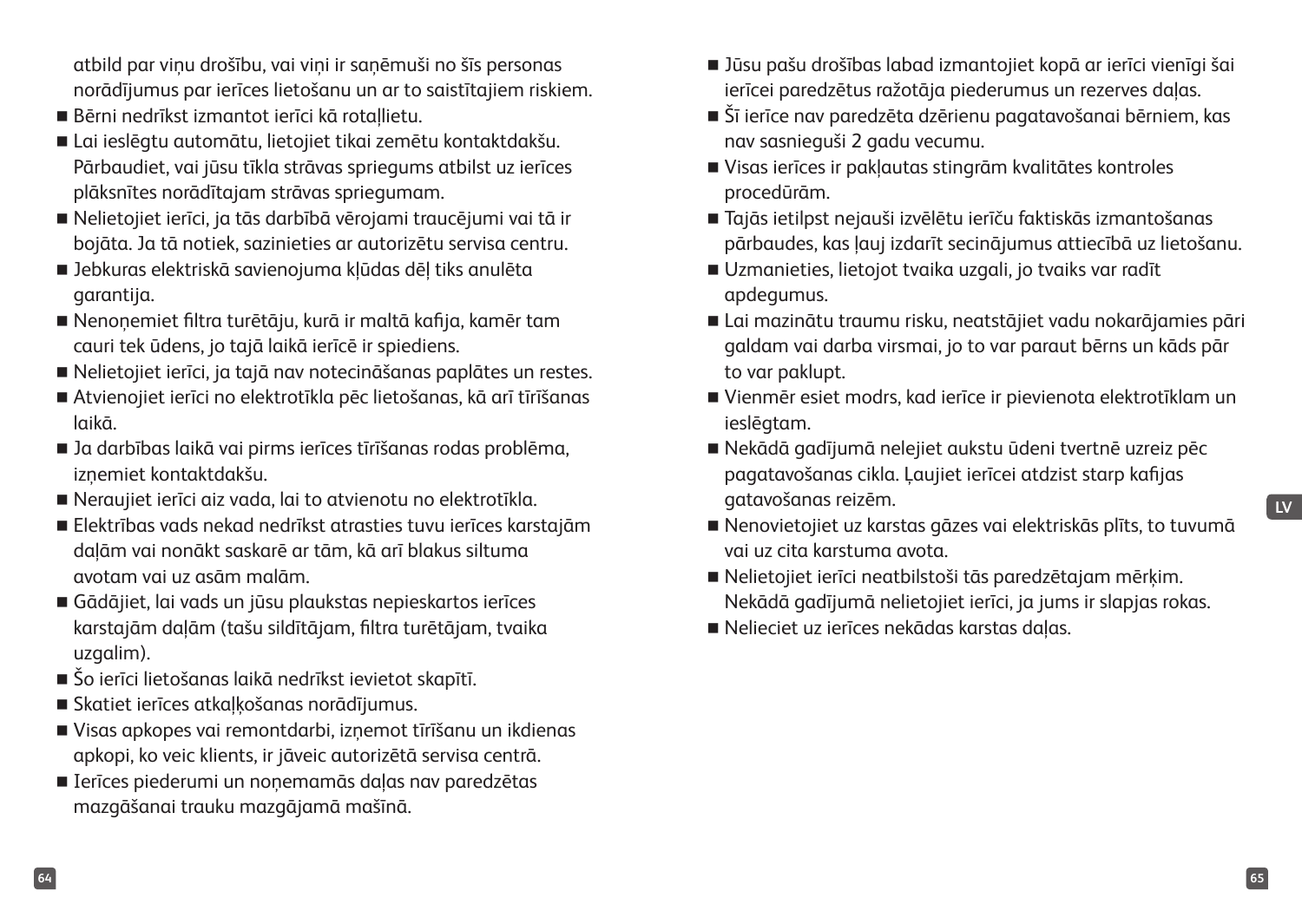#### **HANDLEIDING MET VEILIGHEIDSMAATREGELEN**

- **Lees de gebruiksaanwijzing grondig door voordat u uw apparaat in gebruik neemt en bewaar deze voor latere raadpleging. MOULINEX is niet aansprakelijk voor schade of letsel veroorzaakt door verkeerd gebruik van het apparaat.**
- Dit apparaat is niet bedoeld voor gebruikers (waaronder kinderen) met beperkte fysische, visuele of mentale mogelijkheden, of die een gebrek hebben aan ervaring en kennis, tenzij ze onder toezicht staan of aanwijzingen hebben gekregen omtrent het gebruik van het apparaat door een persoon die verantwoordelijk is voor hun veiligheid.
- Houd toezicht over kinderen zodat ze niet met het apparaat spelen.
- Gebruik het apparaat niet als het snoer of de stekker beschadigd is. Laat het snoer vervangen door de fabrikant, dienst na verkoop of gelijksoortig gekwalificeerd persoon om elk gevaar te vermijden.
- Uw apparaat is alleen bestemd voor huishoudelijk gebruik binnenshuis, op een hoogte onder 2000 m.
- Dompel het apparaat, het snoer of de stekker niet onder in water of een andere vloeistof.
- Uw apparaat is alleen ontworpen voor huishoudelijk gebruik.
- Het apparaat is niet geschikt om in de volgende toepassingen gebruikt te worden, en de garantie geldt niet voor:
	- Kantines voor personeel in winkels, kantoren en andere werkruimten;
	- Boerderijen;
	- Door klanten in hotels, motels en andere verblijfplaatsen;
	- Bed & breakfasts.
- **66 67** Volg altijd de volgende aanwijzingen om uw apparaat schoon te maken:
- Haal de stekker uit het stopcontact.
- Maak het apparaat niet schoon wanneer het nog warm is.
- Maak schoon met een vochtige doek of spons.
- Dompel het apparaat nooit in water of plaats deze niet onder stromend water.
- WAARSCHUWING: Risico op letsel als u dit apparaat verkeerd gebruikt.
- WAARSCHUWING: Raak de warme oppervlakken (filterkop, filterhouder en stoomtuit) na gebruik niet aan, deze kunnen nog warmte afgeven.
- Wees voorzichtig wanneer de stoomtuit wordt gebruikt, de stoom kan brandwonden veroorzaken.
- Zorg dat de filterhouder stevig is vastgemaakt voordat u met koffie zetten begint.
- Kant van het koffiezetapparaat (Voor espresso-modellen met pomp)

WAARSCHUWING: Raak de warmhoudplaat na gebruik niet aan, de plaat blijft nog enige tijd warm.

- Raak tijdens de werking alleen het handvat van de glazen kan aan totdat het apparaat is afgekoeld.
- Dit apparaat mag door kinderen die minstens 8 jaar oud zijn gebruikt worden, zolang ze onder toezicht staan en aanwijzingen hebben gekregen over het juist en veilig gebruik van het apparaat, en volledig op de hoogte zijn van de mogelijke gevaren. Kinderen mogen het apparaat niet reinigen en onderhouden tenzij ze ouder dan 8 jaar zijn en onder toezicht van een volwassene staan.
- Houd het apparaat en het snoer buiten het bereik van kinderen jonger dan 8 jaar.
- Dit apparaat mag worden gebruikt door personen met beperkte fysieke, visuele of mentale mogelijkheden, of die een gebrek aan ervaring of kennis hebben, op voorwaarde dat ze

**NL**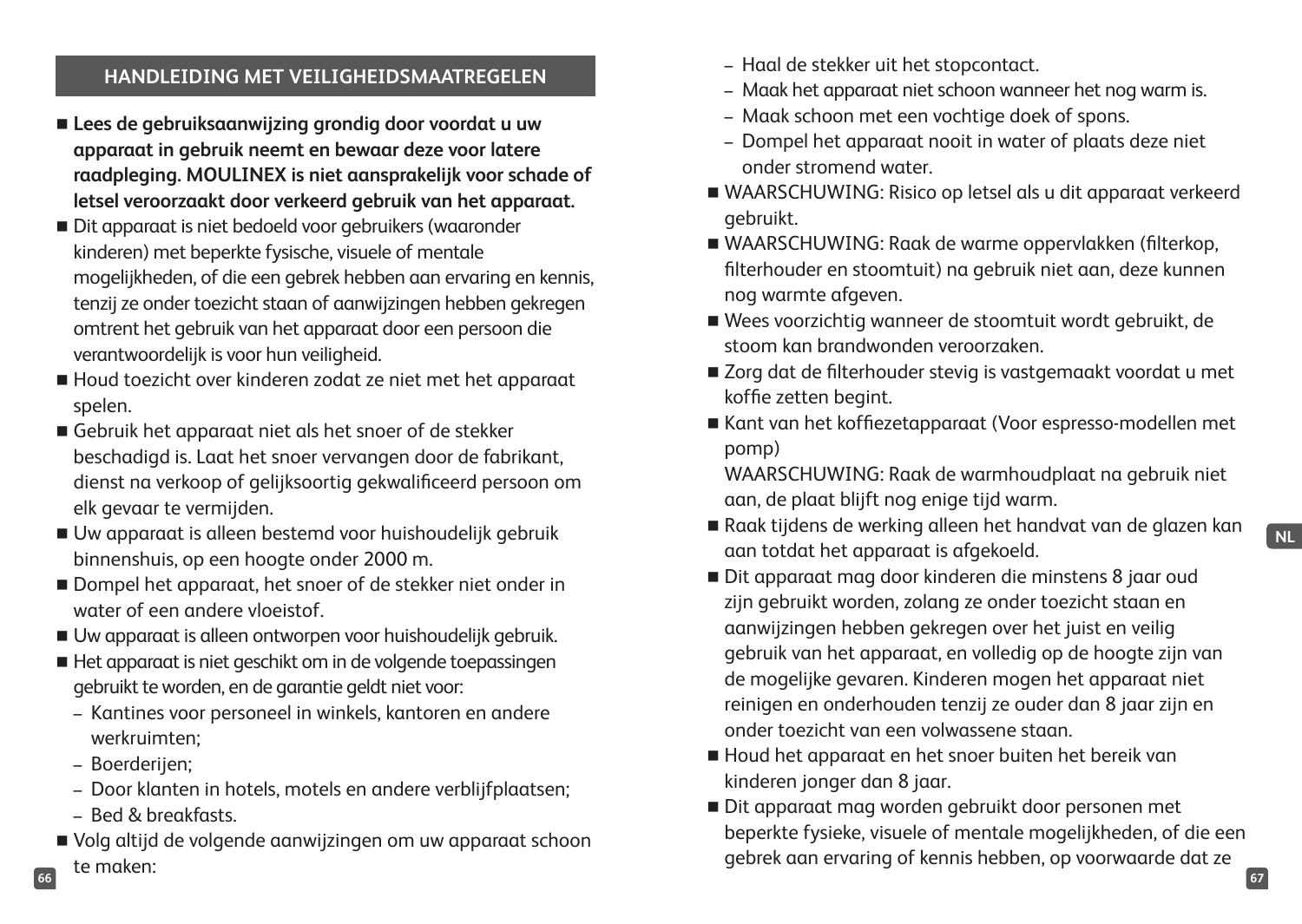onder toezicht staan of aanwijzingen hebben gekregen hoe het apparaat veilig te gebruiken en de mogelijke gevaren begrijpen.

- Kinderen mogen het apparaat niet als speelgoed gebruiken.
- Steek de stekker altijd in een geaard stopcontact. Controleer of de spanning vermeld op het typeplaatje van het apparaat met de netspanning van uw woning overeenkomt.
- Gebruik het apparaat niet als deze niet juist werkt of beschadigd is. Als dit zich voordoet, neem contact op met een bevoegd servicecentrum.
- Elke fout in de elektrische verbinding maakt uw garantie ongeldig.
- Verwijder de filterhouder die de gemalen koffie bevat niet terwijl het water doorloopt, het apparaat staat op dit moment namelijk onder druk.
- Gebruik het apparaat niet zonder geïnstalleerde opvangbak en rooster.
- Haal de stekker uit het stopcontact na gebruik en voor reiniging.
- Haal de stekker uit het stopcontact als een probleem zich tijdens de werking voordoet en voordat u het apparaat reinigt.
- Trek niet aan het snoer om de stekker uit het stopcontact te halen.
- Leg het snoer nooit in de buurt van of zorg dat deze niet in contact komt met de hete delen van uw apparaat, in de nabijheid van een warmtebron of over een scherpe rand.
- Zorg dat het snoer en uw handen de hete delen van het apparaat (warmhoudplaat, filterhouder, stoomtuit) niet aanraken.
- Het apparaat mag zich niet in een kast bevinden wanneer in werking.
- Zie de gebruiksaanwijzing om uw apparaat te ontkalken.
- Laat elke tussenkomst, uitgezonderd de reiniging en dagelijks onderhoud van het apparaat, aan een bevoegd servicecentrum over.
- Het toebehoren en de afneembare delen van het apparaat zijn niet vaatwasbestendig.
- Voor uw veiligheid, gebruik alleen toebehoren en reserveonderdelen van de fabrikant die specifiek voor het apparaat zijn ontworpen.
- Dit apparaat is niet geschikt voor het bereiden van drank voor baby's jonger dan 2 jaar.
- Alle apparaten zijn onderhevig aan strikte kwaliteitscontroleprocedures. Deze omvatten effectieve gebruikstesten op willekeurig geselecteerde apparaten. Het is dus mogelijk dat u sporen van gebruik op uw apparaat aantreft.
- Wees voorzichtig wanneer het stoompijpje wordt gebruikt, de stoom kan brandwonden veroorzaken.
- Om het risico op letsel te beperken, laat het snoer niet over de tafel of aanrecht hangen, zodat niemand er aan kan trekken of over kan struikelen.
- Wees steeds alert wanneer het stekker van het apparaat in het stopcontact zit en het apparaat ingeschakeld is.
- Na een koffiezetcyclus, giet nooit onmiddellijk koud water in het reservoir. Laat het apparaat afkoelen tussen meerdere koffiezetcycli.
- Plaats het apparaat niet op of in de nabijheid van een gas- of elektrisch fornuis, of in een verwarmde oven.
- Gebruik het apparaat alleen waarvoor het bedoeld is.
- Bedien het apparaat nooit met natte handen.
- Plaats geen hete onderdelen op het apparaat.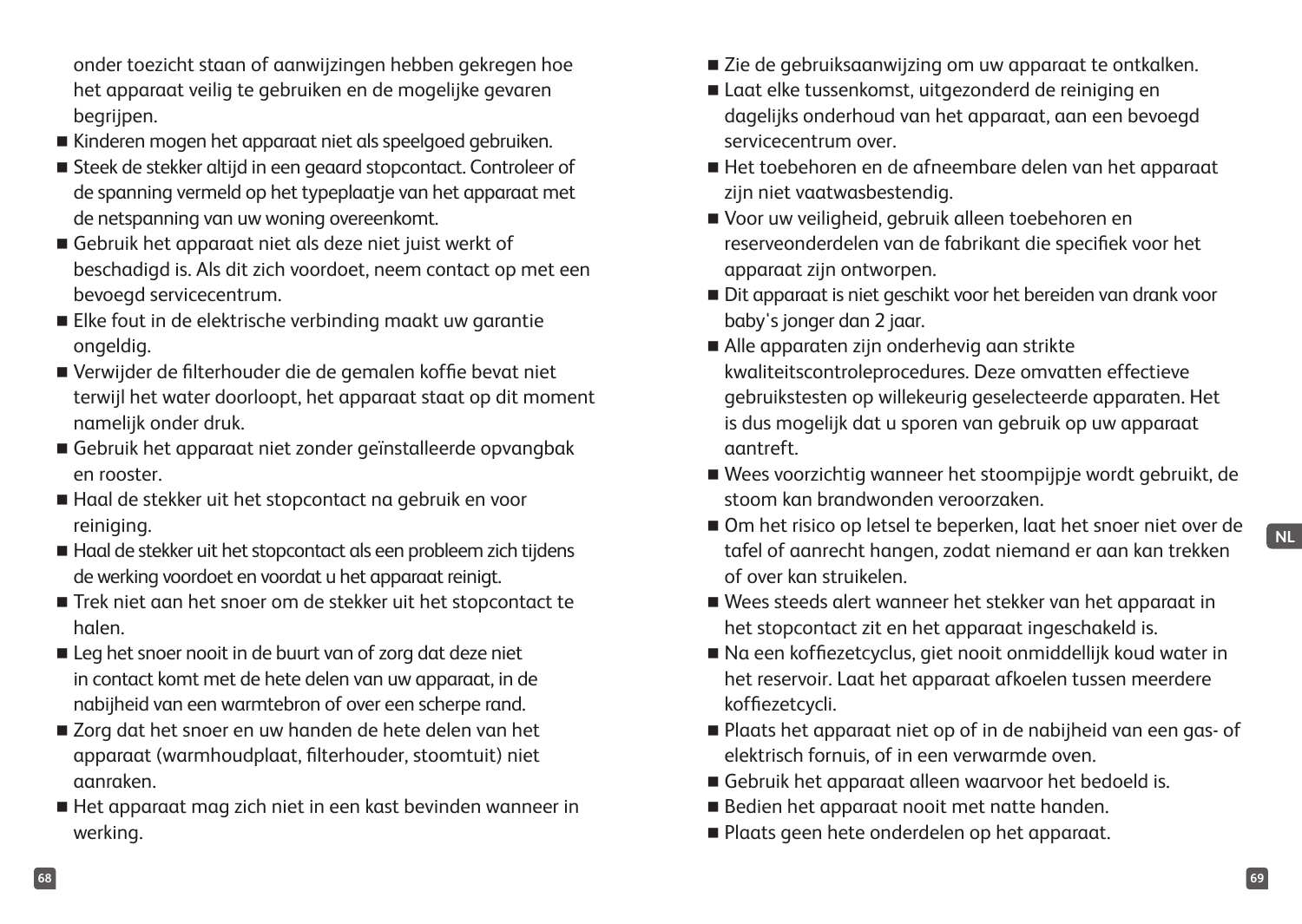#### **HEFTE OM SIKKERHETSFORANSTALTNINGER**

- **Les brukerveiledningen nøye før du bruker apparatet for første gang, og oppbevar den for fremtidig referanse. MOULINEX kan ikke ta ansvar for feil bruk av apparatet.**
- Dette apparatet er ikke ment for bruk for personer (inkludert barn) med reduserte fysiske, sensoriske eller mentale evner eller mangel på erfaring og kunnskap, med mindre de har blitt vist eller opplært i bruken av apparatet av en person som er ansvarlig for deres sikkerhet.
- Barn skal være under tilsyn for å sikre at de ikke leker med apparatet.
- Ikke bruk apparatet hvis strømkabelen eller pluggen er skadet. Strømkabelen må straks byttes ut av produsenten, deres serviceagent eller tilsvarende kvalifiserte personer for å unngå fare.
- Apparatet er beregnet for innendørs bruk i hjemmet og bare ved høyder under 2000 moh.
- Ikke senk apparatet, strømkabelen eller pluggen ned i vann eller annen væske.
- Apparatet er kun ment for bruk i hjemmet.
- Det er ikke ment for følgende bruksområder, og garantien vil ikke gjelde for:
	- Personalekjøkken i butikker, kontor eller andre arbeidsmiljø,
	- Våningshus,
	- Av klienter på hoteller, moteller eller andre liknende miljøer,
	- Overnatting med frokost.
- Du må alltid følge rengjøringsinstruksjonene ved rengjøring av apparatet:
	- Koble fra apparatet.
	- Ikke rengjør apparatet mens det er varmt.
- Rengjør med en fuktig klut eller svamp.
- Du må aldri senke apparatet ned i vann eller sette det under rennende vann.
- ADVARSEL: Hvis du ikke bruker dette apparatet på riktig måte, oppstår det skaderisiko.
- ADVARSEL: Etter bruk, ikke berør varme overflater (perkolasjonshode, filterholder og dampdyse) med ettervarme.
- Vær forsiktig når du bruker damptuten, ettersom damp kan forårsake brannskader.
- Påse at filterholderen er stramt festet før kaffe føres igjennom den.
- Kaffetrakterens side (espressomodeller med kombipumpe) ADVARSEL: Ikke ta på den varme platen etter bruk på grunn av restvarme.
- Bare ta på håndtaket på glassmuggen under oppvarming og frem til den har kjølt seg ned.
- Dette apparatet kan brukes av barn som er minst 8 år, så lenge de er under tilsyn og har blitt gitt instruksjoner i sikker bruk av det og er fullstendig klar over farene som kan oppstå. Rengjøring og vedlikehold skal ikke utføres av barn med mindre de er eldre enn 8 år og under oppsyn av en voksen.
- Hold apparatet og dets strømledning utilgjengelige for barn yngre enn 8 år.
- Dette apparatet kan brukes av personer med reduserte fysiske, sensoriske eller mentale evner eller mangel på erfaring og kunnskap hvis de har blitt vist eller opplært i bruk av apparatet på en trygg måte og forstår farene som er involvert.
- Barn skal ikke bruke apparatet som et leketøy.
- Plugg maskinen kun til en jordet stikkontakt. Kontroller at spenningen på typeskiltet til apparatet er i henhold til din strømforsyning.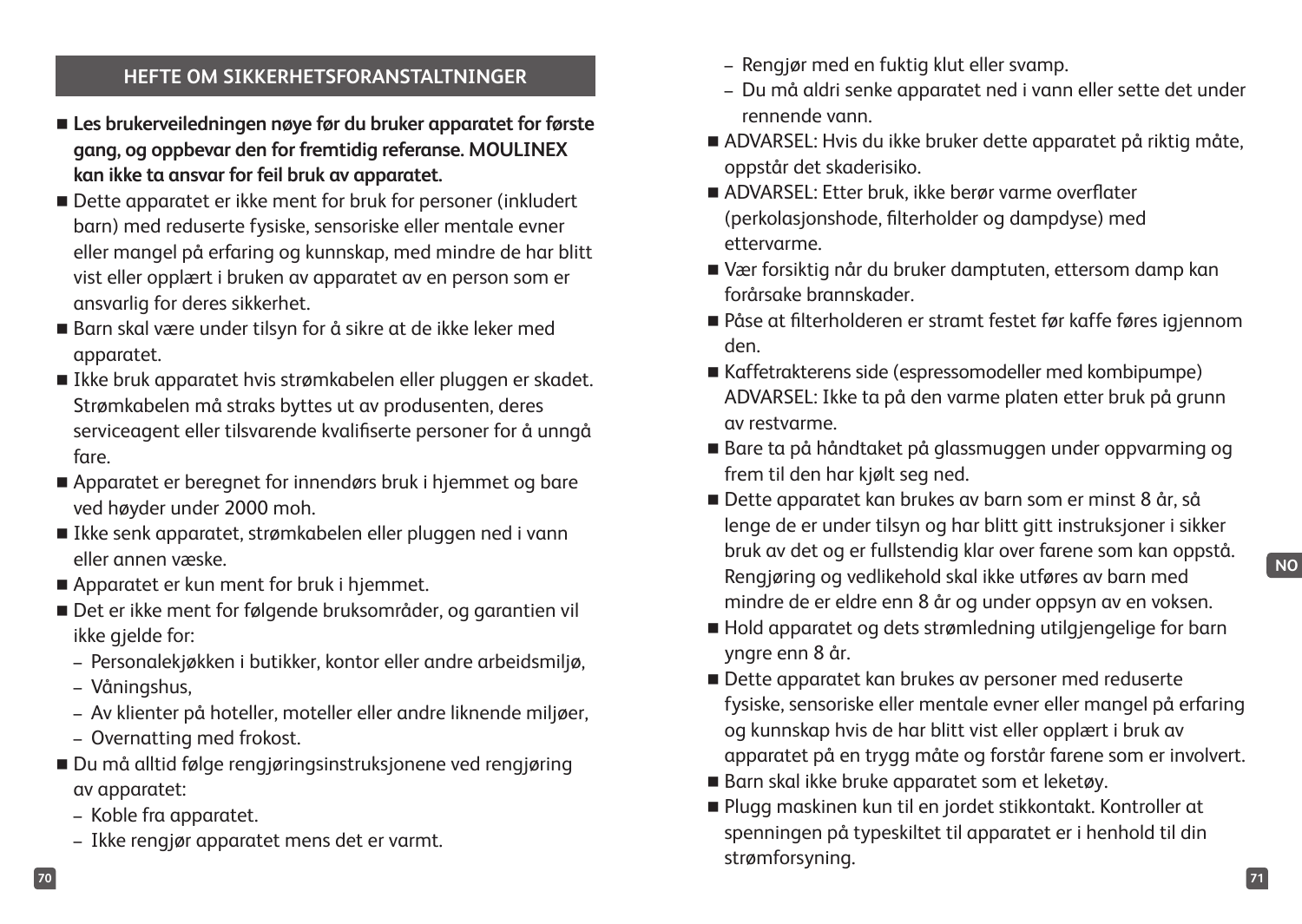- Ikke bruk apparatet hvis det ikke fungerer som det skal eller det er skadet. Ta kontakt med et autorisert servicesenter hvis dette skulle skje.
- Enhver feil ved strømforsyningen vil ugyldiggjøre garantien.
- Ikke fiern filterholderen som inneholder malt kaffe mens vannet passerer igjennom da enheten på dette tidspunktet er under trykk.
- Ikke bruk apparatet hvis dryppbrettet og risten ikke er på plass.
- Koble fra apparatet når du er ferdig med å bruke det og når du rengjør det.
- Koble fra pluggen hvis det oppstår et problem under bruk eller før du rengjør apparatet.
- Ikke trekk i ledningen for å koble fra apparatet.
- Strømledningen må aldri være i nærheten av eller i kontakt med varme deler på apparatet, nær en varmekilde eller over en skarp kant.
- Påse at ledningene og hendene dine ikke berører de varme delene av apparatet (koppvarmer, filterholder, dampdyse).
- Apparatet må ikke plasseres i et skap når det er i bruk.
- Se instruksjonene for avkalkning av apparatet.
- Alle inngrep på apparatet bortsett fra rengjøring og daglig vedlikehold av kunden, må utføres av et autorisert servicesenter.
- Tilbehøret og delene som kan tas av apparatet er ikke egnet for vask i oppvaskmaskin.
- For din egen sikkerhet skal du kun bruke produsentens tilbehør og reservedeler som er utviklet for apparatet.
- Dette apparatet er ikke egnet til tilberedning av drikke for barn under 2 år.
- Alle apparater gjennomgår strenge kvalitetskontrollprosedyrer. Dette inkluderer faktiske brukstester av vilkårlig valgte apparater, noe som forklarer eventuelle rester etter bruk.
- Vis forsiktighet ved bruk av dampdysen da damp kan forårsake brannskader.
- For å redusere risikoen for skade, skal ledningen ikke henges over bordet eller benken hvor den kan trekkes ned av et barn eller noen kan snuble i den.
- Vær alltid påpasselig når apparatet er koblet til strømnettet og slått på.
- Fyll aldri kaldt vann på tanken direkte etter bruk. La apparatet kjøles ned mellom hver bruk.
- Ikke plasser apparatet i nærheten av en varm gass- eller elektrisk ovn eller i en oppvarmet ovn.
- Ikke bruk enheten til andre formål enn det den er beregnet på.
- Apparatet må aldri håndteres med fuktige hender.
- Unngå å sette varme deler på apparatet.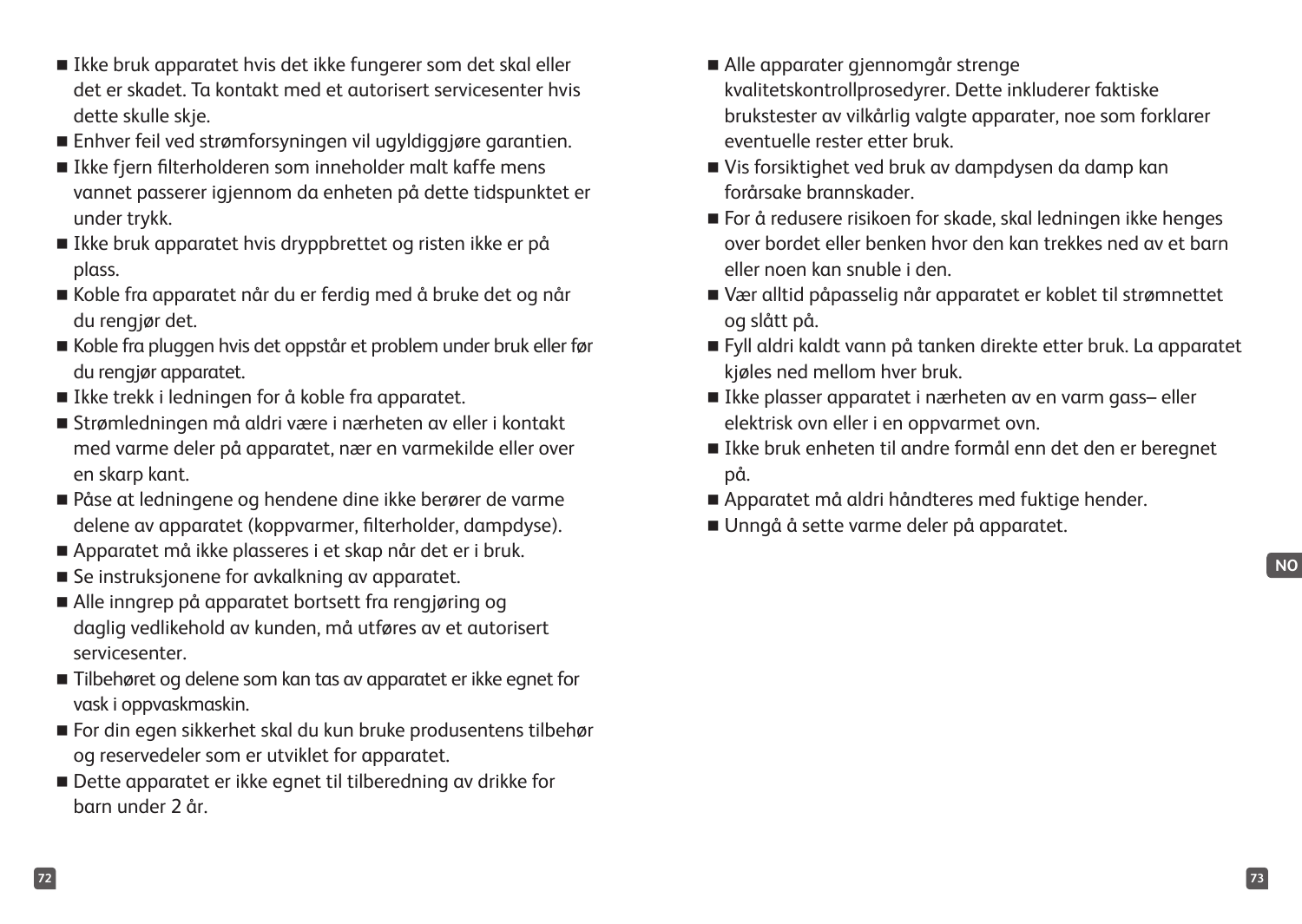#### **BROSZURA Z ZALECENIAMI BEZPIECZEŃSTWA**

- **Przed pierwszym użyciem urządzenia prosimy uważnie przeczytać poniższe instrukcje. Instrukcje te należy zachować na przyszłość: Firma MOULINEX nie ponosi odpowiedzialności za skutki niewłaściwego używania urządzenia.**
- Urządzenia nie powinny używać osoby (w tym dzieci) o ograniczeniach fizycznych, czuciowych lub psychicznych, ani osoby bez odpowiedniego doświadczenia lub wiedzy, chyba że opiekun odpowiedzialny za ich bezpieczeństwo nadzoruje wykonywane przez nie czynności lub poinstruował je wcześniej odnośnie obsługi urządzenia.
- Aby nie dopuścić do zabawy urządzeniem, dzieci powinny pozostawać pod opieką osób dorosłych.
- Nie należy używać urządzenia, jeżeli przewód lub wtyczka są uszkodzone. Aby uniknąć niebezpiecznych sytuacji, wymiany przewodu zasilającego powinien dokonać producent, jego dział obsługi posprzedażowej lub inne osoby o podobnych kwalifikaciach.
- Urządzenie jest przeznaczone wyłącznie o użytku domowego, na wysokości poniżej 2000 m.
- Urządzenia, przewodu zasilającego i wtyczki nie należy zanurzać w wodzie lub innych płynach.
- Urządzenie jest przeznaczone wyłącznie do użytku domowego.
- Gwarancja nie obejmuje następujących zastosowań, do których urządzenie nie jest przeznaczone:
	- Kuchenki pracownicze w sklepach, biurach i innych obiektach pracowniczych;
	- Gospodarstwa rolne/agroturystyczne;
	- Pokoje w hotelach, motelach i innych obiektach mieszkaniowych;
	- Obiekty typu "bed and breakfast".
- W celu wyczyszczenia urządzenia należy zawsze postępować zgodnie z następującą instrukcją czyszczenia:
- Odłączyć urządzenie od zasilania.
- Nie czyścić gorącego urządzenia.
- Czyścić wilgotną ściereczką lub gąbką.
- Nigdy nie zanurzać urządzenia w wodzie ani nie wkładać pod bieżącą wodę.
- OSTRZEŻENIE: Niewłaściwe użycie urządzenia grozi obrażeniami.
- OSTRZEŻENIE: Po użyciu nie należy dotykać gorących powierzchni (głowica perkolacyjna, uchwyt na filtr i dysza do pary), gdyż mogą one przez jakiś czas pozostawać gorące.
- Podczas korzystania z dyszy do pary należy zachować ostrożność, ponieważ gorąca para wodna może powodować oparzenia.
- Przed rozpoczęciem filtrowania kawy należy upewnić się, że uchwyt na filtr jest odpowiednio założony.
- Bok ekspresu do kawy (ekspresy przelewowe i ciśnieniowe w jednym)

OSTRZEŻENIE: Po użyciu nie należy dotykać płytki utrzymywania w cieple, gdyż może być ona gorąca.

- W czasie podgrzewania i aż do ostygnięcia należy dotykać tylko uchwytu szklanego dzbanka.
- Pod warunkiem zapewnienia odpowiedniego nadzoru, pouczenia odnośnie bezpiecznej obsługi urządzenia i dopilnowania zrozumienia zagrożeń, urządzenie może być używane przez dzieci w wieku od lat 8. Dzieci mogą wykonywać czynności związane z czyszczeniem i konserwacją tylko pod warunkiem ukończenia 8 lat i tylko pod nadzorem osoby dorosłej.
- Urządzenie i jego sznur należy trzymać w miejscu niedostępnym dla dzieci do lat 8.
- Pod warunkiem zapewnienia odpowiedniego nadzoru, pouczenia odnośnie bezpiecznej obsługi i dopilnowania zrozumienia zagrożeń, urządzenie może być używane

**PL**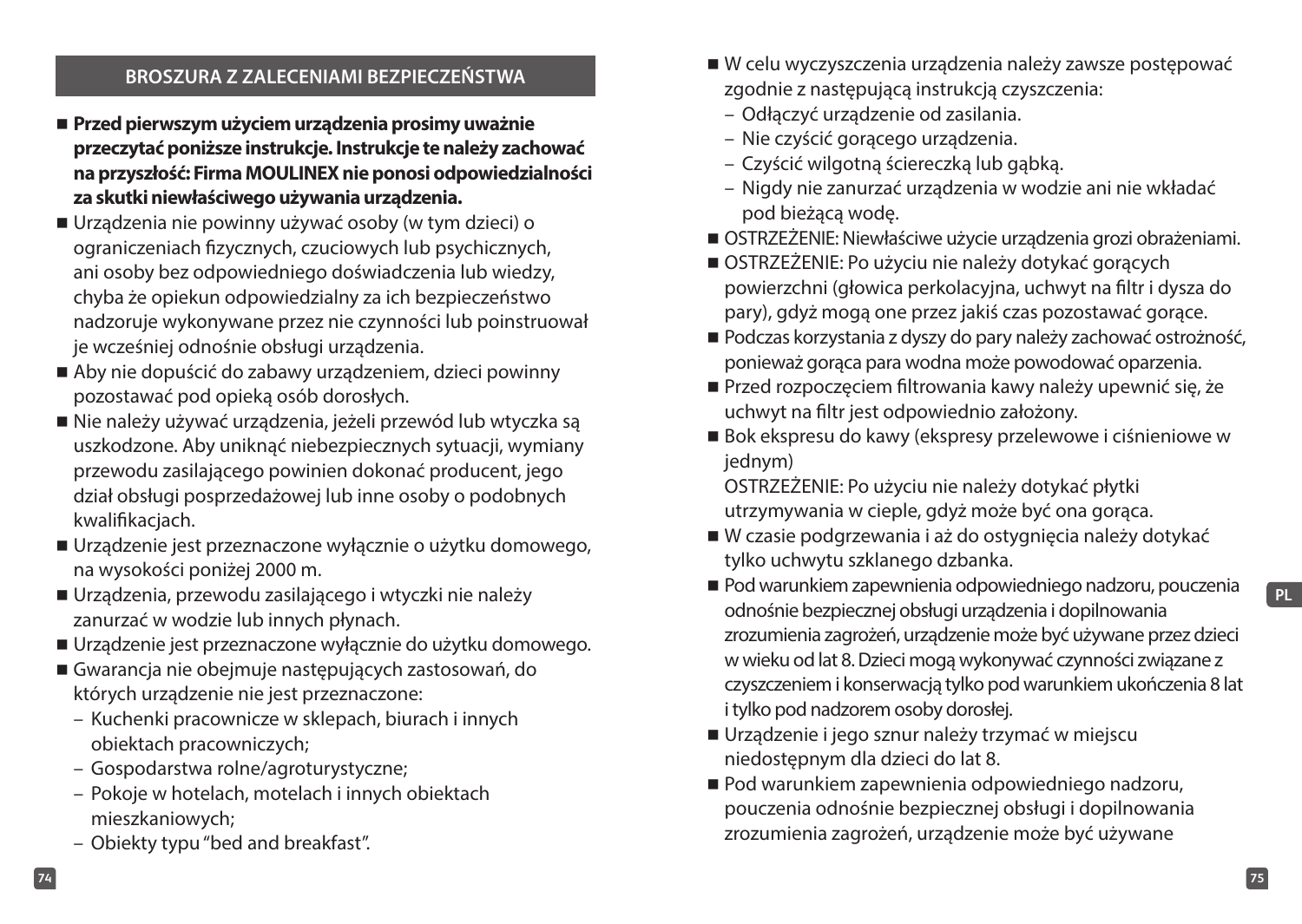przez osoby o ograniczeniach fizycznych, czuciowych lub psychicznych, a także osoby, którym brak jest doświadczenia lub wiedzy.

- Dzieci nie powinny bawić się urządzeniem.
- Do podłączania urządzenia należy używać wyłącznie gniazdka z uziemieniem. Prosimy sprawdzić, czy napięcie podane na tabliczce znamionowej urządzenia odpowiada napięciu w domowej sieci elektrycznej.
- Nie należy używać urządzenia, które nie działa prawidłowo lub zostało uszkodzone. Jeżeli do tego dojdzie, należy skontaktować się z autoryzowanym centrum serwisowym.
- Niewłaściwe wykonanie połączeń skutkuje utratą gwarancji.
- Nie należy wyjmować uchwytu na filtr zawierającego mieloną kawę w czasie, gdy płynie przez niego woda – urządzenie jest wtedy pod ciśnieniem.
- Nie należy używać urządzenia bez założonej tacki ociekowej i kratki.
- Po zakończeniu używania urządzenia oraz na czas czyszczenia wtyczkę przewodu zasilającego należy wyjąć z gniazdka.
- W przypadku wystąpienia problemów z urządzeniem oraz przed czyszczeniem wtyczkę przewodu zasilającego należy wyjąć z gniazdka.
- W celu wyjęcia wtyczki z gniazdka nie należy ciągnąć za przewód.
- Przewód zasilający nie powinien nigdy znajdować się blisko gorących części urządzenia lub innych źródeł wysokich temperatur ani dotykać ich; nie powinien też zwisać na ostrej krawędzi.
- Należy pilnować, aby przewód i dłonie nie dotykały gorących części urządzenia (płytka do podgrzewania filiżanki, uchwyt na filtr, dysza do pary).
- Podczas użytkowania urządzenie nie powinno stać w szafce.
- Usuwanie kamienia należy wykonywać zgodnie z podanymi instrukcjami.
- Z wyjątkiem czyszczenia i codziennej konserwacji przez konsumenta wszystkie pozostałe prace przy urządzeniu należy powierzać autoryzowanym centrom serwisowym.
- Akcesoriów i części dających się zdemontować nie należy myć w zmywarce.
- Dla własnego bezpieczeństwa należy używać wyłącznie akcesoriów i części zamiennych dostarczanych przez producenta i zaprojektowanych do posiadanego urządzenia.
- Urządzenie nie nadaje się do przygotowywania napojów dla dzieci w wielu poniżej 2 lat.
- Wszystkie urządzenia są poddawane rygorystycznym procedurom kontroli jakości. Procedury te obejmują testy praktycznego użytkowania przeprowadzane na losowo wybranych urządzeniach, co tłumaczy wszelkie ewentualne ślady użytkowania.
- Podczas korzystania z dyszy pary należy zachować ostrożność, ponieważ gorąca para wodna może powodować oparzenia.
- Aby zmniejszyć ryzyko obrażeń, nie należy pozwalać, aby przewód zwisał ze stołu lub blatu, skąd mógłby zostać pociągnięty przez dziecko, a także ponieważ grozi potknięciem.
- Gdy urządzenie jest podłączone do zasilania i włączone, należy zawsze zachowywać czujność.
- Nigdy nie należy wlewać zimnej wody do zbiornika natychmiast po zakończeniu cyklu parzenia. Między kolejnymi cyklami pracy należy pozwolić urządzeniu ostygnąć.
- Urządzenia nie należy stawiać na gorących palnikach gazowych, kuchenkach elektrycznych, w rozgrzanych piekarnikach lub w ich pobliżu.
- Nie należy używać urządzenia do celów, do których nie jest ono przeznaczone.
- Nigdy nie należy obsługiwać urządzenia mokrymi rękoma.
- Na urządzeniu nie należy odkładać żadnych gorących części.

**76 77**

**PL**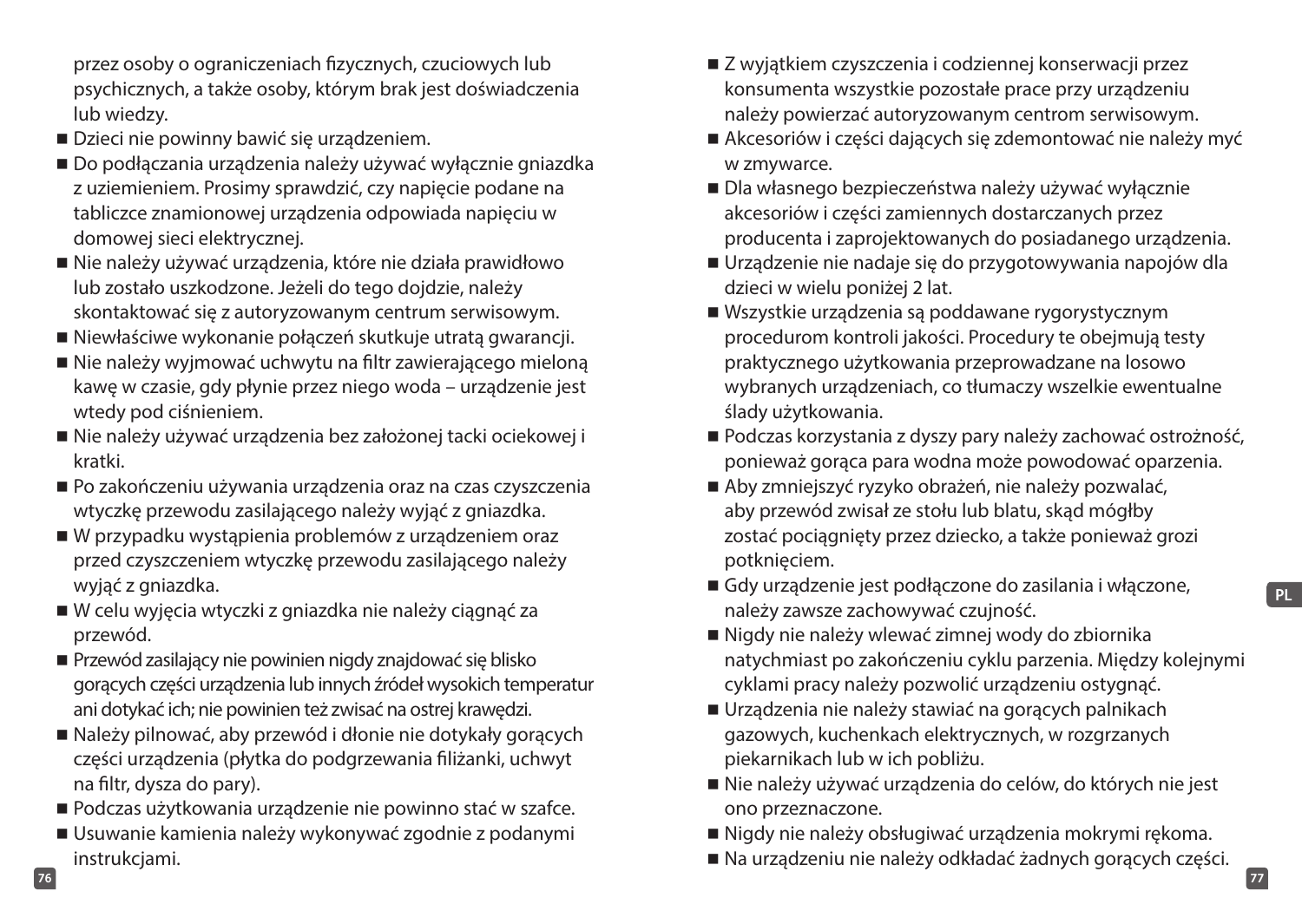## **PRECAUÇÕES DE SEGURANÇA**

- **Leia atentamente o manual de instruções antes da primeira utilização, e guarde-o para futuras utilizações. Qualquer utilização que não esteja de acordo com o manual de instruções liberta a MOULINEX de qualquer responsabilidade.**
- Este aparelho não foi concebido para ser utilizado por pessoas (incluindo crianças) cujas capacidades físicas, sensoriais ou mentais se encontram reduzidas, ou por pessoas com falta de experiência ou conhecimento, a não ser que tenham sido devidamente acompanhadas e instruídas sobre a correcta utilização do aparelho, pela pessoa responsável pela sua segurança.
- É importante vigiar as crianças por forma a garantir que as mesmas não brinquem com o aparelho.
- Não utilize o aparelho se o cabo de alimentação ou a ficha se encontrarem de alguma forma danificados. O cabo de alimentação tem de ser substituído pelo fabricante, um Serviço de Assistência Técnica autorizado Moulinex ou uma pessoa igualmente qualificada, de modo a evitar qualquer situação de perigo para o utilizador.
- O seu aparelho foi concebido apenas para uso doméstico no interior de casa e apenas a uma altitude abaixo dos 2000 m.
- Não coloque o cabo, a ficha, nem o aparelho dentro de água ou qualquer outro tipo de líquido.
- O seu aparelho destina-se apenas a um uso doméstico.
- O aparelho não foi concebido para ser utilizado nos seguintes casos que não são cobertos pela garantia:
	- nas zonas de alimentação reservadas aos funcionários nas lojas, escritórios e outros ambientes profissionais,
	- em quintas,
- por clientes de hotéis, motéis e outros ambientes de carácter residencial,
- em ambientes tipo quartos de hoteis.
- Siga sempre as instruções antes de proceder à limpeza do seu aparelho:
	- Retire a ficha da tomada.
	- Não limpe o aparelho enquanto estiver quente.
	- Limpe com um pano ligeiramente embebido em água ou esponja.
	- Nunca coloque o aparelho dentro de água nem o coloque por baixo de água corrente.
- AVISO: Risco de lesões se não usar este aparelho correctamente.
- AVISO: Após cada utilização, não toque nas superfícies quentes (cabeça de extracção, porta filtro e tubo de vapor), sujeitas a calor residual.
- Tenha cuidado quando usar o tubo de vapor, pois o vapor pode causar queimaduras.
- Certifique-se de que o porta filtro está bem colocado antes da extracção do café.
- Parte cafeteira de filtro (no caso de modelos combinados com café espresso)

AVISO: Após a utilização, não toque na placa de manter quente. Esta pode ainda estar quente.

- Certifique-se de que manuseia apenas a pega do jarro de vidro durante o aquecimento, até que arrefeça.
- O aparelho pode ser utilizado por crianças com mais de 8 anos de idade e por pessoas com capacidades físicas, sensoriais e mentais reduzidas ou falta de experiência e conhecimentos, se tiverem recebido supervisão ou instruções relativamente ao uso do aparelho com segurança e compreendam os perigos envolvidos. As crianças não

**PT**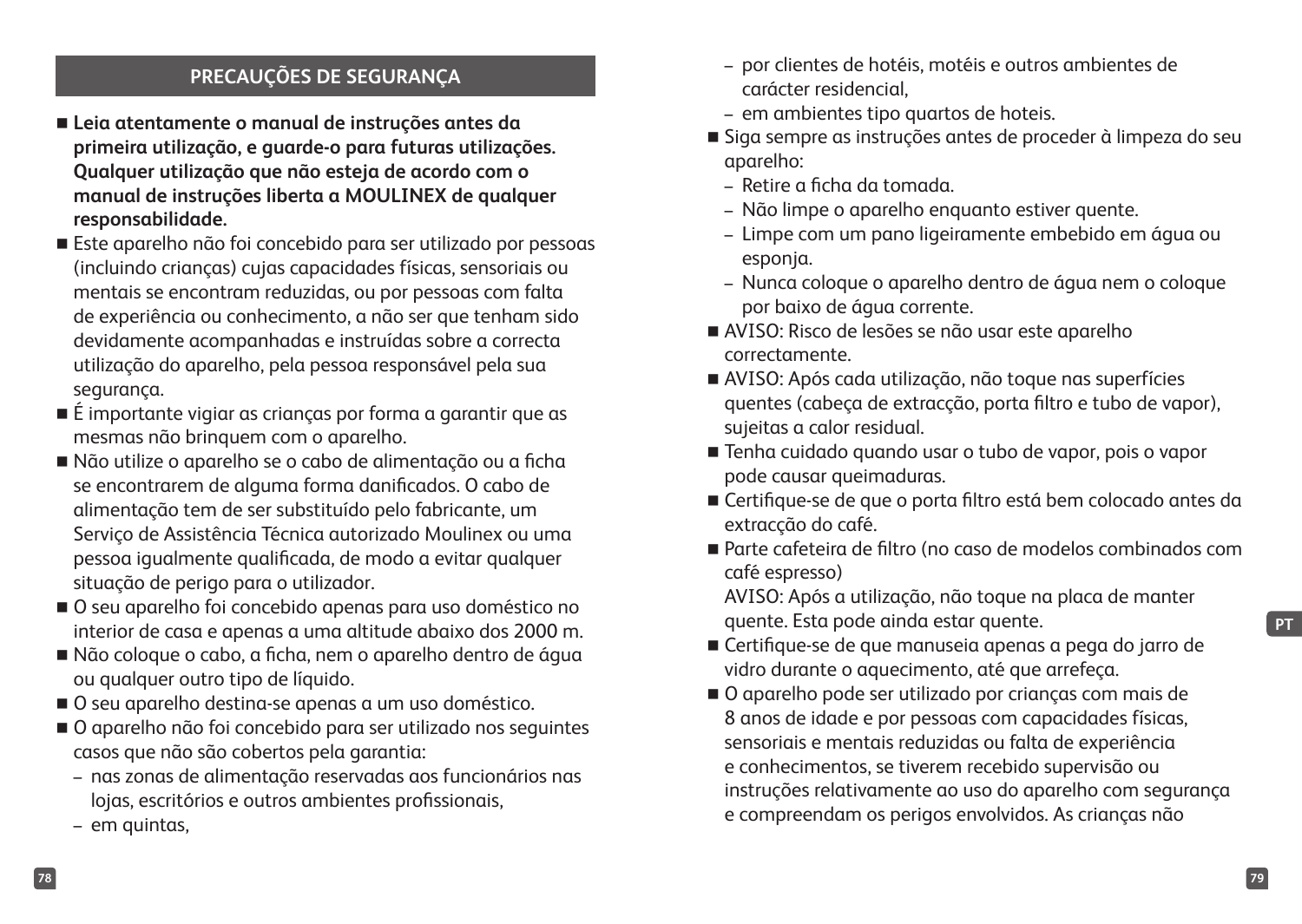podem brincar com o aparelho. A limpeza e manutenção a realizar pelo utilizador não podem ser efectuadas por crianças, a menos que estas tenham mais de 8 anos e sejam supervisionadas.

- Mantenha o aparelho e o respectivo cabo de alimentação fora do alcance de crianças com menos de 8 anos de idade.
- Use apenas uma tomada com ligação à terra para ligar a máquina. Certifique-se de que a voltagem indicada na placa das especificações do aparelho corresponde à da sua instalação eléctrica.
- Não use o aparelho se não estiver a funcionar correctamente ou se se encontrar de alguma forma danificado. Em qualquer um destes casos, contacte um Serviço de Assistência Técnica autorizado Moulinex.
- Qualquer problema com a ligação eléctrica invalida a sua garantia.
- Não retire o suporte do filtro que contém o café moído aquando da passagem da água uma vez que a máquina encontra-se sob pressão.
- Não utilize a máquina caso a gaveta de recolha de pingos e respectiva grelha não se encontrarem devidamente colocados.
- Retire a ficha da tomada quando terminar de usar o aparelho e antes de proceder à sua limpeza.
- Retire a ficha se ocorrer um problema durante o funcionamento ou antes proceder à limpeza do aparelho.
- Não puxe pelo cabo de alimentação para retirar a ficha da tomada.
- O cabo de alimentação nunca deverá ficar perto nem em contacto com as peças quentes do seu aparelho, perto de uma fonte de calor ou por cima de uma extremidade afiada.
- **80 81** Certifique-se de que o cabo e as suas mãos não tocam nas partes quentes do aparelho (placa de aquecimento da chávena, suporte do filtro, tubo de vapor).
- O aparelho não deverá ser colocado num armário durante a utilização.
- Consulte as instruções para proceder à descalcificação do seu aparelho.
- Quaisquer intervenções para além da limpeza e manutenção diária efectuada à cargo do cliente tem de ser efectuada por um Serviço de Assistência Técnica autorizado.
- Os acessórios e as partes amovíveis do aparelho não podem ser lavadas na máquina de lavar loiça.
- Para sua segurança, use apenas acessórios de origem e peças sobresselentes criadas para o seu aparelho.
- Este aparelho não é adequado para fazer bebidas para bebés com menos de 2 anos de idade.
- Todos os aparelhos estão sujeitos a procedimentos de controlo de qualidade rigorosos. Estes incluem testes actuais de utilização em aparelhos seleccionados aleatoriamente, o que pode explicar alguns sinais de utilização.
- Tenha cuidado quando usar o tubo de vapor, pois o vapor pode causar queimaduras.
- Para reduzir o risco de lesões, não deixe o cabo pendurado numa mesa ou balcão, onde possa ser puxado por uma criança ou fazer com que alguém tropece.
- Permaneça sempre atento quando o aparelho estiver ligado à alimentação e a funcionar.
- Nunca deite água fria no depósito imediatamente após um ciclo de infusão. Deixe o aparelho arrefecer entre preparações.
- Não coloque em cima ou perto de um fogão a gás ou eléctrico ligado ou num forno aquecido.
- Não utilize o aparelho para outros fins para além dos previstos.
- Nunca utilize o aparelho com as mãos molhadas.
- Não coloque nenhuma peça quente no aparelho.

**PT**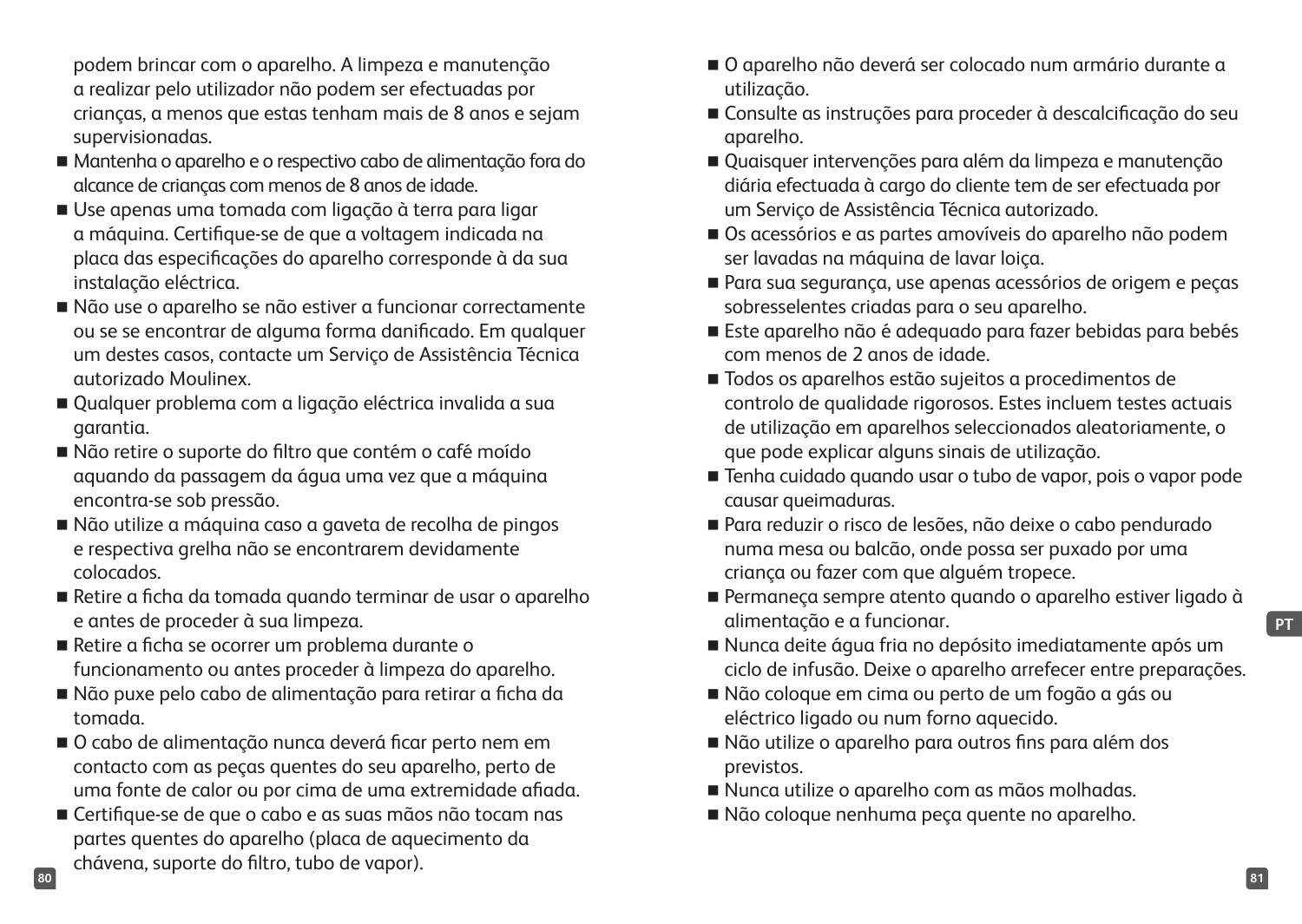#### **MANUALUL CU MĂSURI DE SIGURANȚĂ**

- **Vă rugăm să citiţi instrucţiunile de utilizare cu atenţie înainte de a utiliza aparatul pentru prima dată şi păstraţi-le pentru referinţe ulterioare: MOULINEX nu-şi poate asuma nicio responsabilitate pentru utilizarea aparatului neconform.**
- Acest aparat nu este destinat utilizării de către persoane (inclusiv copii) cu capacităţi fizice, senzoriale sau mentale reduse, sau lipsite de experienţă şi cunoştinţe, cu excepţia cazului în care acestea au fost supravegheate şi instruite cu privire la utilizarea aparatului de către o persoană responsabilă pentru siguranţa lor.
- Copiii trebuie supravegheați pentru a se asigura că nu se joacă cu aparatul.
- Nu folosiți aparatul dacă cablul de alimentare sau ștecherul sunt deteriorate. Cablul de alimentare trebuie să fie înlocuit de către producător, serviciul post-vânzare sau de persoane calificate, pentru a evita orice pericol.
- Aparatul dumneavoastră este destinat numai unei utilizări casnice, în interiorul locuinței și la o altitudine mai mică de 2000m.
- Nu scufundați aparatul, cablul de alimentare sau ștecherul în apă sau orice alt lichid.
- Aparatul este destinat numai pentru uz casnic.
- Acesta nu este destinat a fi utilizat în următoarele aplicații, iar garantia nu se va aplica pentru:
	- Zone de bucătărie pentru personalul din magazine, birouri şi alte medii de lucru;
	- Pensiuni;
	- De către clienţi în hoteluri, moteluri şi alte medii de tip rezidențial;
	- Medii de tip cazare şi mic dejun.
- Întotdeauna urmați instrucțiunile privind curățarea aparatului:
	- Deconectați aparatul de la priză.
	- Nu curățați aparatul când acesta este fierbinte.
	- Curățați aparatul cu o cârpă sau burete umezit.
	- Nu scufundați niciodată aparatul în apă sau să-l amplasați sub jet de apă.
- AVERTISMENT: Există riscul producerii unor accidente dacă nu utilizaţi corect acest aparat.
- AVERTISMENT: După utilizare, nu atingeți suprafețele fierbinți (capul de extractie, suportul de filtru și duza de abur), supuse căldurii reziduale.
- Aveți grijă atunci cand duza de abur este folosită deoarece aburul poate provoca arsuri.
- Asigurați-vă că suportul filtrului este bine fixat înainte de a folosi aparatul.
- Partea cafetierei (Modele Combi cu pompă espresso) AVERTIZARE: După utilizare, nu atingeți placa de menținere a căldurii, supusă căldurii reziduale.
- Asigurați-vă că manipulați ținând numai de toarta recipientului de sticlă în timpul încălzirii şi până la răcire completă.
- Acest aparat poate fi utilizat de către copii de cel putin 8 ani, atât timp cât aceştia sunt supravegheaţi şi li s-au dat instrucţiuni despre utilizarea aparatului în condiţii de siguranţă şi sunt pe deplin conştienţi de pericolele implicate. Curăţarea şi întreţinerea de către utilizator nu se face de către copii dacă nu sunt mai mari de 8 și sunt supravegheaţi de un adult.
- Țineți aparatul și cablul acestuia astfel încât să nu fie la îndemâna copiilor sub 8 ani.
- Acest aparat poate fi utilizat de către persoane cu capacități fizice, senzoriale sau mentale reduse, sau a căror experienţă sau cunoștințe nu sunt suficiente, cu condiția că acestea sunt

**82 83**

**RO**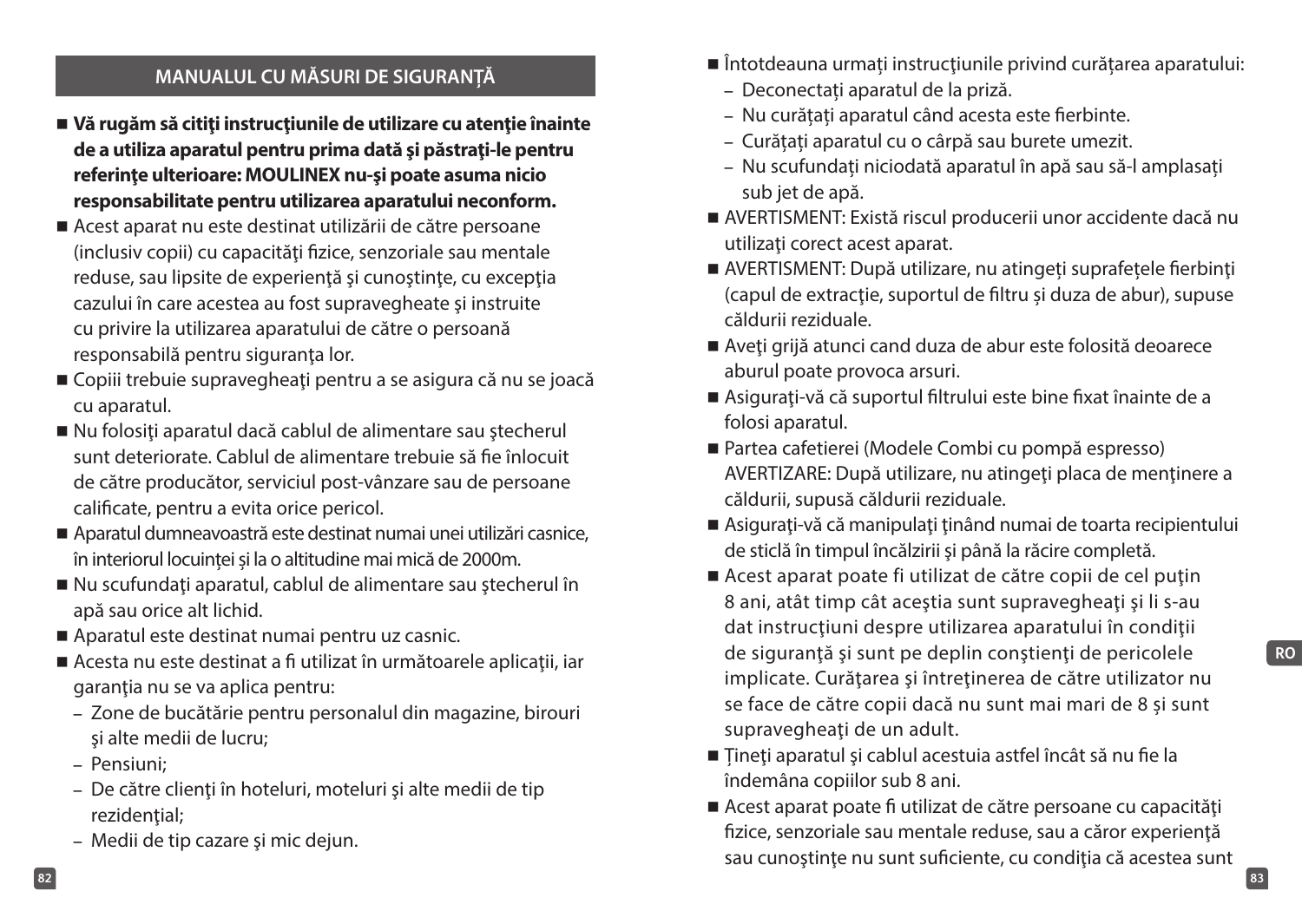supravegheate sau au primit instrucţiuni pentru a utiliza aparatul în condiţii de siguranţă şi au înţeles pericolele.

- Copiii nu ar trebui să utilizeze dispozitivul ca pe o jucărie.
- Folosiţi doar o priză cu împământare pentru a conecta aparatul. Verificați ca tensiunea de alimentare indicată pe plăcuța de identificare a aparatului să corespundă cu cea a instalației de alimentare cu curent.
- Nu folosiți aparatul dacă acesta nu funcționează corect sau dacă a fost deteriorat. Dacă se întâmplă acest lucru, contactaţi un centru de service autorizat.
- Orice eroare de conexiune electrică va anula garanția.
- Nu scoateți suportul filtrului conținând cafeaua măcinată în timp ce apa trece prin el, deoarece aparatul se află sub presiune la acel moment.
- Nu folosiți dacă tava de scurgere și grila nu sunt la locul lor.
- Scoateți aparatul din priză atunci când ați terminat cu el și atunci când îl curătați.
- Scoateți ștecherul dacă apare o problemă în timpul funcţionării sau înainte de a curăţa aparatul.
- Nu trageți de cablu pentru a scoate aparatul din priză.
- Cablul de alimentare nu trebuie să fie aproape de sau în contact cu părţile fierbinţi ale aparatului, lângă o sursă de căldură sau pe o muchie ascuțită.
- Asigurați-vă că, cablul și mâinile nu ating părțile fierbinți ale aparatului (placa de încălzire ceaşcă, suport de filtru, duză de abur).
- Acest aparat nu trebuie amplasat în interiorul unui dulap în timpul utilizării.
- Consultati instructiunile pentru eliminarea pietrei din aparat.
- Toate celelalte intervenții, altele decât curățarea și întreținerea de zi cu zi de către client, trebuie să fie efectuată de către un centru de service autorizat.
- Accesoriile și părțile detașabile ale aparatului nu sunt adecvate pentru a fi spălate în maşina de spălat vase.
- Pentru siguranța dumneavoastră, utilizați numai accesorii și piese de schimb ale producătorului proiectate pentru aparatul dvs..
- Acest aparat nu este potrivit pentru prepararea de băuturi pentru copilaşi sub vârsta de 2 ani.
- Toate aparatele sunt supuse unor proceduri stricte de control al calității. Acestea includ teste de utilizare reale pe aparate selectate aleatoriu, ceea ce ar explica orice urme de utilizare.
- Aveți grijă atunci când duza de abur este folosită deoarece aburul poate provoca arsuri.
- Pentru a reduce riscul de rănire, nu lăsați cablul să atârne peste masă sau tejghea, acolo unde acesta poate fi tras de un copil sau împiedeca pe cineva.
- Rămâneți întotdeauna vigilent când aparatul este în priză și este pornit.
- Niciodată nu turnați apă rece în rezervor imediat după un ciclu de preparare. Lăsaţi aparatul să se răcească între preparări.
- Nu amplasați pe sau în apropierea unui aragaz sau arzător electric, sau într-un cuptor încălzit.
- Nu folosiți aparatul în alte scopuri decât cele pentru care este destinat.
- Nu utilizați niciodată aparatul cu mâinile ude.
- Nu asezați nicio piesă fierbinte pe aparat.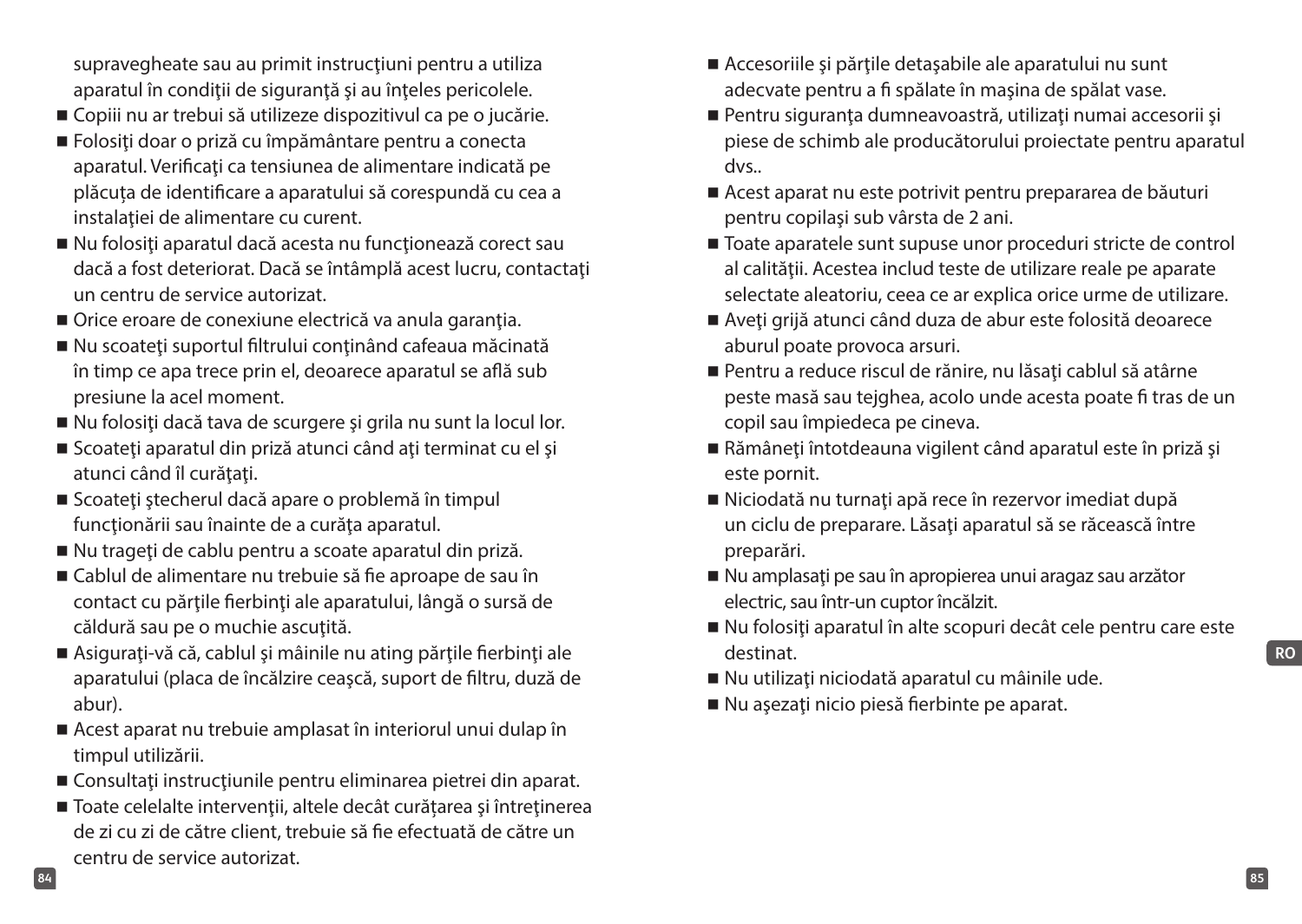#### **МЕРЫ ПРЕДОСТОРОЖНОСТИ**

- **Перед первым использованием прибора внимательно прочтите инструкцию по эксплуатации и сохраните ее для дальнейшего использования. Компания MOULINEX не несет ответственности за неподобающее / неправильное использование прибора.**
- Данное устройство не предназначено для использования людьми (включая детей) с ограниченными физическими, сенсорными или умственными способностями или не имеющими необходимого опыта и знаний. Допускается использование прибора под контролем лица, ответственного за их безопасность.
- Необходимо следить за детьми и не допускать, чтобы они играли с устройством.
- Не используйте устройство, если кабель питания или вилка имеют повреждения. Для замены кабеля обратитесь в авторизованный сервисный центр производителя. Не допускается производить замену кабеля самостоятельно во избежании возникновения опасной ситуации.
- Устройство предназначено для бытового использования в домашних условиях на высоте не более 2000 м над уровнем моря.
- Не погружайте устройство, кабель питания или вилку в воду или любую другую жидкость.
- Устройство предназначено только для домашнего использования.
- Устройство не предназначено для использования в перечисленных далее местах / случаях (гарантия при этом прекращает своё действие):
	- В помещениях для питания персонала в магазинах, офисах и других предприятиях общепита.
- **86 87** – Фермерские хозяйства.
- Использование клиентами в гостиницах, мотелях и других жилых помещениях такого типа.
- Гостиницах и мотелях.
- Всегда следуйте инструкциям по очистке устройства:
	- отсоедините устройство от розетки;
	- не выполняйте очистку устройства, если оно не остыло;
	- для очистки используйте влажную ткань или губку;
	- никогда не погружайте устройство в воду и не мойте его под проточной водой.
- ПРЕДУПРЕЖДЕНИЕ. При неправильном использовании устройства возможны травмы.
- ПРЕДУПРЕЖДЕНИЕ. После использования устройства не прикасайтесь к горячим поверхностям (головке фильтра, держателю фильтра и паровому соплу), пока они не остынут.
- Будьте осторожны: при использовании парового сопла выделяется пар, который может привести к ожогам.
- Прежде чем пропускать кофе через фильтр, убедитесь, что держатель надежно закреплен.
- ПРЕДУПРЕЖДЕНИЕ (модель для эспрессо с комби-насосом). После использования не прикасайтесь к теплосберегающей подставке, так как она сохранияе остаточное тепло.
- Берите стеклянный кувшин только за ручку, пока устройство полностью не остынет.
- Данное устройство могут использовать дети старше 8 лет, если они находятся под присмотром, прошли соответствующее обучение правилам безопасного использования устройства и четко понимают возможные риски. Очистка и обслуживание устройства могут выполняться детьми старше 8 лет под присмотром взрослых.
- Устройство и его кабель не должны быть доступны детям младше 8 лет.
- Данное устройство могут использовать люди с пониженными физическими, сенсорными или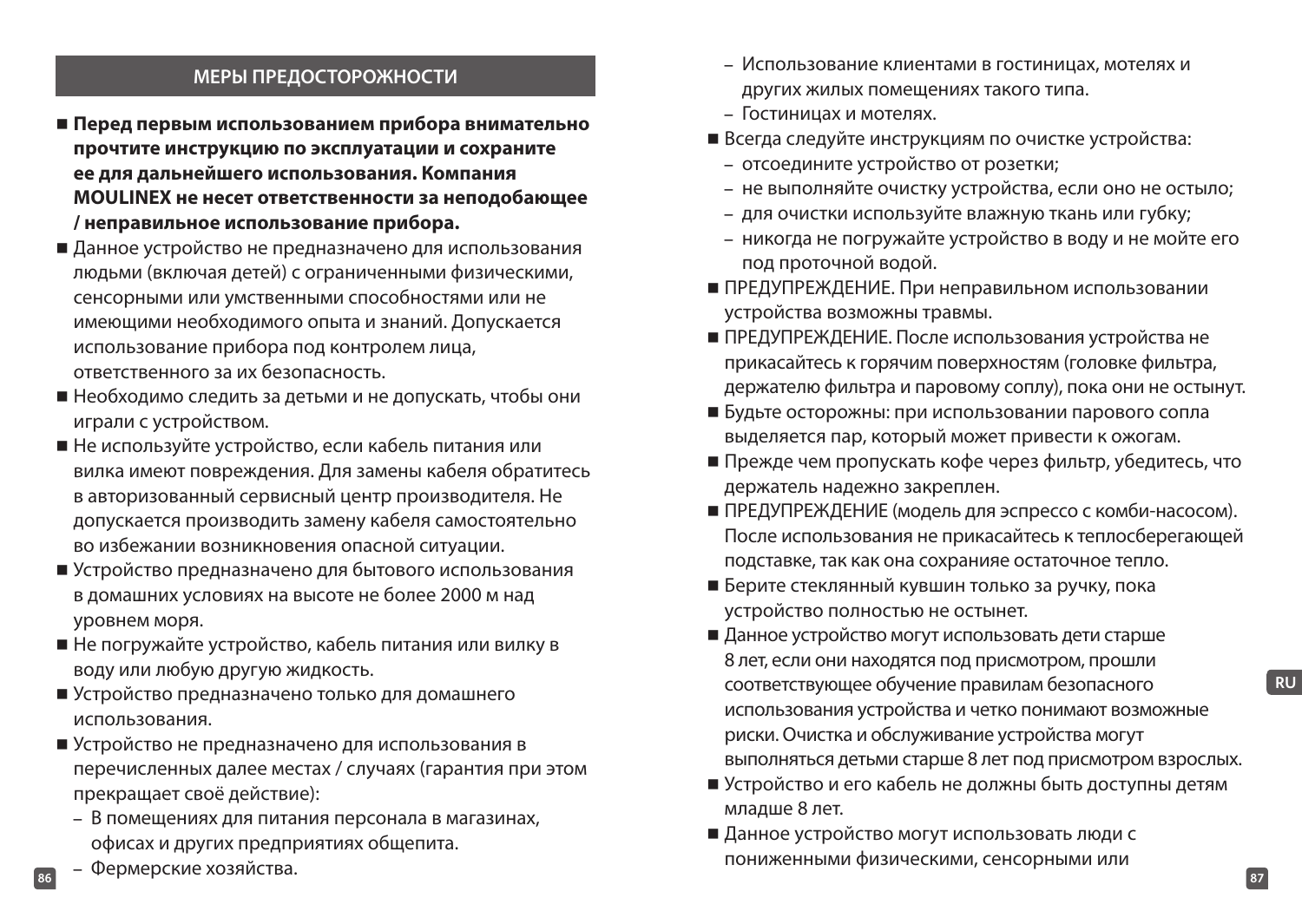умственными способностями, а также не имеющие необходимого опыта и знаний, если они используют устройство под присмотром или получили инструкции по безопасной эксплуатации и понимают все риски.

- Дети не должны использовать устройство в качестве игрушки.
- Для подключения устройства используйте только заземленную розетку. Убедитесь, что напряжение, указанное на устройстве, соответствует напряжению сети.
- Не используйте устройство, если оно работает неправильно или повреждено. В этом случае обратитесь в авторизованный сервисный центр.
- Неправильное подключение устройства к электросети приведет к потере гарантии.
- Не извлекайте держатель фильтра с молотым кофе, когда через него проходит вода, так как в это время устройство находится под давлением.
- Не используйте устройство, если поддон для слива воды и сетка не установлены на место.
- Отключите прибор от электросети после окончания использования, а также во время его очистки.
- Отсоединяйте вилку от розетки в случае возникновения проблем при работе устройства, а также перед его очисткой.
- Не тяните за кабель, чтобы отсоединить вилку .
- Кабель питания не должен быть близко расположен либо прикасаться к горячим частям устройства, источникам тепла или острым краям.
- Следите за тем, чтобы кабель питания и ваши руки не прикасались к горячим частям устройства (нагревательной плите, держателю фильтра, паровому соплу).
- Во время использования устройство не должно находиться в шкафу.
- См. инструкции по удалению накипи из устройства.
- Все мероприятия, за исключением очистки и ежедневного технического обслуживания, должны выполняться специалистом авторизованного сервисного центра.
- Аксессуары и съемные части устройства не предназначены для очистки в посудомоечной машине.
- В целях безопасности используйте только предоставленные производителем аксессуары и запасные части, предназначенные для данного устройства.
- Устройство не предназначено для приготовления напитков для детей младше 2 лет.
- Все устройства проходят строгий контроль качества. Процедуры контроля предусматривают фактические испытания случайно выбранных устройств, что позволяет делать выводы об особенностях эксплуатации.
- Будьте осторожны при использовании парового сопла, так как пар может вызвать ожоги.
- Чтобы снизить риск получения травмы, не оставляйте кабель свисающим со стола или рабочей поверхности, где его может потянуть ребенок или кто-нибудь может об него споткнуться.
- Будьте всегда внимательны, когда устройство подключено к электросети и включено.
- Никогда не наливайте в емкость холодную воду сразу после цикла приготовления кофе. Дайте устройству остыть перед следующим приготовлением.
- Не ставьте устройство на горячую газовую или электрическую плиту или рядом с ней, а также в разогретую печь.
- Используйте устройство только по назначению.
- Никогда не прикасайтесь к устройству мокрыми руками.
- Не ставьте на устройство ничего горячего.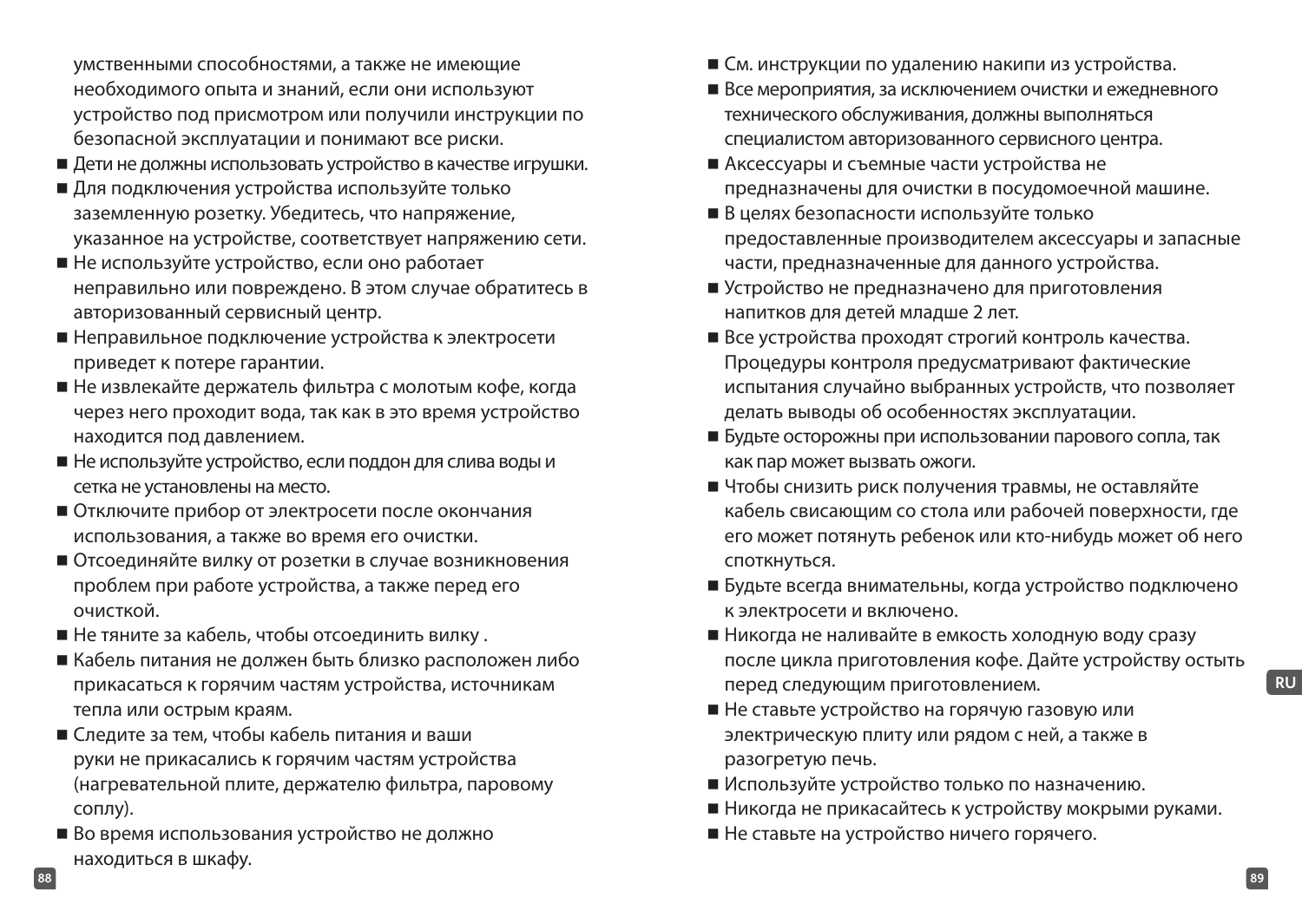## **BEZPEČNOSTNÉ OPATRENIA**

- **Skôr ako začnete prístroj používať, prečítajte si pozorne nasledujúce pokyny a uschovajte si ich pre budúce použitie: MOULINEX nezodpovedá za nesprávne používanie prístroja.**
- Prístroj nie je určený na používanie osobami (vrátane detí) s obmedzenými fyzickými, zmyslovými alebo duševnými schopnosťami alebo nedostatkom skúseností a znalostí, ak tieto osoby nie sú pod dohľadom alebo nie sú riadne poučené z hľadiska použitia prístroja zo strany osoby zodpovednej za ich bezpečnosť.
- Dozrite na to, aby sa deti so zariadením nehrali.
- Nepoužívajte zariadenie, ak sú napájací kábel alebo zástrčka viditeľne poškodené. Aby sa zabránilo nebezpečenstvu, musí sieťový kábel vymeniť výrobca, popredajný servis či iná kvalifikovaná osoba.
- Váš spotrebič je určený pre domáce použitie vo vnútri domu a len do nadmorskej výšky 2000 m.
- Neponárajte prístroj, kábel či zástrčku do vody alebo inej tekutiny.
- Tento výrobok je určený len na použitie v domácnosti.
- Nie je určený na používanie v týchto prostrediach a záruka sa nevzťahuje na:
	- kuchyne pre zamestnancov v obchodoch, kanceláriách a v ďalších pracovných prostrediach;
	- chalupy;
	- klientov v hoteloch, moteloch a iných ubytovacích zariadeniach;
	- prostredia, kde sa poskytuje nocľah s raňajkami.
- Vždy postupujte podľa pokynov na čistenie vášho spotrebiča:
	- Odpojte spotrebič.
- Nečistite spotrebič, pokiaľ je horúci.
- Čistite vlhkou handričkou alebo hubkou.
- Nikdy neponárajte spotrebič do vody alebo pod tečúcu vodu.
- VAROVANIE: Riziko poranenia, ak nebudete správne používať tento spotrebič.
- VAROVANIE: Po použití spotrebiča sa nedotýkajte horúcich povrchov (perkolačná hlava, držiak filtra a parná tryska), pretože sú vystavené pôsobeniu zvyškového tepla.
- Buďte opatrní pri používaní parnej trysky, pretože para môže spôsobiť popáleniny.
- Pred spustením kávovaru skontrolujte, či je držiak filtra pevne namontovaný.
- Strana kávovaru (modely espresso s kombinovaným čerpadlom) UPOZORNENIE: Po použití sa nedotýkajte ohrievacej dosky, ktorá je vystavená zvyškovému teplu.
- Sklenený džbán držte len za rukoväť počas ohrievania až do vychladnutia.
- Tento prístroj môžu používať deti od 8 rokov, ak sú pod dohľadom a boli riadne poučené o tom, ako spotrebič používať bezpečným spôsobom a chápu možné riziká spojené s jeho používaním. Čistenie a údržbu nesmú vykonávať deti, iba ak sú staršie ako 8 rokov a sú pod dohľadom dospelej osoby.
- Uchovávajte prístroj aj kábel mimo dosahu detí mladších ako 8 rokov.
- Tento prístroj môžu používať osoby s obmedzenými fyzickými, zmyslovými alebo duševnými schopnosťami alebo nedostatkom skúseností a znalostí, ak sú tieto osoby pod dohľadom alebo boli náležite poučené, ako používať tento prístroj a chápu možné riziká spojené s jeho používaním.
- Deti nesmú používať prístroj ako hračku.

**SK**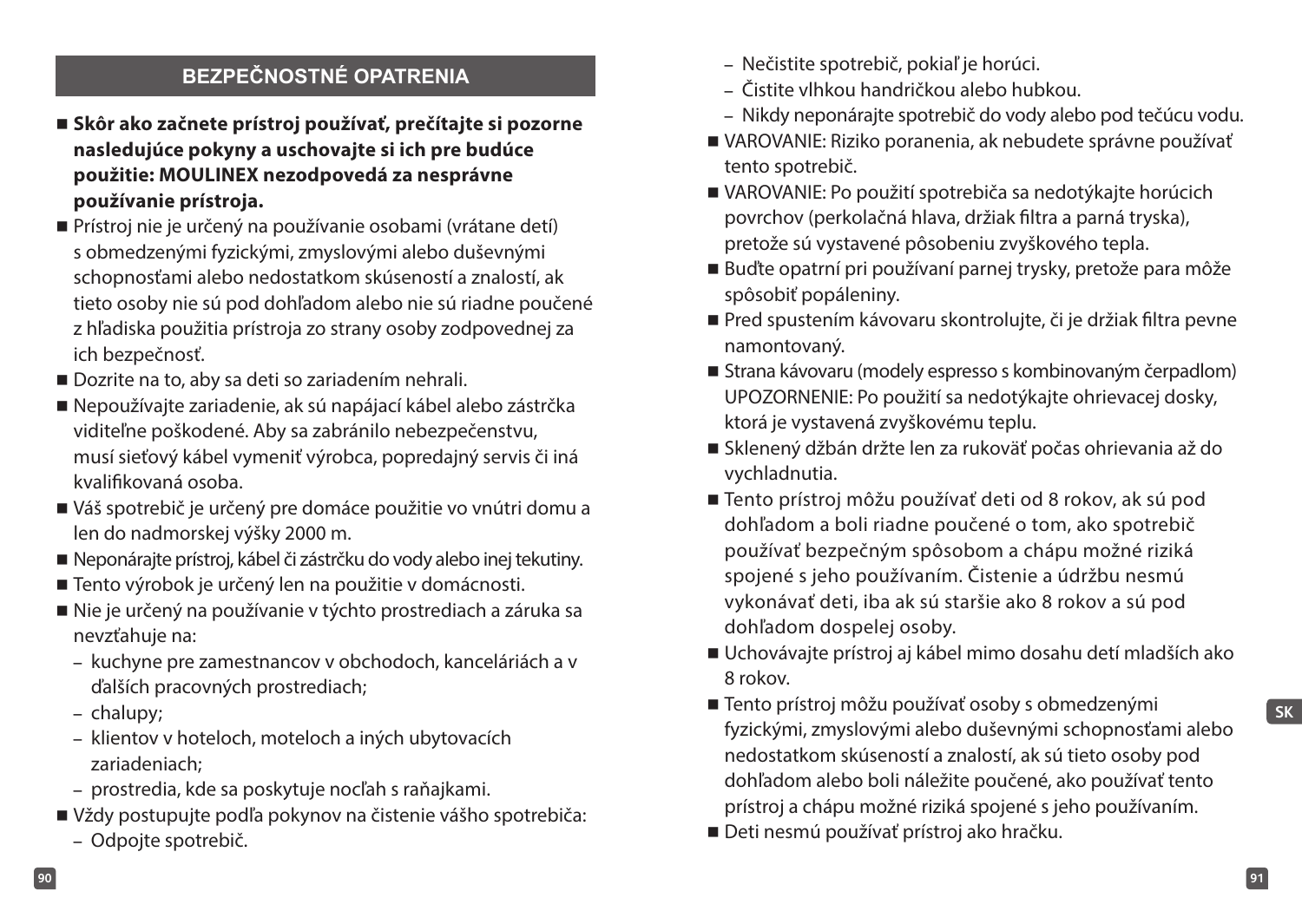- Používajte iba uzemnenú zásuvku na pripojenie prístroja. Skontrolujte, či napájacie napätie uvedené na typovom štítku prístroja zodpovedá vášmu sieťovému napätiu.
- Nepoužívajte prístroj, ak nepracuje správne alebo ak bol poškodený. Pokiaľ k tomu dôjde, obráťte sa na autorizované servisné stredisko.
- Akékoľvek chybné zapojenie prístroja do elektrickej siete zneplatňuje vašu záruku.
- Neodstraňujte držiak filtra obsahujúci zomletú kávu, keď ním prechádza voda, pretože spotrebič je v tom čase pod tlakom.
- Nepoužívajte, ak odkvapkávacia miska a mriežka nie sú na mieste.
- Odpojte spotrebič zo siete po jeho použití a pred čistením.
- Vytiahnite zástrčku, ak dôjde k problémom pri prevádzke a pred čistením prístroja.
- Neťahajte za kábel, ak chcete odpojiť prístroj z elektrickej siete.
- Prívodný kábel sa nesmie nikdy dostať do blízkosti alebo kontaktu s horúcimi časťami prístroja, do blízkosti zdrojov tepla alebo ostrej hrany.
- Zabezpečte, aby sa kábel a vaše ruky nedotkli horúcich častí prístroja (ohrievacia doštička šálky, držiak filtra, parná tryska).
- Med uporabo naprava ne sme biti v omari.
- Pozrite si pokyny pre odstraňovanie vodného kameňa z vášho spotrebiča.
- Všetky zásahy, ktorú sú iné ako čistenie a každodenná údržba zo strany zákazníka, musia byť vykonané autorizovaným servisným strediskom.
- Príslušenstvo a odnímateľné časti spotrebiča nie sú vhodné do umývačky riadu.
- Kvôli vašej bezpečnosti používajte len príslušenstvo a náhradné diely navrhnuté výrobcom pre váš prístroj.
- Tento prístroj nie je vhodný na prípravu nápojov pre deti do 2 rokov.
- Všetky spotrebiče podliehajú prísnym postupom kontroly kvality. Tieto zahŕňajú aj skutočné testy na náhodne vybraných spotrebičoch, čo môže vysvetľovať akékoľvek stopy používania.
- Buďte opatrní pri používaní parnej trysky, pretože para môže spôsobiť popáleniny.
- Aby sa znížilo riziko poranenia, nenechávajte kábel visieť zo stola alebo pultu, pretože ho môže potiahnuť dieťa alebo môže byť niekým zachytený.
- Vždy zostaňte bdelí, keď je prístroj pripojený do siete a zapnutý.
- Nikdy nenalievajte studenú vodu do nádržky bezprostredne po varnom cykle. Nechajte prístroj vychladnúť medzi vareniami.
- Neklaďte na alebo do blízkosti horúceho plynového alebo elektrického variča alebo rúry.
- Nepoužívajte zariadenie na iný ako určený účel.
- Nikdy nepoužívajte prístroj s mokrými rukami.
- Neklaďte žiadne horúce predmety na spotrebič.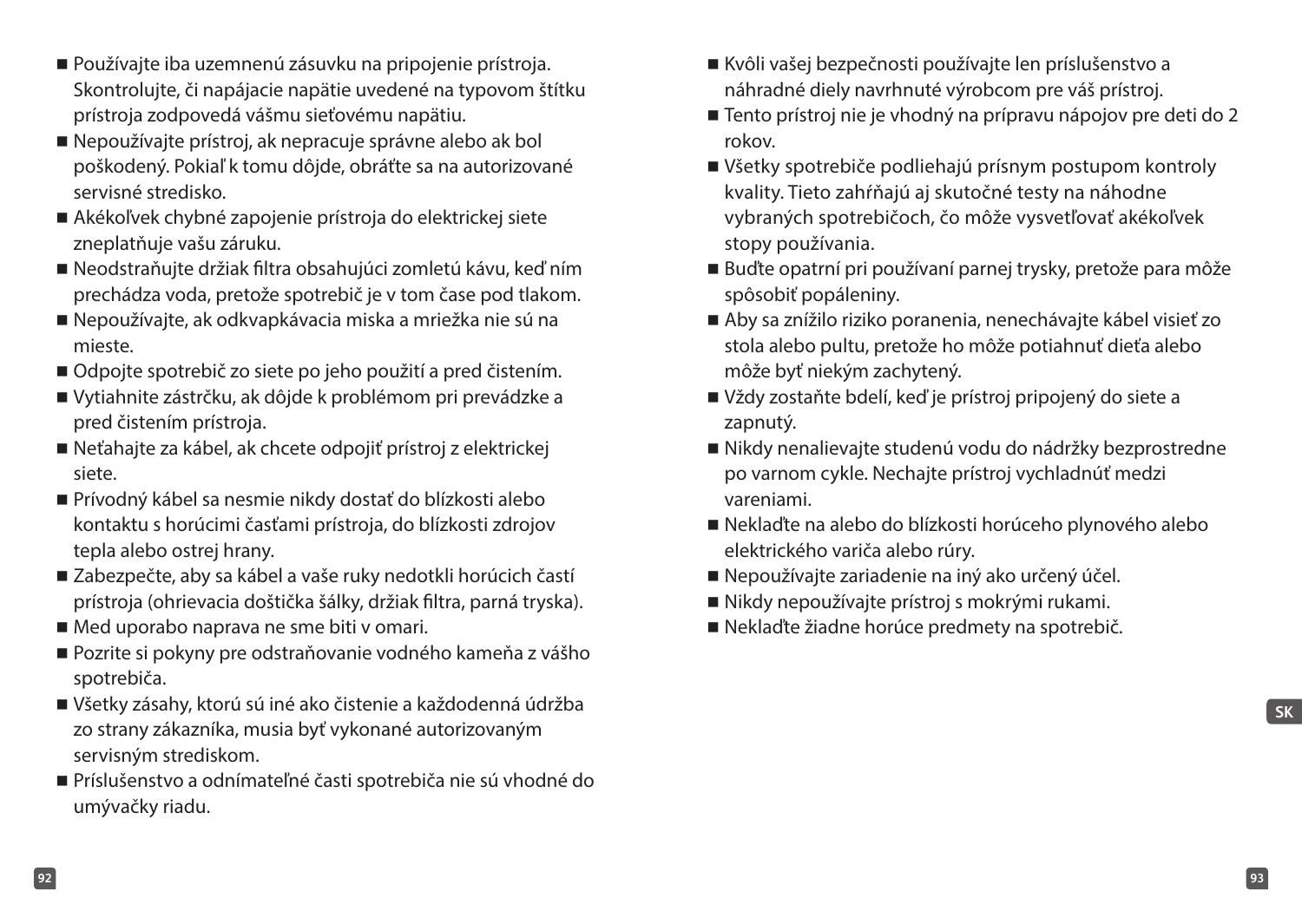## **VARNOSTNI UKREPI**

- **Pred prvo uporabo naprave pozorno preberite navodila za uporabo in jih shranite za poznejšo uporabo: Družba MOULINEX ne prevzema odgovornosti za nepravilno uporabo naprave.**
- Uporaba naprave ni namenjena osebam (vključno z otroki) s slabšimi telesnimi, čutnimi ali umskimi sposobnostmi ter osebam, ki nimajo potrebnih izkušenj in znanja, razen če so prejele navodila za uporabo naprave ali so pod nadzorom osebe, ki je odgovorna za njihovo varnost.
- Otroke nadzorujte in se prepričajte, da se ne igrajo z napravo.
- Ne uporabljajte naprave, če sta napajalni kabel ali vtič poškodovana. Da preprečite povzročitev nevarnosti, naj napajalni kabel zamenja proizvajalec, ponudnik poprodajnih storitev ali podobno strokovno usposobljena oseba.
- Naprava je namenjena samo za domačo uporabo v zaprtih prostorih na nadmorski višini pod 2000 m.
- Naprave, napajalnega kabla in vtiča ne potapljajte v vodo ali katero koli drugo tekočino.
- Ta naprava je zasnovana samo za uporabo v gospodinjstvu.
- Ni namenjena za uporabo v naslednjih okoljih, kjer garancija ne velja:
	- kuhinje za osebje v trgovinah, pisarnah in drugih delovnih okoljih;
	- turističnih kmetijah;
	- za stranke v hotelih, motelih in drugih tipih prenočišč;
	- za storitve tipa nočitve z zajtrkom.
- Za čiščenje naprave vedno sledite navodilom za čiščenje:
	- Izključite napravo iz napajanja.
	- Naprave ne čistite, dokler je vroča.
- Napravo očistite z vlažno krpo ali gobico.
- Naprave nikoli ne potopite v vodo ali je postavite pod tekočo vodo.
- OPOZORILO: Če naprave ne uporabljate pravilno, lahko pride do poškodb.
- OPOZORILO: Med uporabo in po njej se ne dotikajte vročih površin (pretočna glava, držalo filtra in parna šoba), saj ostanejo še nekaj časa vroče.
- Bodite previdni pri uporabi parnega dulca, ker para lahko povzroči oparine.
- Preden zaženete pretok kave, se prepričajte, da je filter dobro nameščen.
- Stran kavnega aparata (modeli kavnih aparatov Combi s črpalko) OPOZORILO: Po uporabi se ne dotikajte plošče za ohranjanje toplote, saj ostane še nekaj časa vroča.
- Ne dotikajte se steklenega vrča, dokler se ne ohladi, in ga dvignite za ročaj samo, ko je vroč.
- Napravo lahko uporabljajo otroci, stari 8 let ali več, če so pod nadzorom in so bili poučeni o navodilih za varno uporabo naprave ter se popolnoma zavedajo nevarnosti, povezanih z uporabo. Otroci ne smejo čistiti ali vzdrževati naprave, razen če so starejši od 8 let in jih pri tem nadzira odrasla oseba.
- Napravo in napajalni kabel hranite zunaj dosega otrok, mlajših od 8 let.
- Napravo lahko uporabljajo osebe z zmanjšanimi telesnimi, čutnimi ali umskimi sposobnostmi oziroma osebe s pomanjkljivimi izkušnjami in znanjem, če so med uporabo nadzorovane ali so poučene o varni uporabi naprave ter se zavedajo z njo povezanih nevarnosti.
- Otroci naprave ne smejo uporabljati kot igračo.

**SL**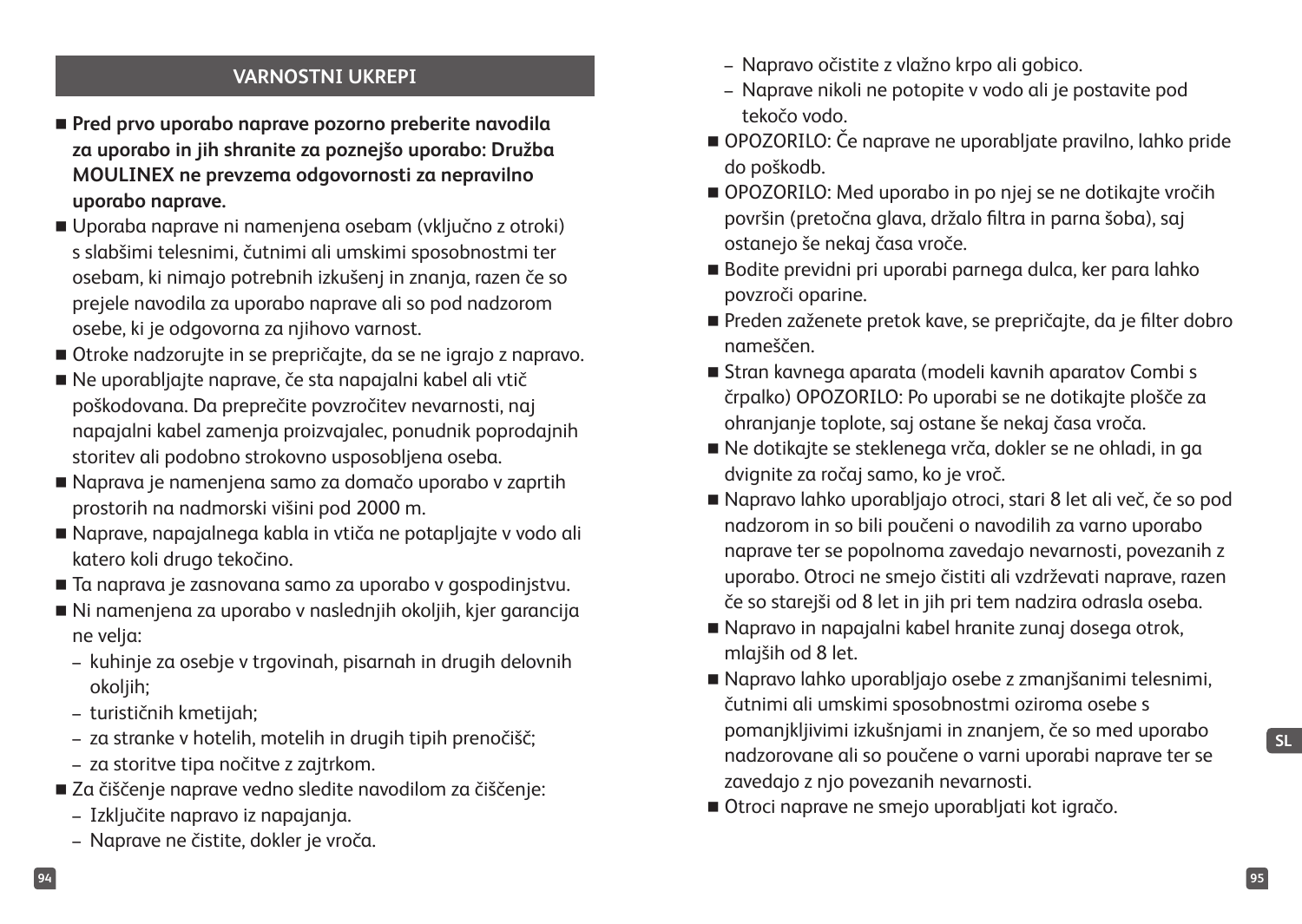- Napravo vedno vključite v ozemljeno vtičnico. Preverite, ali napetost, navedena na napisni ploščici naprave, ustreza napetosti vaše električna napeljave.
- Če naprava ne deluje pravilno ali je poškodovana, je ne uporabljajte. V tem primeru se obrnite na pooblaščeni servis.
- Vsakršna napaka v električnem priklopu razveljavi garancijo.
- Ne odstranjujte držala filtra z mleto kavo, medtem ko voda teče skozenj, ker je naprava takrat pod pritiskom.
- Naprave ne uporabljajte, če pladenj za kapljanje in rešetka nista nameščena.
- Napravo po končani uporabi in čiščenju izključite iz napajanja.
- Če pride do težav med delovanjem ali pred čiščenjem naprave, odstranite vtič.
- Ne vlecite kabla, če želite napravo izključiti iz vtičnice.
- Napajalni kabel nikoli ne sme biti blizu vročih delov naprave ali v stiku z njimi, blizu toplotnega vira ali napeljan preko ostrega roba.
- Prepričajte se, da se kabel in vaše roke ne dotikajo vročih delov naprave (grelne plošče za skodelice, držala filtra, parne šobe).
- Naprava med uporabo ne sme biti v omari.
- Glejte navodila za odstranjevanje vodnega kamna iz naprave.
- Razen čiščenja in vsakodnevnega vzdrževanja, ki ju izvaja uporabnik, mora vsa dela izvajati pooblaščen servisni center.
- Dodatki in odstranljivi deli naprave niso primerni za pomivanje v pomivalnem stroju.
- Iz varnostnih razlogov uporabljajte le nastavke in nadomestne dele, ki jih za vašo napravo nudi proizvajalec.
- Ta naprava ni primerna za pripravo pijač za dojenčke, mlajše od 2 let.
- Vse naprave so podvržene strogim postopkom nadzora kakovosti.
- Ti vključujejo dejanske preizkuse uporabe naključno izbranih naprav, zaradi česar so na napravi lahko vidni sledovi uporabe.
- Bodite previdni pri uporabi parnega dulca, ker para lahko povzroči oparine.
- Da ne pride do poškodb, naj kabel ne visi čez pult ali mizo, saj ga lahko otroci nenamerno potegnejo ali se kdo spotaknejo obenj.
- Vedno bodite pozorni, ko je naprava priključena in vklopljena.
- Nikoli ne dodajte hladne vode v rezervoar takoj po pripravi kave. Med pripravami pustite, da se naprava ohladi.
- Naprave ne postavljajte na vroči plin, električni gorilnik ali blizu katerega koli toplotnega vira.
- Naprave ne uporabljajte za namene, ki niso predvideni. Naprave ne uporabljajte z mokrimi rokami.
- Na napravo ne polagajte nobenih vročih predmetov.

**SL**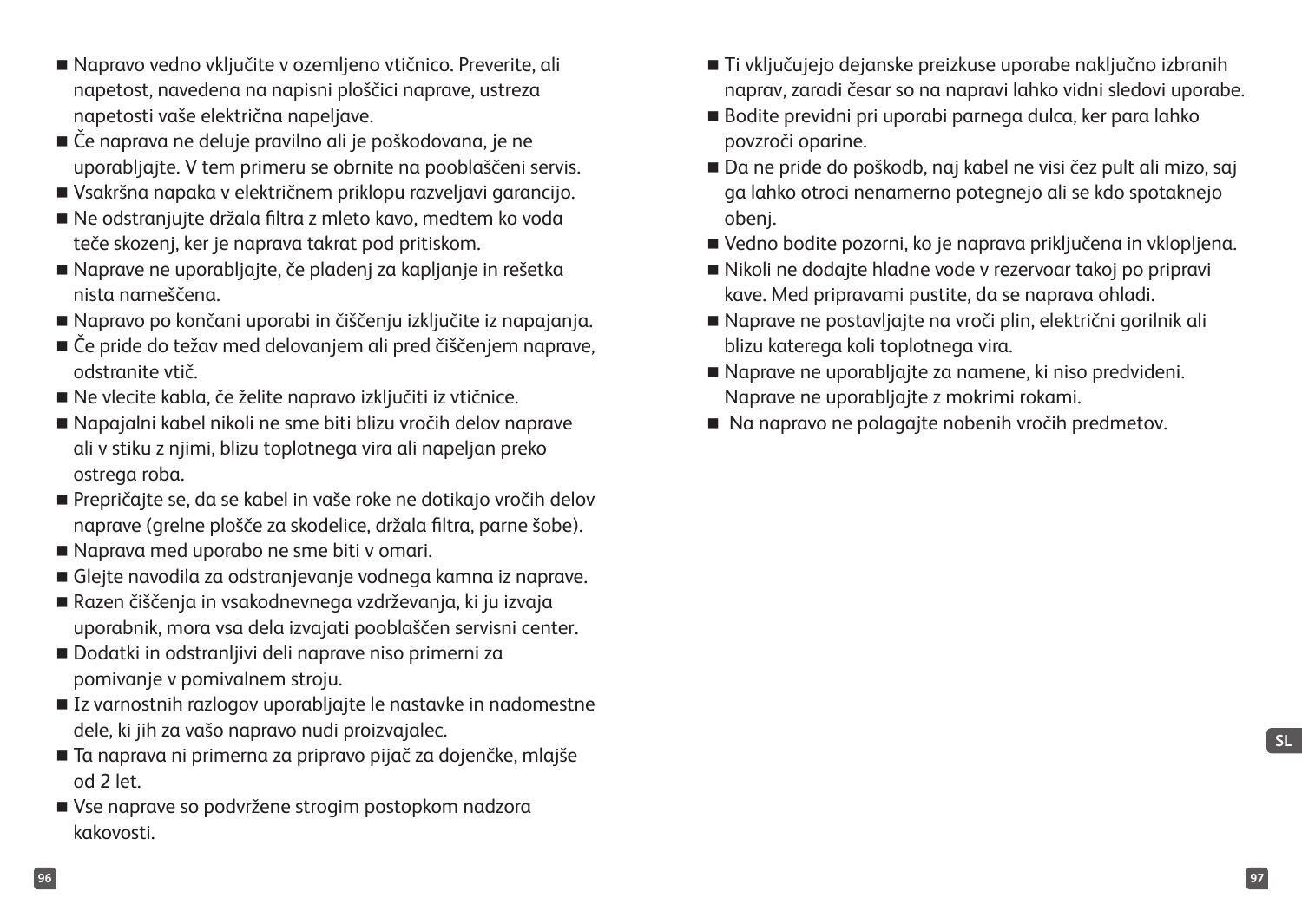## **BROŠURA SA MERAMA PREDOSTROŽNOSTI**

- **Pažljivo pročitajte uputstva za upotrebu pre prvog korišćenja aparata i čuvajte ih za buduću upotrebu: MOULINEX ne može da prihvati nikakvu odgovornost za nepropisno korišćenje aparata.**
- Ovaj aparat nije predviđen da ga upotrebljavaju osobe (uključujući decu)ograničenih fizičkih, čulnih ili mentalnih sposobnosti ili nedovoljnog iskustva i znanja, osim ako ih nadgleda osoba odgovorna za njihovu bezbednost ili ako ih je prethodno uputila u način upotrebe aparata.
- Decu treba nadgledati kako bi se osiguralo da se ne igraju sa aparatom.
- Nemojte da koristite aparat ako su strujni kabl ili utikač oštećeni. Kabl za napajanje mora da zameni proizvođač, postprodajni servis ili drugo kvalifikovano lice kako bi se sprečila opasnost.
- Vaš aparat je namenjen kućnoj upotrebi samo unutar doma na nadmorskoj visini ispod 2000 m.
- Nemojte uranjati aparat, kabl za napajanje ili utikač u vodu ili bilo koju drugu tečnost.
- Aparat je namenjen isključivo za unutrašnju, kućnu upotrebu.
- Nije predviđeno da se koristi u sledeće svrhe i garancija se neće primenjivati za:
	- kuhinjski prostori za osoblje u prodavnicama, kancelarijama i drugim radnim okruženjima;
	- seoske kuće;
	- od strane klijenata u hotelima, motelima i drugim stambenim okruženjima;
	- Okruženja koja nude noćenje sa doručkom.
- Za čišćenje aparata uvek se pridržavajte uputstava za čišćenie:
	- Isključite aparat iz strujnog napajanja.
	- Nemojte da čistite aparat dok je vruć.
	- Čistite aparat vlažnom krpom ili sunđerom.
	- Nemojte nikada da potapate aparat u vodu ili da ga stavljate pod vodu iz slavine.
- UPOZORENJE: Opasnost od povreda u slučaju nepravilne upotrebe aparata.
- UPOZORENJE: Tokom i posle upotrebe, nemojte dodirivati vruće površine (glava za prozračivanje, držač filtera i mlaznica za paru), jer zadržavaju toplotu.
- Budite pažljivi kada se koristi ispuštanje pare jer para može prouzrokovati opekotine.
- Uverite se da je držač filtera dobro postavljen pre nego što pustite kafu kroz njega.
- Strana aparata za kafu (modeli za espresso sa kombinovanom pumpom) UPOZORENJE:
- Tokom upotrebe, ne dodirujte ploču za održavanje toplote, koja zadržava preostalu toplotu.
- Ne dodirujte stakleni bokal dok se ne ohladi, samo ga podignite za ručku kada je vruće.
- Ovaj aparat mogu da upotrebljavaju deca uzrasta od najmanje 8 godina ako su pod nadzorom i ako su upućena u bezbedan način upotrebe aparata i ako su potpuno svesna potencijalnih opasnosti. Čišćenje i održavanje koje obavlja korisnik ne smeju da obavljaju deca bez nadzora, sem ako su starija od 8 godina i pod nadzorom su odrasle osobe.
- Čuvajte aparat i kabl van domašaja dece mlađe od 8 godina.
- Ovaj aparat smeju da upotrebljavaju osobe ograničenih fizičkih, čulnih ili mentalnih sposobnosti ili nedovoljnog

**SR**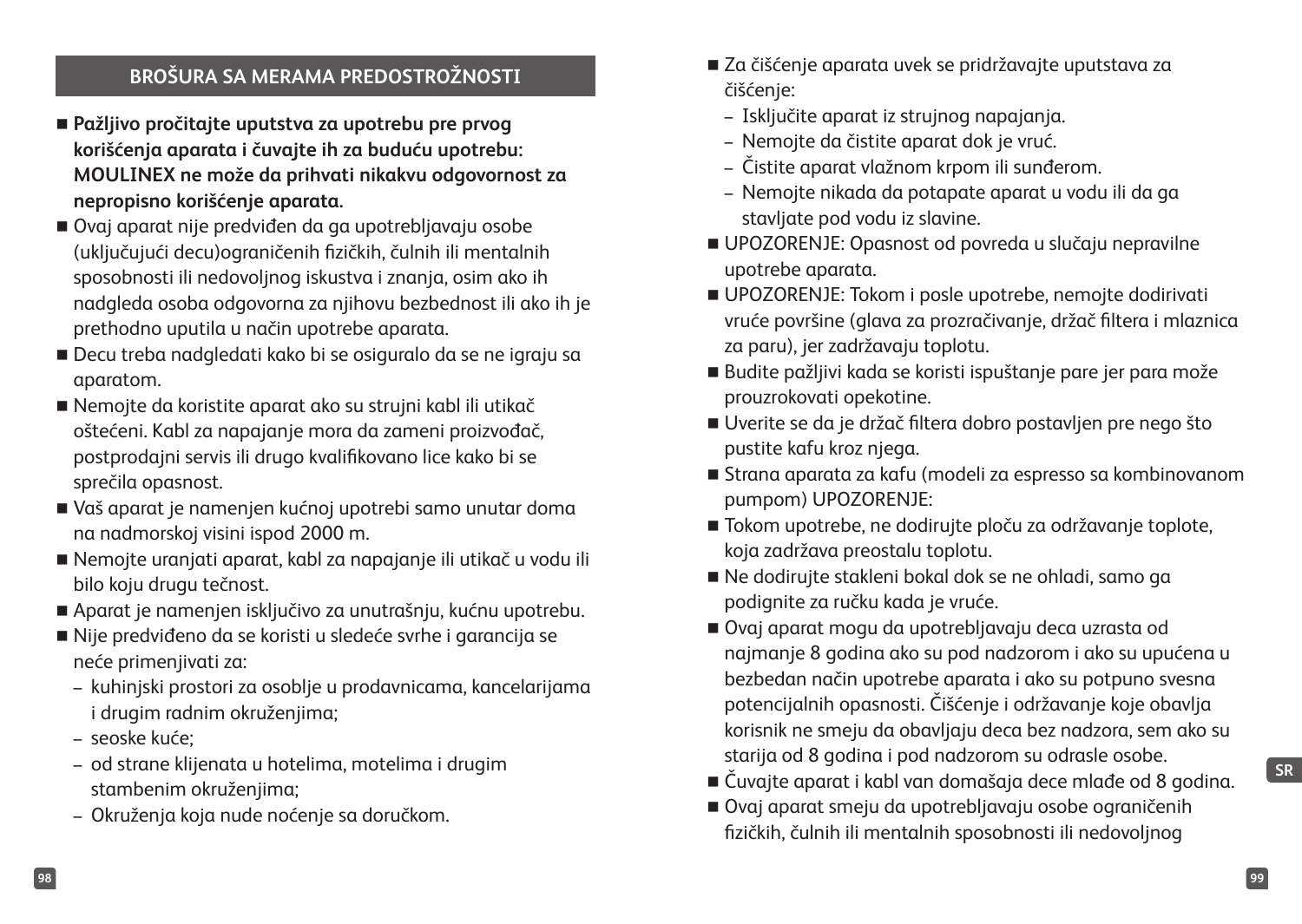iskustva i znanja, pod uslovom da ih nadzire osoba odgovorna za njihovu bezbednost koja im je prethodno dala uputstva o načinu upotrebe uređaja.

- Deca ne smeju da upotrebljavaju aparat kao igračku.
- Za prikliučivanie mašine koristite samo uzemlienu utičnicu. Proverite da li napon napajanja naveden na natpisnoj pločici aparata odgovara onom iz vaše mrežne instalacije.
- Nemojte koristiti aparat ako ne radi ispravno ili ako je oštećen. Ako se to dogodi, kontaktirajte ovlašćeni servisni centar.
- Svaka greška u električnoj vezi će poništiti garanciju.
- Ne uklanjajte držač filtera koji sadrži mlevenu kafu dok voda prolazi, jer je aparat tada pod pritiskom.
- Ne koristite uređaj ako posuda za kapanje i rešetka nisu na mestu.
- Isključite aparat iz struje kada završite sa korišćenjem i prilikom čišćenja.
- Izvucite utikač ako dođe do problema tokom rada ili pre čišćenja aparata.
- Nemojte povlačiti kabl da biste isključili aparat iz struje.
- Strujni kabl nikada ne sme da bude u blizini ili u kontaktu sa vrućim delovima uređaja, u blizini izvora toplote ili postavljen preko oštrih ivica.
- Uverite se da kabl i vaše ruke ne dodiruju vruće delove aparata (ploču za zagrevanje šoljica, držač filtera, mlaznicu za paru).
- Aparat se ne sme držati u ormariću prilikom korišćenja.
- Pogledajte uputstva za uklanjanje kamenca sa vašeg uređaja.
- Sve radove, osim čišćenja i svakodnevnog održavanja koje obavlja korisnik, sme da obavlja samo ovlašćeni servisni centar.
- Pribor i delovi aparata koji se mogu ukloniti nisu pogodni za pranje u mašini za posuđe.
- Da biste bili bezbedni, koristite samo pribor i rezervne delove koje je proizvođač odredio za vaš aparat.
- Ovaj aparat nije pogodan za pravljenje napitaka za bebe mlađe od 2 godine.
- Svi aparati podležu strogim postupcima provere kvaliteta.
- Ti postupci uključuju testiranja stvarne upotrebe nasumično izabranih aparata, što objašnjava eventualne tragove upotrebe.
- Budite pažljivi kada se koristi ispuštanje pare jer para može prouzrokovati opekotine.
- Da biste smanjili rizik od povreda, ne ostavljajte kabl da visi preko stola ili pulta, gde ga može povući dete ili može saplesti nekoga.
- Uvek budite oprezni kada je aparat uključen u struju i uključen.
- Nikada ne sipajte hladnu vodu u rezervoar odmah nakon ciklusa kuvanja. Pustite aparat da se ohladi između priprema.
- Ne stavljajte na vruć plinski ili električni gorionik ili pored njega ili bilo kojeg drugog drugog izvora toplote.
- Ne koristite aparat za drugu namenu. Nikada ne rukujte aparatom mokrim rukama.
- Ne stavljajte vruće delove na uređaj.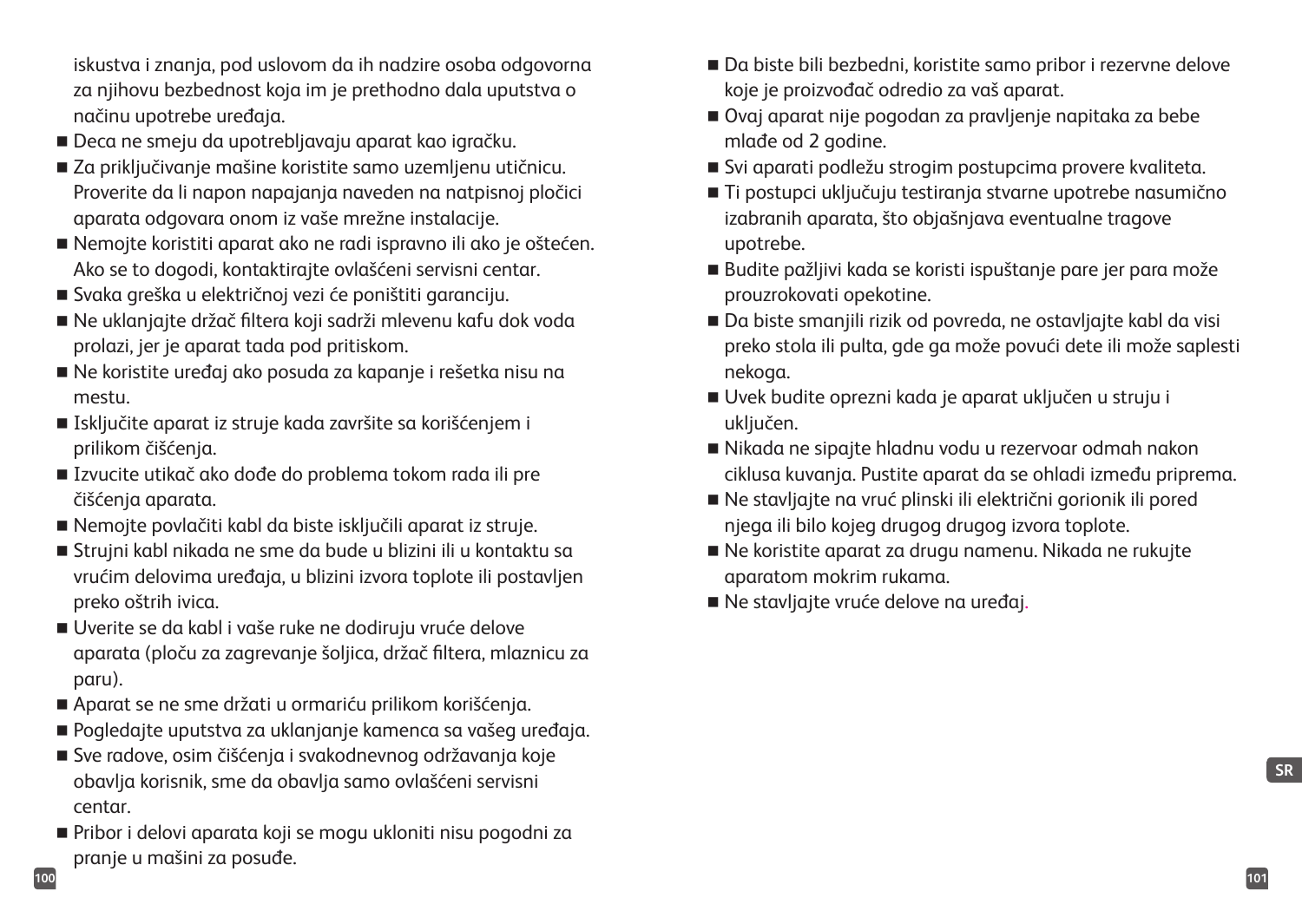## **SÄKERHETSÅTGÄRDER**

- **Läs noga igenom bruksanvisningen innan du använder apparaten för första gången och spara den för framtida bruk: MOULINEX tar inget ansvar för icke-kompatibel användning av apparaten.**
- Denna apparat är inte avsedd att användas av personer (inklusive barn) med nedsatt fysisk, sensorisk eller mental förmåga, eller saknar erfarenhet och kunskap, såvida de inte övervakas eller mottagit instruktioner angående användning av denna apparat av en person som ansvarar för deras säkerhet.
- Barn bör övervakas för att säkerställa att de inte leker med apparaten.
- Använd inte apparaten om strömkabeln eller kontakten är skadad. Strömkabeln måste bytas ut av tillverkaren, dess kundservice eller liknande kvalificerade personer för att undvika fara.
- Apparaten är avsedd för privat bruk i hemmet och under 2 000 meters höjd.
- Sänk inte ner apparaten, strömkabeln eller kontakten i vatten eller annan vätska.
- Apparaten är endast avsedd för hushållsbruk.
- Den är inte avsedd att användas i följande användningsområden och garantin gäller inte för:
	- Personalområden i butiker, kontor eller andra arbetsmiljöer.
	- Bondgårdar.
	- Av kunder i hotell, motell eller andra bostadsmiljöer.
	- Bed and breakfast-miljöer.
- Följ alltid rengöringsinstruktionerna vid rengöring av apparaten:
- Koppla från apparaten ur eluttaget.
- Rengör inte apparaten medan den är varm.
- Rengör med en fuktig tygtrasa eller en svamp.
- Sänk aldrig ner apparaten i vatten och håll den inte heller under rinnande vatten.
- VARNING! Det finns risk för personskador om apparaten används på ett felaktigt sätt.
- VARNING! Vidrör inte de heta ytorna (perkulatorns övre del, filterhållaren, ångmunstycket) eftersom värmen kan kvarstå.
- Var försiktig när pipen används eftersom het ånga kan orsaka brännskador.
- Kontrollera att filterhållaren är tätt monterad innan kaffet rinner igenom.
- Kaffebryggarsida (espressomodeller med kombipump) VARNING: Efter användning, vidrör inte den varma varmhållningsplattan då den fortfarande är het.
- Se till att endast använda handtaget på glaskannan under uppvärmningen och tills den svalnat.
- Denna apparat kan användas av barn som är minst 8 år, om de är övervakade och mottagit instruktioner om hur man använder apparaten på ett säkert sätt och är fullt medvetna om riskerna. Rengöring och underhåll får inte utföras av barn om de inte är minst åtta år gamla och övervakas av en vuxen.
- Håll apparaten och dess strömkabel utom räckhåll för barn under åtta år.
- Denna apparat kan användas av personer med nedsatt fysisk, sensorisk eller mental förmåga eller vars erfarenhet eller kunskap inte är tillräcklig, förutsatt att de är övervakade eller har mottagit användarinstruktioner för enheten så att den används på ett säkert sätt och de förstår riskerna.
- Barn får inte använda denna apparat som en leksak.

**SV**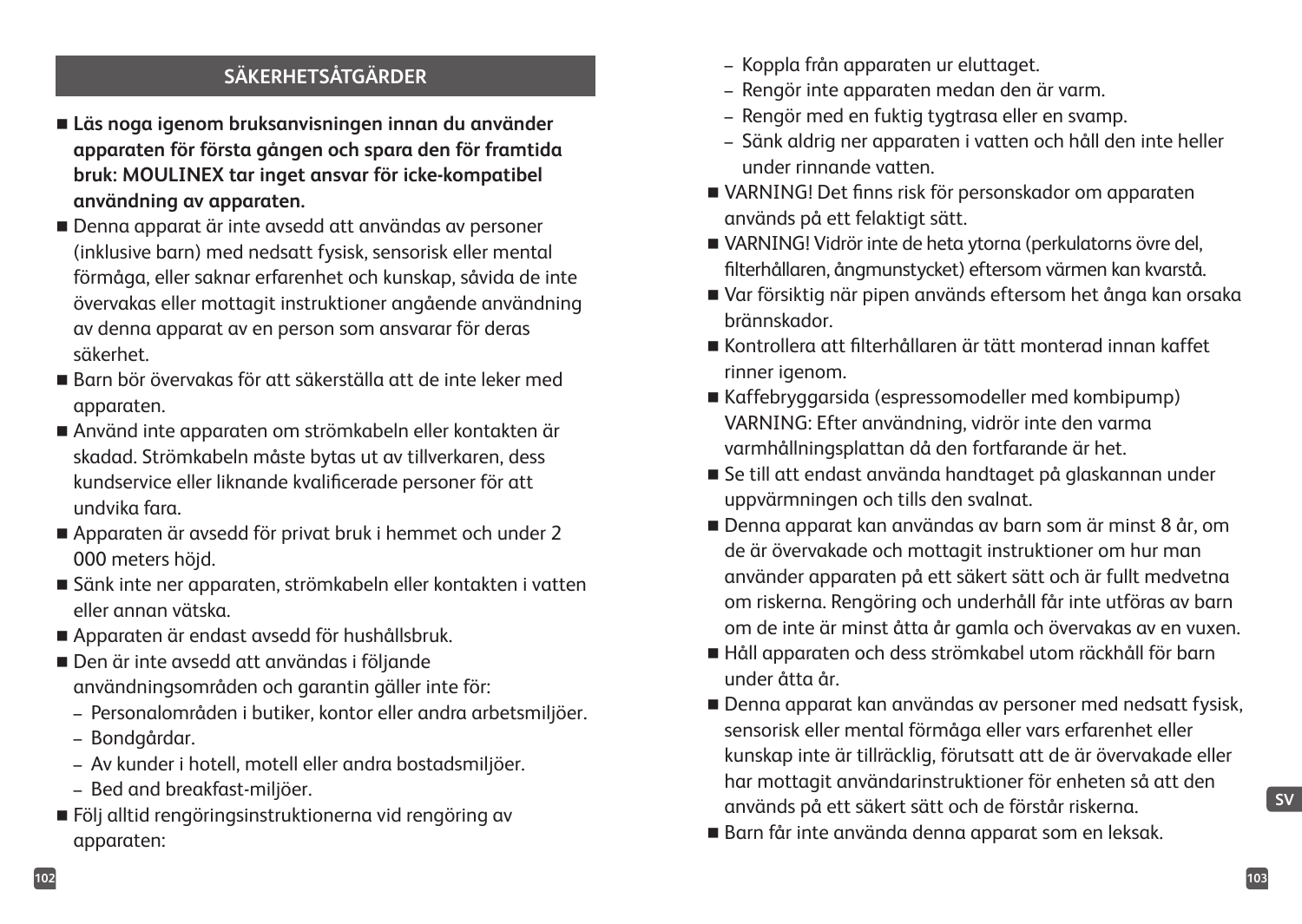- Använd endast ett jordat uttag för att ansluta maskinen i. Kontrollera att spänningen som anges på apparatens märkplåt motsvarar din huvudström.
- Använd inte apparaten om den inte fungerar korrekt eller har skadats. Om detta inträffar, kontakta ett auktoriserat servicecenter.
- Eventuella fel i den elektriska anslutningen kommer att upphäva din garanti.
- Ta inte bort filterhållaren som innehåller det malda kaffet medans vattnet går igenom eftersom apparaten då är under tryck.
- Använd inte apparaten om droppskålen och gallret är inte på plats.
- Koppla från apparaten ur eluttaget när du använt den klart och vid rengöring.
- Dra ut strömkontakten om ett problem uppstår vid användning eller innan rengöring av apparaten.
- Dra inte i strömkabeln för att koppla ur apparaten.
- Strömkabeln får aldrig vara nära eller i kontakt med heta delar på apparaten, i närheten av en värmekälla eller över en skarp kant.
- Säkerställ att kabeln eller händerna inte vidrör de heta delarna på apparaten (koppvärmarplattan, filterhållaren, ångmunstycket).
- Apparaten får inte användas när den är placerad i ett skåp.
- Se instruktionerna för avkalkning av apparaten.
- Alla åtgärder förutom rengöring och dagligt underhåll måste utföras av en auktoriserad serviceverkstad.
- Apparatens tillbehör och löstagbara delar tål inte maskindisk.
- För din egen säkerhet, använd endast tillverkarens tillbehör och reservdelar som är utvecklade för din apparat.
- Denna apparat är inte lämplig för att göra drinkar för spädbarn under två år.
- Alla apparater är föremål för strikt kvalitetskontroll. Dessa kontroller omfattar faktiska användningstester på slumpmässigt utvalda apparater, vilket kan förklara eventuella spår av användning.
- Var försiktig när pipen används eftersom ånga kan orsaka brännskador.
- För att minska risken för skada, lämna inte strömkabeln hängande över bord eller diskbänk, där ett barn kan dra i kabeln eller någon snubblar över den.
- Var alltid uppmärksam när apparaten kopplas in och slås på.
- Häll aldrig kallt vatten i behållaren direkt efter en bryggning har utförts. Låt apparaten svalna mellan förberedelserna.
- Placera inte apparaten på eller i närheten av en varm gaseller elektrisk brännare eller i en varm ugn.
- Använd inte apparaten för annat än dess avsedda ändamål.
- Använd aldrig apparaten med våta händer.
- Placera inga heta föremål ovanpå apparaten.

**SV**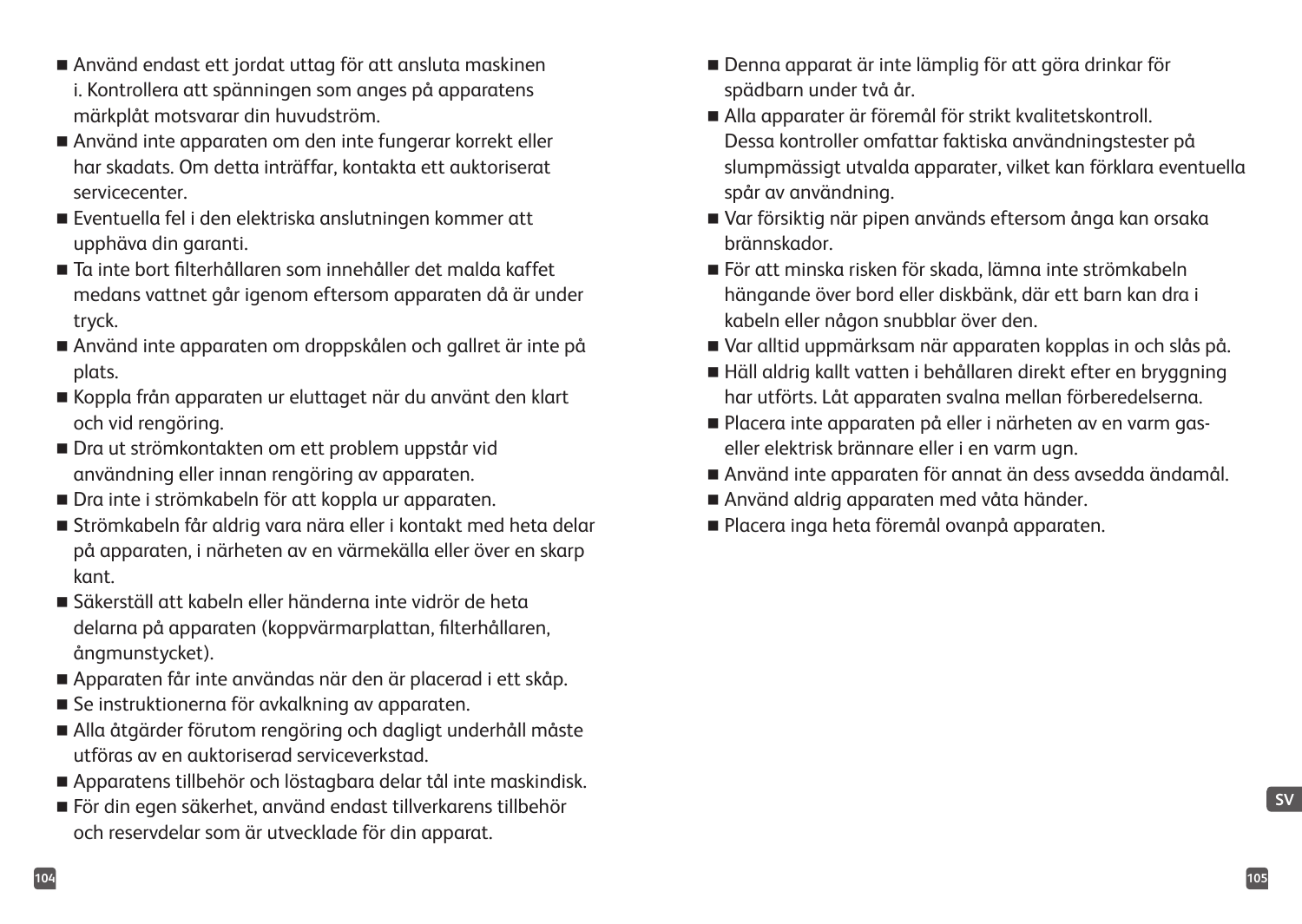#### **БУКЛЕТ - ЗАПОБІЖНІ ЗАХОДИ**

- **Уважно прочитайте інструкцію з експлуатації перед першим використанням пристрою та збережіть для довідок у майбутньому: MOULINEX не може нести будьяку відповідальність за невідповідне використання пристрою.**
- Цей пристрій не призначений для використання особами (в тому числі дітьми) з обмеженими фізичними, сенсорними або розумовими можливостями, або з відсутністю досвіду та знань, за винятком випадків, коли вони знаходяться під наглядом або проінструктовані стосовно використання пристрою особою, відповідальною за їхню безпеку.
- Діти повинні знаходитись під наглядом, щоб впевнитись, що вони не грають з пристроєм.
- Не використовуйте пристрій, якщо пошкоджено шнур живлення або штепсель. Шнур живлення повинен бути замінений виробником, його сервісною службою або аналогічно кваліфікованими особами, щоб уникнути небезпеки.
- Ваш пристрій призначений для побутового використання тільки в домашніх умовах та на висоті нижче 2000 м над рівнем моря.
- Не занурюйте пристрій, шнур живлення або штепсель у воду або інші рідини.
- Ваш пристрій призначений тільки для побутового використання.
- Він не призначений для використання у наступних сферах застосування, та гарантія не буде застосовуватися при користуванні:
	- у кухонних приміщеннях для персоналу магазинів, офісів та інших робочих приміщень;
	- у фермерських приміщеннях;
- клієнтами в готелях, мотелях та інших закладах для проживання;
- у закладах типу "ночівля зі сніданком".
- Для чищення вашого пристрою завжди дотримуйтеся інструкції з чищення:
	- Відключіть пристрій від розетки.
	- Не можна чистити пристрій, коли він ще гарячий.
	- Очищуйте вологою тканиною або губкою.
	- Ніколи не занурюйте пристрій у воду та не ставте під проточну воду.
- ПОПЕРЕДЖЕННЯ: У випадку неправильного використання цього пристрою існує небезпека травмування.
- ПОПЕРЕДЖЕННЯ: Після використання не торкайтеся гарячих поверхонь (перколяційну головку, тримач фільтра та парове сопло), що піддаються дії залишкового тепла.
- Будьте обережні під час використання парової трубки, оскільки пара може спричинити опіки.
- Переконайтеся, що тримач фільтра щільно встановлений перед тим, як пропускати через нього каву.
- ПОПЕРЕДЖЕННЯ: Бокова панель кавоварок (з крапельним способом приготування та режимом еспресо) після приготування кави може бути гарячою, тому не торкайтеся її через наявність залишкового тепла.
- Після нагрівання глечик необхідно тримати лише за ручку (до повного охолодження).
- Цей пристрій можна використовувати дітям віком щонайменше від 8 років, за умови, що вони знаходяться під наглядом та проінструктовані стосовно безпечного використання пристрою, та повністю усвідомлюють зв'язані з цим небезпеки. Чищення та користувацьке обслуговування не повинні виконуватися дітьми, за винятком випадків, якщо вони у віці старше 8 років та знаходяться під наглядом дорослих.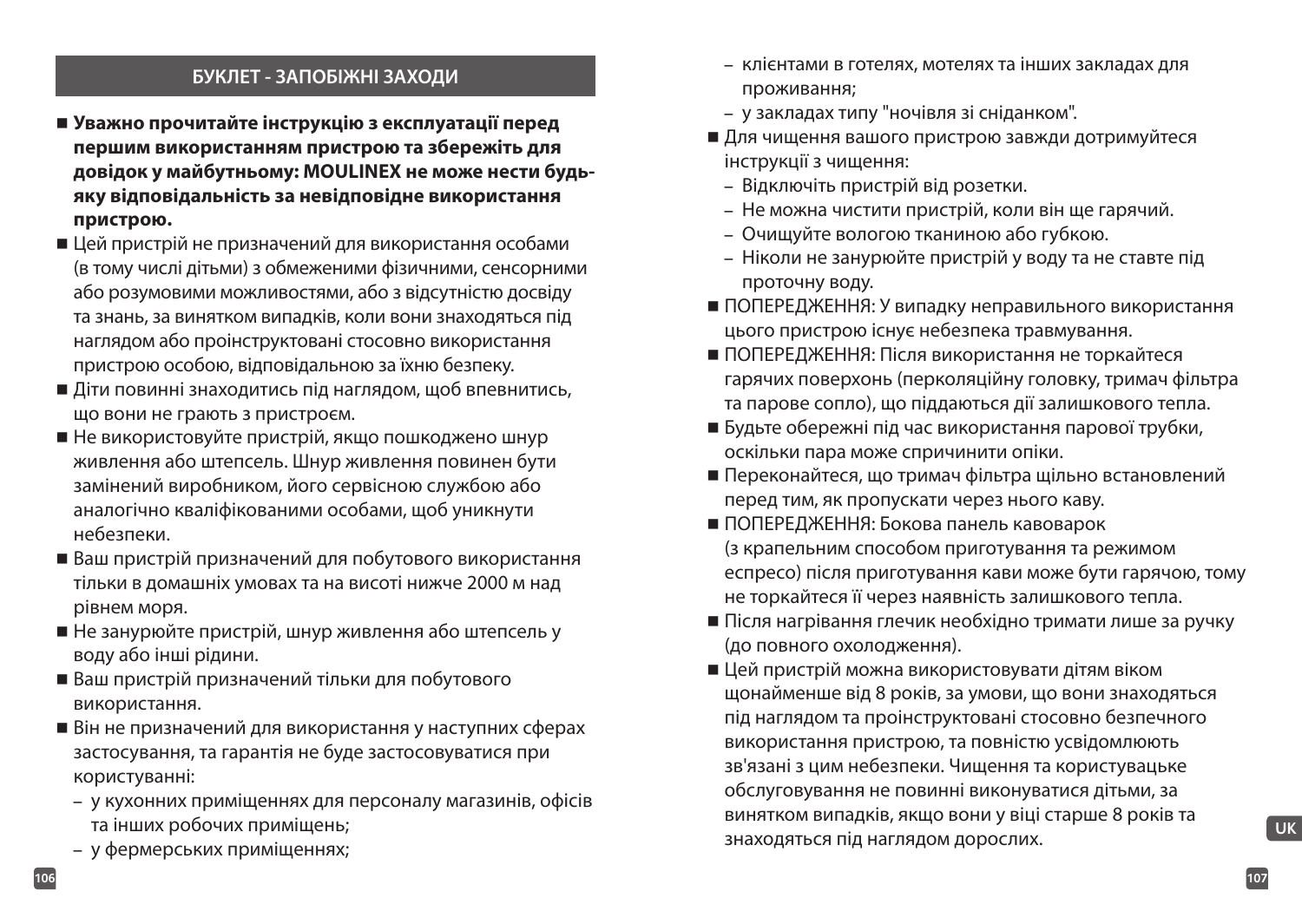- Зберігайте пристрій та його шнур в недоступному місці для дітей віком до 8 років.
- Цей пристрій можна використовувати особам з обмеженими фізичними, сенсорними або розумовими можливостями, або з недостатніми досвідом чи знаннями, за умови, що вони знаходяться під наглядом або отримали інструкції щодо безпечного використання пристрою, та усвідомлюють небезпеки.
- Діти не повинні використовувати пристрій в якості іграшки.
- Для підключення пристрою використовуйте тільки заземлену розетку. Впевніться, що напруга живлення, вказана на паспортній табличці пристрою, відповідає напрузі вашої електромережі.
- Не використовуйте пристрій, якщо він не працює належним чином або є пошкодженим. У такому випадку зверніться до уповноваженого сервісного центру.
- Будь-яка помилка в електричному з'єднанні анулює вашу гарантію.
- Не знімайте тримач фільтра, що містить мелену каву, під час проходження через нього води, оскільки в цей час пристрій знаходиться під тиском.
- Не використовуйте, якщо піддон для крапель та решітка не знаходяться на місці.
- Відключіть пристрій від розетки після завершення використання та перед чищенням.
- Вийміть штепсель з розетки у випадку виникнення проблеми під час експлуатації або перед чищенням пристрою.
- Не тягніть за шнур для відключення пристрою від розетки.
- Шнур живлення ніколи не повинен знаходитися поблизу або контактувати з гарячими частинами пристрою, поблизу джерел тепла або над гострими краями.
- **108 109** Впевніться, що шнур та ваші руки не торкаються гарячих частин пристрою (нагрівальна плитка для чашки, тримач фільтра, парове сопло).
- Прилад забороняється ставити у шафу, коли він працює.
- Дивіться інструкції щодо видалення накипу з вашого пристрою.
- Всі втручання, крім чищення та щоденного обслуговування споживачем, повинні виконуватись уповноваженим сервісним центром.
- Аксесуари та знімні частини пристрою не можна мити в посудомийній машині.
- Задля вашої безпеки використовуйте тільки аксесуари та запасні частини, призначені для вашого пристрою, від виробника.
- Цей пристрій не призначений для виготовлення напоїв для немовлят віком до 2 років.
- Всі пристрої підлягають процедурам суворого контролю якості. Це включає тести фактичного використання на випадково вибраних пристроях, чим можна пояснити наявність будь-яких ознак користування.
- Будьте обережні під час використання парової трубки, оскільки пара може спричинити опіки.
- Щоб зменшити ризик травмування, не залишайте шнур звисати зі столу чи прилавка, де за нього може потягнути дитина, або хтось може спотикнутися.
- Завжди залишайтеся пильними, коли прилад підключено до розетки та ввімкнено.
- Ніколи на наливайте холодну воду в резервуар відразу після циклу заварювання. Дайте пристрою охолонути між приготуваннями.
- Не ставте на чи поблизу гарячого газової або електричної конфорки, або в нагріту духовку.
- Використовуйте пристрій тільки за призначенням.
- Ніколи не торкайтеся пристрою мокрими руками.
- Не ставте гарячі предмети на прилад.